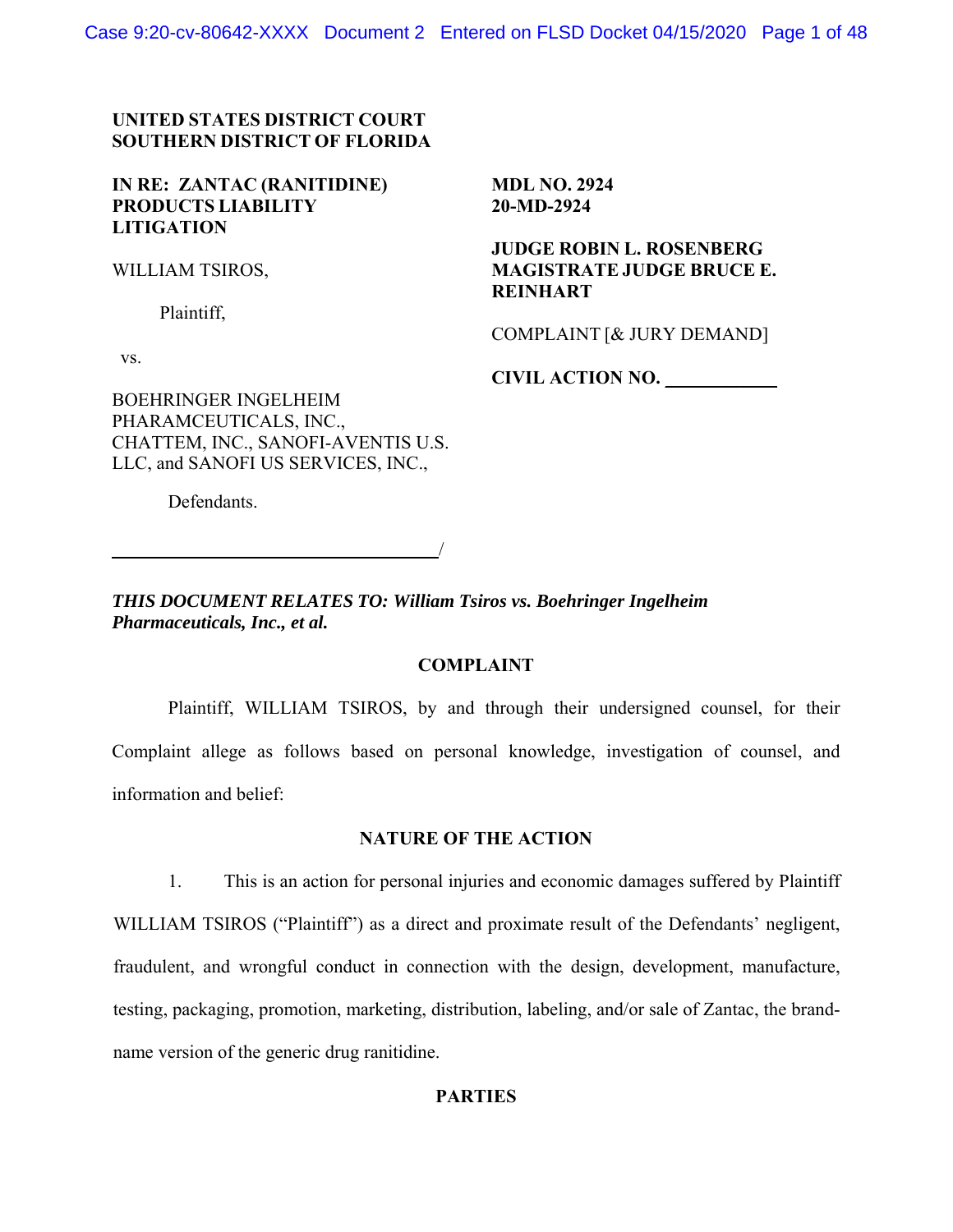#### **Plaintiff**

2. Plaintiff WILLIAM TSIROS is a resident of Farmington, New Hampshire. Plaintiff Tsiros took Zantac OTC for approximately 7 years. As a direct and proximate result of ingesting Zantac, Plaintiff was diagnosed with prostate cancer in 2017. Had Plaintiff been informed that taking Zantac would expose him to unsafe quantities of NDMA such that it could and did cause him to contract prostate cancer, he never would have purchased or ingested Zantac. Plaintiff required and incurred and will continue to require and incur expenses in connection with medical treatment as a result of these injuries, which were caused by Defendants' ranitidine-based Zantac products, and their unlawful conduct with respect to Zantac's design, manufacture, marketing, distribution, and sale. Plaintiff has endured and will continue to endure pain, suffering, mental anguish, and loss of enjoyment of life as a result of his injuries, has suffered lost earnings and/or a loss of earning capacity, and other injuries and damages to be proven at trial.

#### **Defendants**

#### **Boehringer**

3. Defendant Boehringer Ingelheim Pharmaceuticals, Inc. ("Boehringer") is a Delaware corporation with a principal place of business at 900 Ridgebury Road, Ridgefield, Connecticut 06877, and is a subsidiary of the German company Boehringer Ingelheim Corporation. Boehringer owned the U.S. rights to over-the-counter Zantac from about December 2006 to January 2017, and manufactured and distributed the drug in the United States during that period.

### **Sanofi Defendants**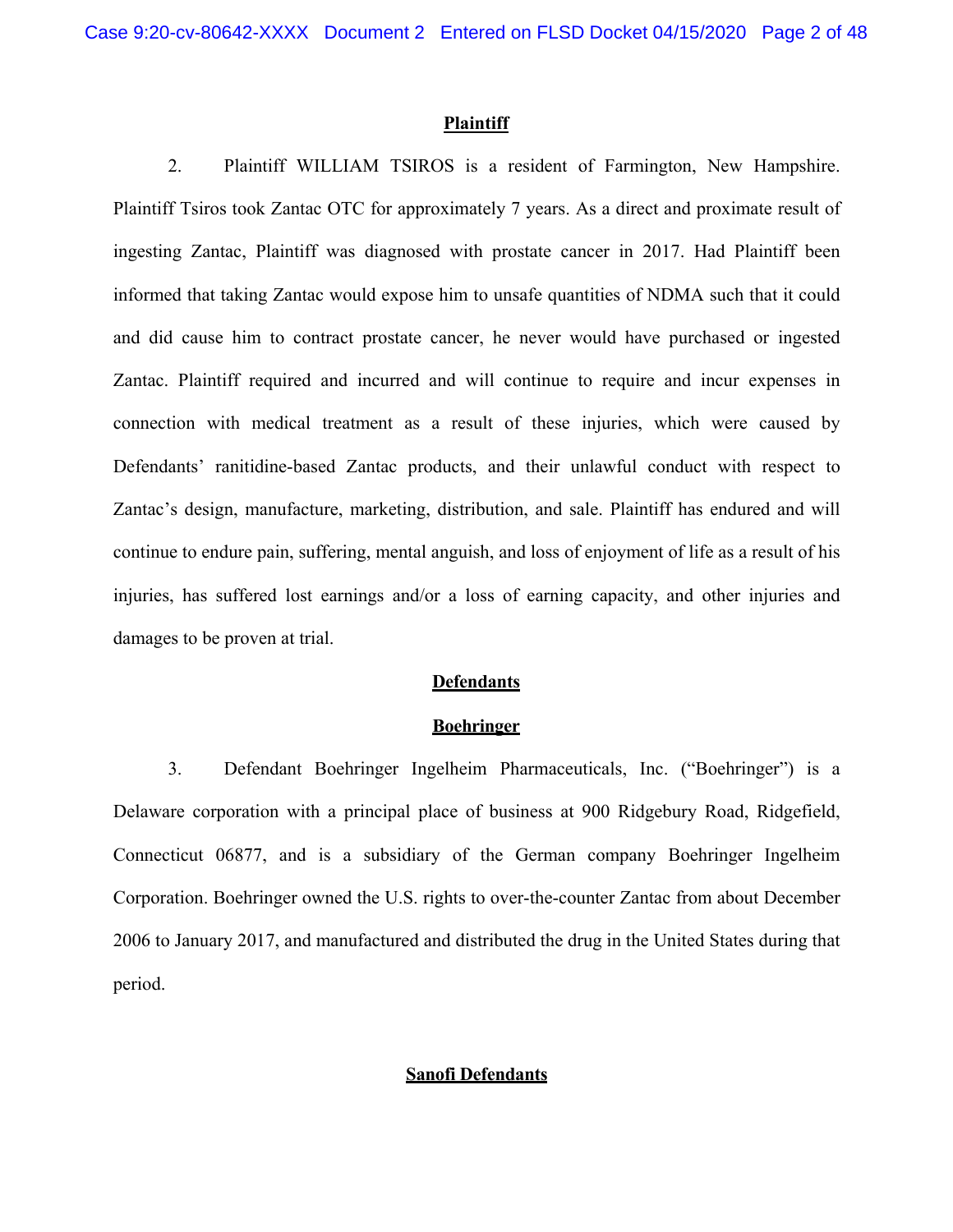4. Defendant Sanofi-Aventis U.S. LLC is a Delaware limited liability corporation with a principal place of business at 55 Corporate Drive, Bridgewater, New Jersey 08807, and is a wholly-owned subsidiary of the French company Sanofi.

5. Defendant Sanofi US Services Inc. is a Delaware corporation with a principal place of business at 55 Corporate Drive, Bridgewater, New Jersey 08807, and is a wholly-owned subsidiary of the French company Sanofi.

6. Defendant Chattem, Inc. is a Tennessee corporation with a principal place of business at 1715 West 38th Street Chattanooga, Tennessee 37409, and is a wholly-owned subsidiary of the French company Sanofi.

7. Defendants Sanofi-Aventis U.S. LLC, Sanofi US Services Inc., and Chattem, Inc. (collectively "Sanofi" or "Sanofi Defendants") controlled the U.S. rights to over-the-counter Zantac from about January 2017 to the present and manufactured and distributed the drug in the United States during that period.

#### **JURISDICTION AND VENUE**

8. This Court has subject matter jurisdiction pursuant to 28 U.S.C. § 1332(a)(1) because this case is a civil action where the matter in controversy exceeds the sum or value of \$75,000, exclusive of interest and costs, and is between citizens of different States.

9. Absent a direct filing order, this action would have been properly filed in the United States District Court of New Hampshire.

10. Venue is proper in this Court pursuant to 28 U.S.C. § 1391(b) and (c), since Defendants conduct business in this District and are subject to personal jurisdiction in this District. Furthermore, Defendants sell, market and/or distribute Zantac within Louisiana and this District and a substantial part of the events giving rise to this action occurred within this district.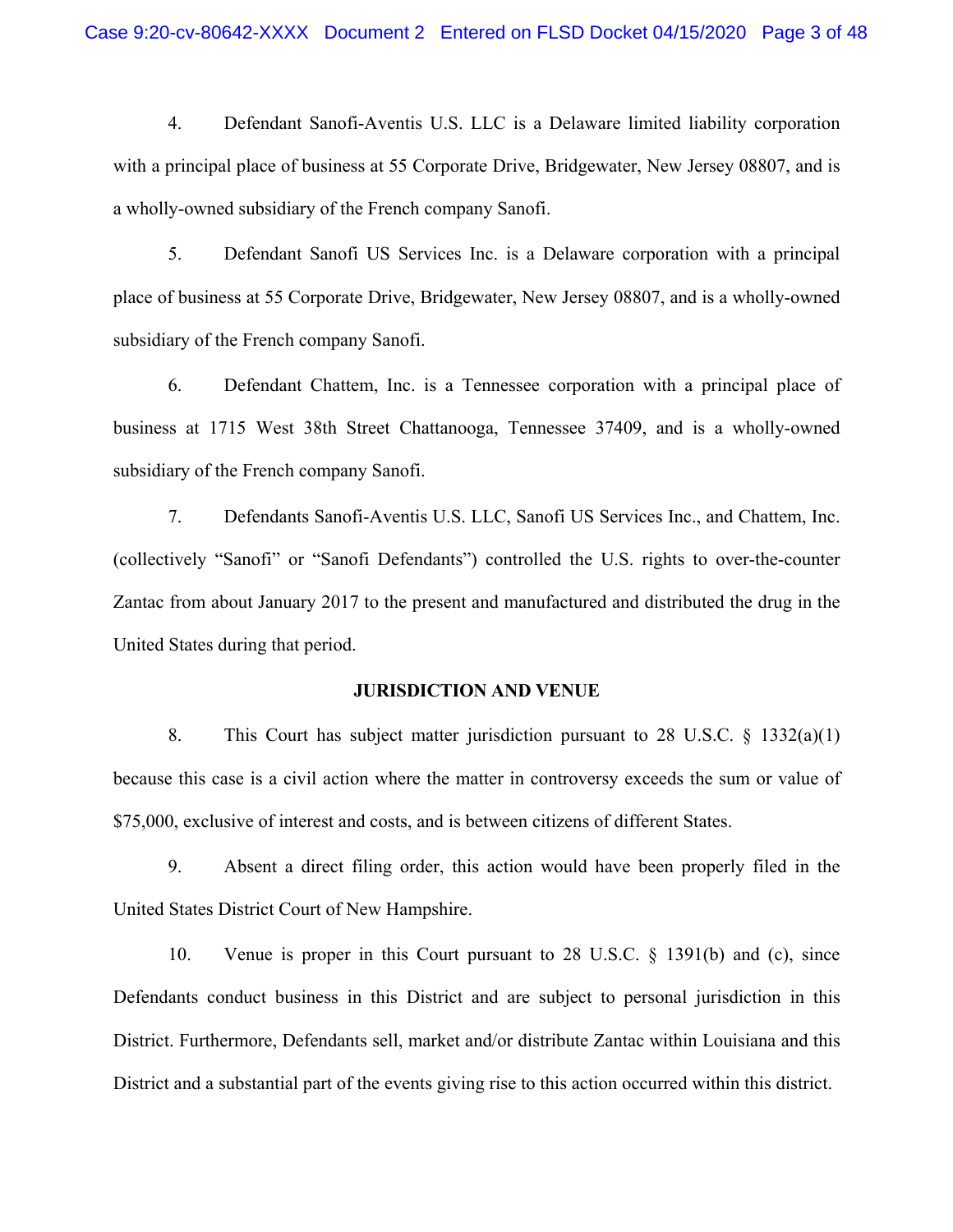11. Consistent with the Due Process Clause of the Fifth and Fourteenth Amendments, the Court has personal jurisdiction over Defendants, because Defendants are present in the Plaintiffs' state or residency, such that requiring an appearance does not offend traditional notions of fair play and substantial justice. Further, Defendants have maintained registered agents in Plaintiffs' state of residency.

12. This court has personal jurisdiction over Defendants pursuant to and consistent with the Constitutional requirements of Due Process in that Defendants, acting through their agents or apparent agents, committed one or more of the following:

- a. The transaction of any business within the state;
- b. The making of any contract within the state;
- c. The commission of a tortious act within this state; and
- d. The ownership, use, or possession of any real estate situated within this state.

13. All of Plaintiffs' claims arise in part from conduct Defendants purposefully directed to Plaintiffs' home state. On information and belief, Defendants' Zantac was sold at hundreds of local and national pharmacies, including, but not limited to Wal-Mart, Target, CVS, and Walgreens throughout Plaintiffs' home state.

14. Plaintiffs' claims arise out of Defendants' design, marketing, and sale of Zantac in Plaintiffs' home state.

15. Defendants regularly conduct or solicit business and derive substantial revenue from goods used or consumed in, inter alia, Plaintiffs' home state.

16. Upon information and belief, at all relevant times, Defendants were present and doing business in Plaintiffs' home state.

17. At all relevant times, Defendants expected or should have expected that its acts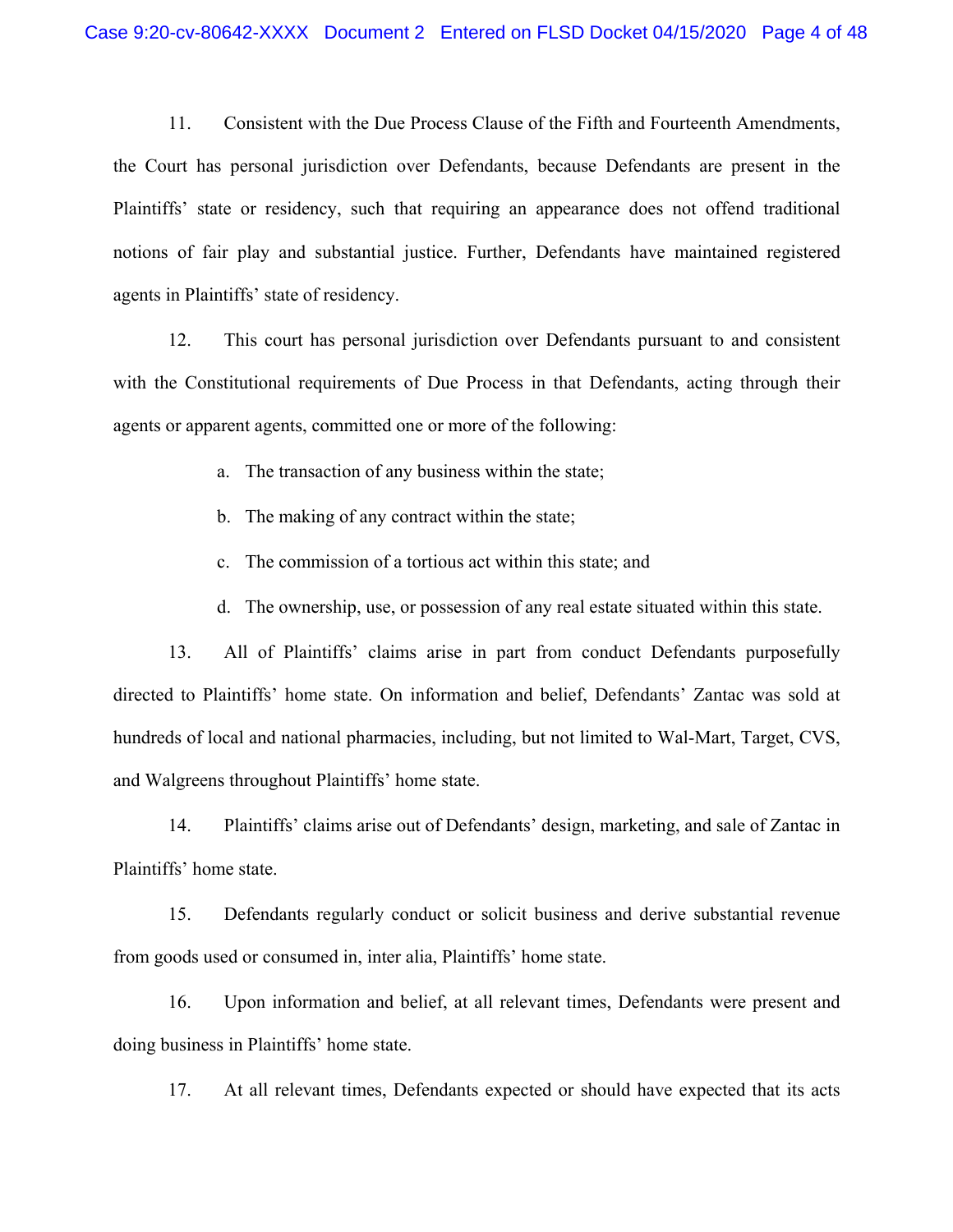would have consequences within the United States of America, and Plaintiffs' home state in particular.

18. At all relevant times, Defendants placed Zantac into the stream of interstate commerce.

#### **FACTUAL ALLEGATIONS**

### **A Brief History of Zantac**

19. Zantac was developed by GlaxoSmithKline and approved for prescription use by the FDA in 1983.<sup>1</sup> The drug belongs to a class of medications called histamine H2-receptor antagonists (or H2 blockers), which decrease the amount of acid produced by the stomach and are used to treat gastric ulcers, heartburn, acid indigestion, sour stomach, and other gastrointestinal conditions.2

20. Due in large part of GSK's marketing strategy, Zantac was a wildly successful, drug, reaching \$1 billion in total sales in December 1986. As one 1996 article put it, Zantac became "the best-selling drug in history as a result of a shrewd, multifaceted marketing strategy that  $\ldots$  enabled the product to dominate the acid/peptic marketplace."<sup>3</sup>

21. Zantac became available without a prescription in 1996, and generic versions of the drug (ranitidine) became available the following year. Although sales of brand-name Zantac declined as a result of generic and alternative products, Zantac sales have remained strong over time. As recently as 2018, Zantac was one of the top 10 antacid tablet brands in the United States, with sales of Zantac 150 totaling \$128.9 million – a  $3.1\%$  increase from the previous

<sup>&</sup>lt;sup>1</sup> Richard Wright, M.D., *How Zantac Became the Best-Selling Drug in History*, 16(4) J. HEALTHCARE MARKETING 24 (Winter 1996).

<sup>2</sup> *Histamine H2 Antagonist (Oral Route, Injection Route, Intravenous Route)*, MAYO CLINIC (last updated September 30, 2019), https://www.mayoclinic.org/drugs-supplements/histamine-h2- antagonistoral-route-injectionroute-intravenous-route/description/drg-20068584.

<sup>3</sup> Wright, *supra* footnote 1.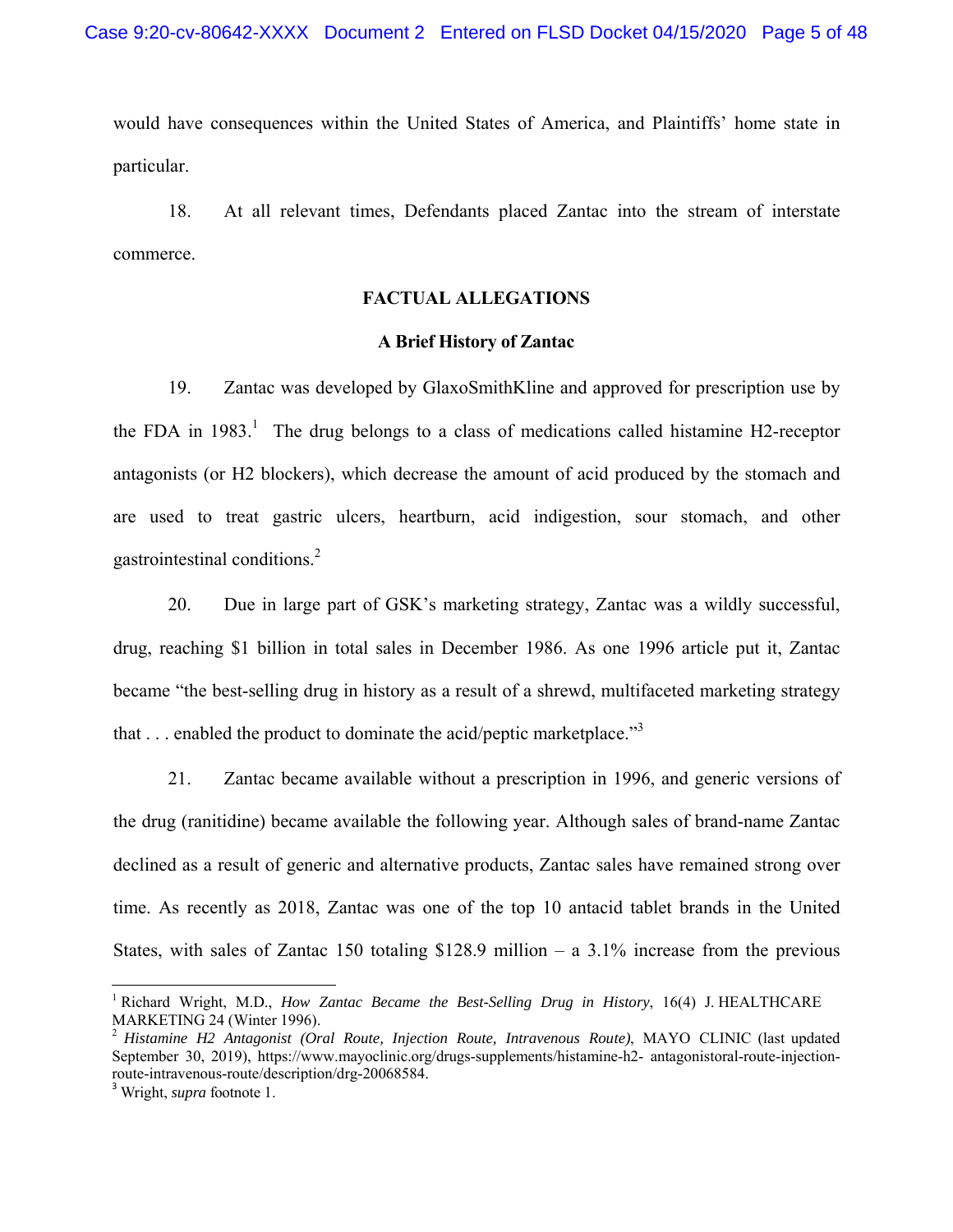year.

22. At the time that ranitidine was developed, there was already existing scientific literature strongly suggesting that drugs like ranitidine, which contain a dimethylamine (DMA) group, are highly likely to form NDMA, when combined with other substances like, for example, nitrite found in the body. The dangers of NDMA formation from ranitidine should have been obvious to Defendants. For example, one taking Zantac would likely be doing so in connection with a meal. Many meals contain additional nitrates above that which is found naturally in the body. Bacteria found within the saliva and stomach, or enzymes in the body, can *reduce* the nitr*a*tes (NO3) found in food into nit*r*ites (NO2). Additionally, some nitrites are found naturally in food or added as a preservative. Thus, at the time of ranitidine's discovery, Glaxo scientists should have known that the very events that would lead one to take Zantac, also put such person at risk of NDMA formation from Zantac due to increased nitrite levels in the body reacting with the ranitidine or its constituents.

23. Further, in 1981, the very year Zantac was launched commercially outside of the US, two exchanges in The Lancet, one of which involved Glaxo, discussed the potential toxicity of cimetidine and ranitidine. Cimetidine, also an H2 blocker, has a similar chemical structure to ranitidine. The Lancet was and is one of the most widely read and respected medical and scientific publications, and thus Defendants would have been aware of material related to ranitidine.

24. In one exchange, Dr. Silvio de Flora, an Italian researcher from the University of Genoa, wrote into The Lancet describing how the researchers detected "mutagenic nitroso derivatives" in vitro for both cimetidine as well as ranitidine.<sup>4</sup> De Flora did recognize that his

<sup>4</sup> S. De Flora, *Cimetidine, Ranitidine and Their Mutagenic Nitroso Derivatives*, THE LANCET at pp. 993-994 (Oct.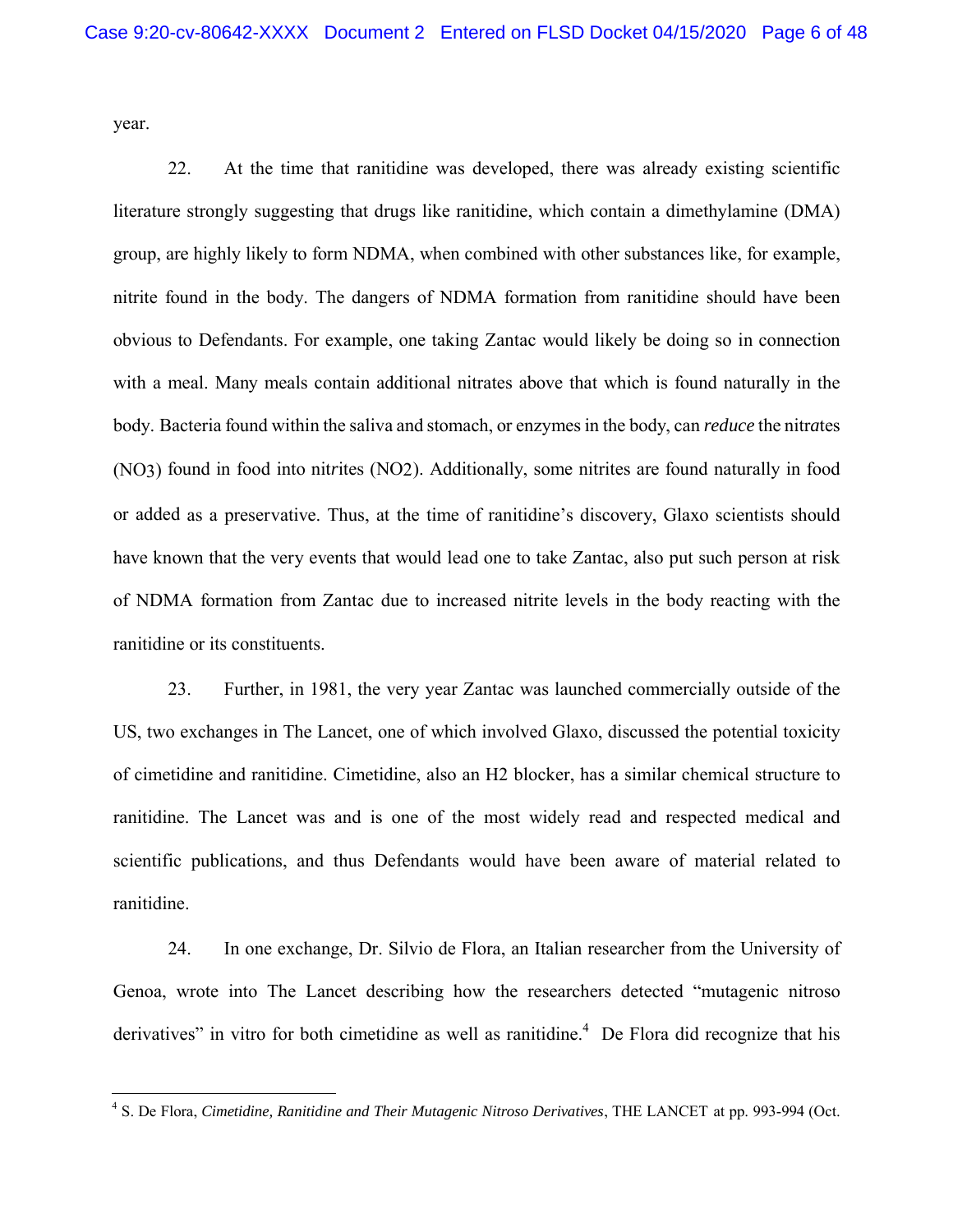studies were in vitro, and that, as such, they weren't perfectly predictive of how ranitidine would perform in humans.

25. In a second set of articles in The Lancet around the same time as the de Flora article, medical researchers from England discussed a study they performed on 140 human patients taking cimetidine. Their study observed that those who took cimetidine had a much higher level of N- nitrosamines than those in a control group who didn't take cimetidine.<sup>5</sup> In response, Roger Brimblecombe, a researcher from Smith Kline and French Research, Ltd.,<sup>6</sup> criticized the research performed by Reed and referenced unnamed "extensive studies" purportedly claiming that they demonstrate no "aetiological link between cimetidine treatment and the development of gastric cancer."<sup>7</sup> Importantly, Brimblecombe also stated that, "[t]he hypotheses raised by Reed and his colleagues are important and have been publicly and extensively discussed over the past two and half years. A great deal of research, both in our laboratories and in others, is in progress."<sup>8</sup> This clearly demonstrates that the formation of nitrosamines related to cimetidine and ranitidine, was one that was known to Glaxo and others, as it was a subject of much discussion in the scientific community at this time.

26. On December 5, 1981, Dr. Reed then responded to Brimblecombe, noting that, among other things, the studies Brimblecombe relied upon have been harshly criticized by others.9 Reed also noted, "[d]ebate on N-nitroso compounds and human gastric cancer

<u> 1989 - Johann Stein, marwolaethau a bhannaich an t-an an t-an an t-an an t-an an t-an an t-an an t-an an t-a</u>

<sup>31, 1981).</sup>

<sup>5</sup> P. I. Reed, K. Haines, P.L.R. Smith, F.R. House, C.L. Walters, *Effect of Cimetidine on Gastric Juice N-Nitrosamine Concentration*, THE LANCET (Sept. 12, 1981).

<sup>&</sup>lt;sup>6</sup> Smith Kline and French was part of the Smith Kline Beecham group, which merged with Glaxo in or around 2000. https://www.gsk.com/media/4573/300yrs-of-gsk.pdf (last visited Nov. 13, 2019). Smith Kline and French was the innovator and manufacturer of cimetidine (Tagamet).

https://www.acs.org/content/acs/en/education/whatischemistry/landmarks/cimetidinetagamet.htm l (last visited Nov. 13, 2019).

<sup>7</sup> Roger Brimblecombe, *Cimetidine, Nitrosation, and Carcinogenicity*, THE LANCET at pp. 686-687 (Sep. 26, 1981). <sup>8</sup> *Id.*

<sup>9</sup> P. I. Reed, K. Haines, C.L. Walters, S.L.R. Smith, and F.R. House, *Cimetidine, Nitrosation, and Carcinogenicity*,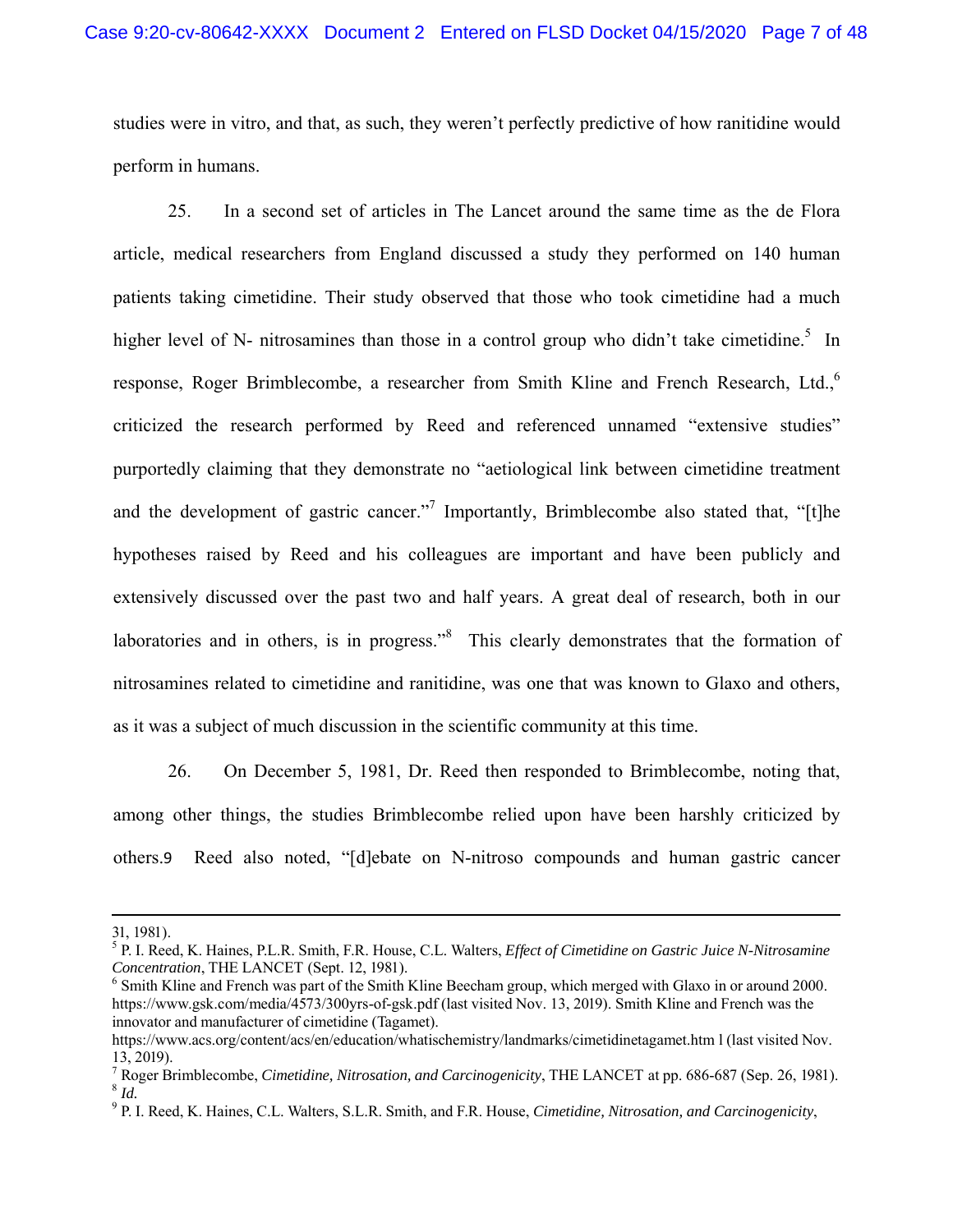continues but some involvement seems likely . . . . If N-nitrosamine concentrations are raised in certain conditions with an increased risk of gastric cancer then this is a hint which must not be ignored."<sup>10</sup> Dr. Reed and his co-authors sounded the alarm on Zantac, but no one listened.

27. In 1983, a further study was published, this time specifically relating to ranitidine. Dr. Silvio de Flora and a group of researchers from the University of Genoa in Italy published a study specifically describing the formation of N-nitrosamines from ranitidine and an excess of nitrite under certain conditions.<sup>11</sup> On information and belief Defendants were aware of this study.

28. Further, also in 1983, yet another article was published specifically implicating the toxicity of ranitidine. Another group of Italian researchers from the University of Genoa discovered that in vitro, and under certain conditions, ranitidine had the tendency to form DNAdamaging nitroso compounds (like NDMA). Although the study was done on hamsters, and utilized conditions not necessarily identical to those that would be found in the human body, the study called for more research to be done into what conditions nitroso compounds formed as a result of ranitidine ingestion.<sup>12</sup> On information and belief Defendants were aware of this study.

29. Further evidence of Defendants' knowledge that Zantac formed NDMA in the body comes from a human study it was involved in and that was published in  $1987$ .<sup>13</sup> In that study, the researchers tracked 15 patients who took ranitidine and had their gastric juice examined following ingestion of Zantac. Critically, instead of using the gold standard assay at

<u> 1989 - Johann Stein, marwolaethau a gweledydd a ganlad y ganlad y ganlad y ganlad y ganlad y ganlad y ganlad</u>

THE LANCET at pp. 1281-1282 (Dec. 5, 1981).<br><sup>10</sup> Id.

<sup>&</sup>lt;sup>11</sup> Silvio De Flora, Carlo Bennicelli, Anna Camoirano, and Patrizia Zanacchi, *Genotoxicity of nitrosated ranitidine*, CARCINOGENESIS, Vol. 4, No. 3, pp. 255-260 (1983).

<sup>&</sup>lt;sup>12</sup> Annalisa Maura, Albiana Pino, Luigi Robbiano, Enrica Cajelli, Renata Finollo, Marco Cavanna and Giovanni Brambilla, DNA Damage Induced by Nitrosated Ranitidine in Cultured Mammalian Cells, TOXICOLOGY LETTERS, 18, 97-102 (1983).

<sup>&</sup>lt;sup>13</sup> See J Meyrick Thomas, JJ Misiewicz, AR Cook, MJ Hill, PLR Smith, CL Walters, JK Forster, LE Martin, and DF Woodings, *Effects of one year's treatment with ranitidine and of truncal vagotomy on gastric contents*, 28 GUT. At pp. 726-738 (1987).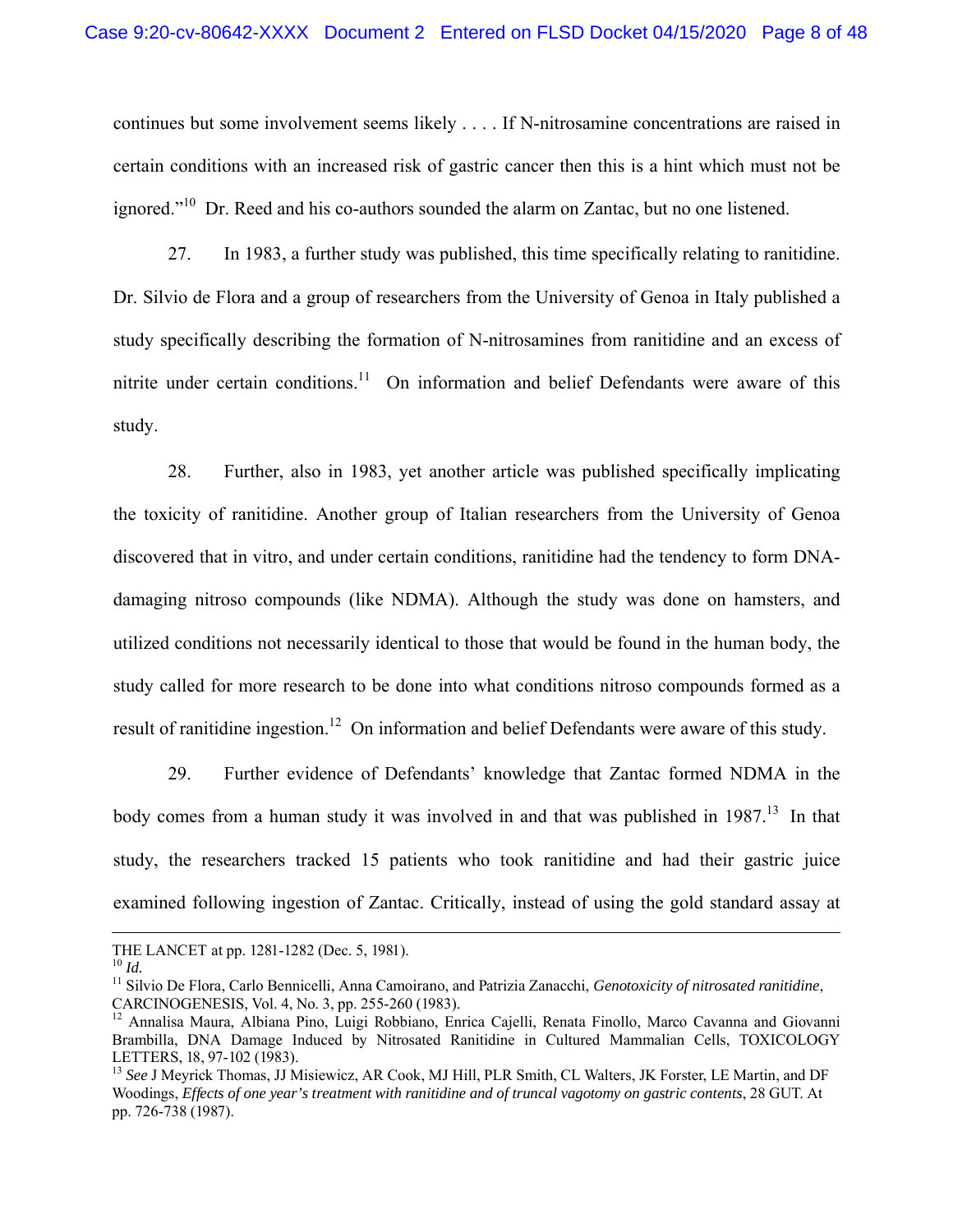the time (and which remains the case today) — mass spectrometry — to detect for the presence of nitrosamines in the human subjects, Glaxo used a nitrogen-oxide (i.e., nitric oxide, NO) assay which essentially was designed not to find nitrosamines.

30. Although the assay allegedly can detect N-nitrosamines, the sensitivity of the assay to detect NDMA is not established within the peer-reviewed literature. When the study team tested gastric fluid samples containing ranitidine, the nitrogen oxide assay indicated the presence of N- nitroso compounds (e.g., NDMA).<sup>14</sup> However, rather than exploring this further, the authors claimed that these results were "fals[e]" and then restricted all tests to "ranitidine free samples," to avoid high readings of N-nitroso compounds.<sup>15</sup> Upon information and belief, these results were not false, and in fact, were a warning sign to Defendants that ranitidine did generate carcinogenic N- nitroso compounds like NDMA. Scientists at Valisure have demonstrated that when ranitidine is incubated in simulated gastric fluid with nitrite, high levels of NDMA are formed. However, rather than exploring this issue further, the study team simply did not test any study samples that had ranitidine in them.

31. In fact, on information and belief, Glaxo never used a mass spectrometry assay to test for the presence of nitrosamines in this study, or, in any of the studies and trials it did in connection with its trials associated with its ranitidine NDA. That is because, as explained above, when using GC/MS (which requires heating of up to 130 degrees Celsius), excessive amounts of nitrosamines are formed. And, had Glaxo used a GC/MS assay, which would have necessarily resulted in the formation of large amounts of NDMA, the FDA would never have approved Zantac as being safe.

<sup>14</sup> *Id.* at p. 730.

<sup>15</sup> *Id.*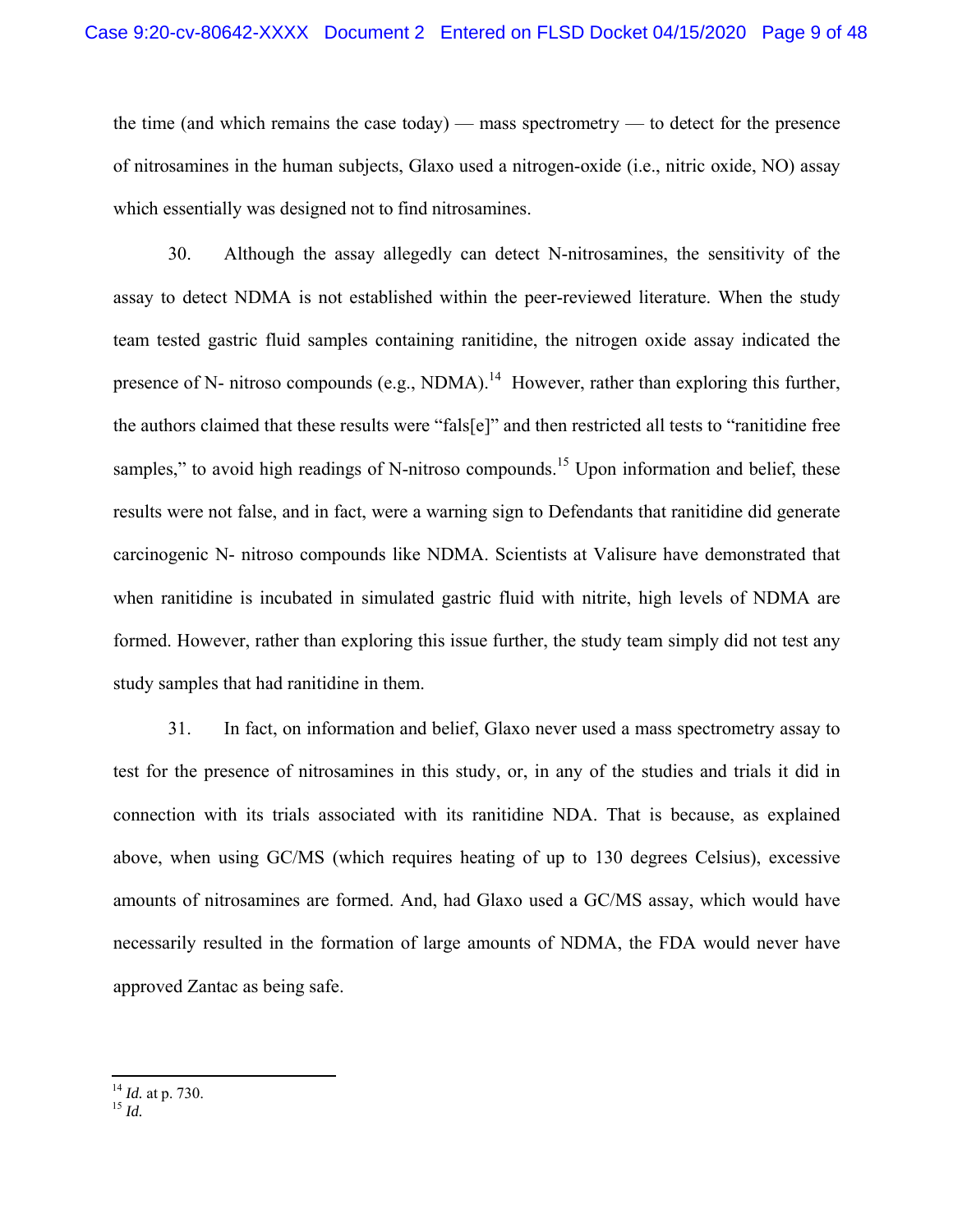### **Zantac's Commercial Success**

32. Zantac was approved for prescription use by the FDA in 1983.<sup>16</sup> Due in large part to Glaxo's marketing strategy, Zantac was a tremendously successful drug, reaching \$1 billion in total sales in December 1986.<sup>17</sup> As one 1996 article put it, Zantac became "the best-selling drug in history as a result of a shrewd, multifaceted marketing strategy that … enabled the product to dominate the acid/peptic marketplace."<sup>18</sup> Significantly, the marketing strategy that led to Zantac's success emphasized the purported safety of the drug.<sup>19</sup> Indeed, Zantac has been marketed as a safe and effective treatment for gastrointestinal conditions such as acid indigestion, heartburn, sour stomach, and gastroesophageal reflux disease.

33. Zantac became available without a prescription in  $1996$ ,  $20$  and generic versions of the drug (ranitidine) became available the following year.<sup>21</sup> Although sales of brand-name Zantac declined "as a result of generic and alternative products,"<sup>22</sup> Zantac sales have remained strong over time. As recently as 2018, Zantac was one of the top 10 antacid tablet brands in the United States, with sales of Zantac 150 totaling  $$128.9$  million<sup>23</sup>—a 3.1% increase from the previous year. $^{24}$ 

34. Common brands of ranitidine include: Zantac, Wal-Zan 75, Heartburn Relief, Acid Reducer, Acid Control, Wal-Zan 150, Maximum Strength Zantac 150, and Zantac 75.

35. Zantac was available for purchase over-the-counter in 75 and 150 mg pills,

<sup>21</sup> David Ranii, *Generic Zantac on market*, NEWS AND OBSERVER (Aug. 5, 1997).<br><sup>22</sup> *GlaxoSmithKline – Product Portfolio*, PHARMACEUTICALS COMPANY ANALYSIS (Jan. 2003) (Lexis Advance)<br> $^{23}$  Leading antacid tablet brands in the United States in 2018, supra footnote 3.

<sup>16</sup> Wright, *supra* footnote 1, at 26

<sup>17</sup> *See id.* at 27.

<sup>18</sup> *See id.* at 25.

<sup>&</sup>lt;sup>19</sup> *See id.* at 27.<br><sup>20</sup> *Id.* at 28

<sup>&</sup>lt;sup>24</sup> Sales growth of leading brands of antacid tablets in the United States in 2018 (change to prior sales year), STATISTA (last visited Nov. 13, 2019), https://www.statista.com/statistics/194547/us-sales- growth-of-antacid-tabletbrands-in-2013/.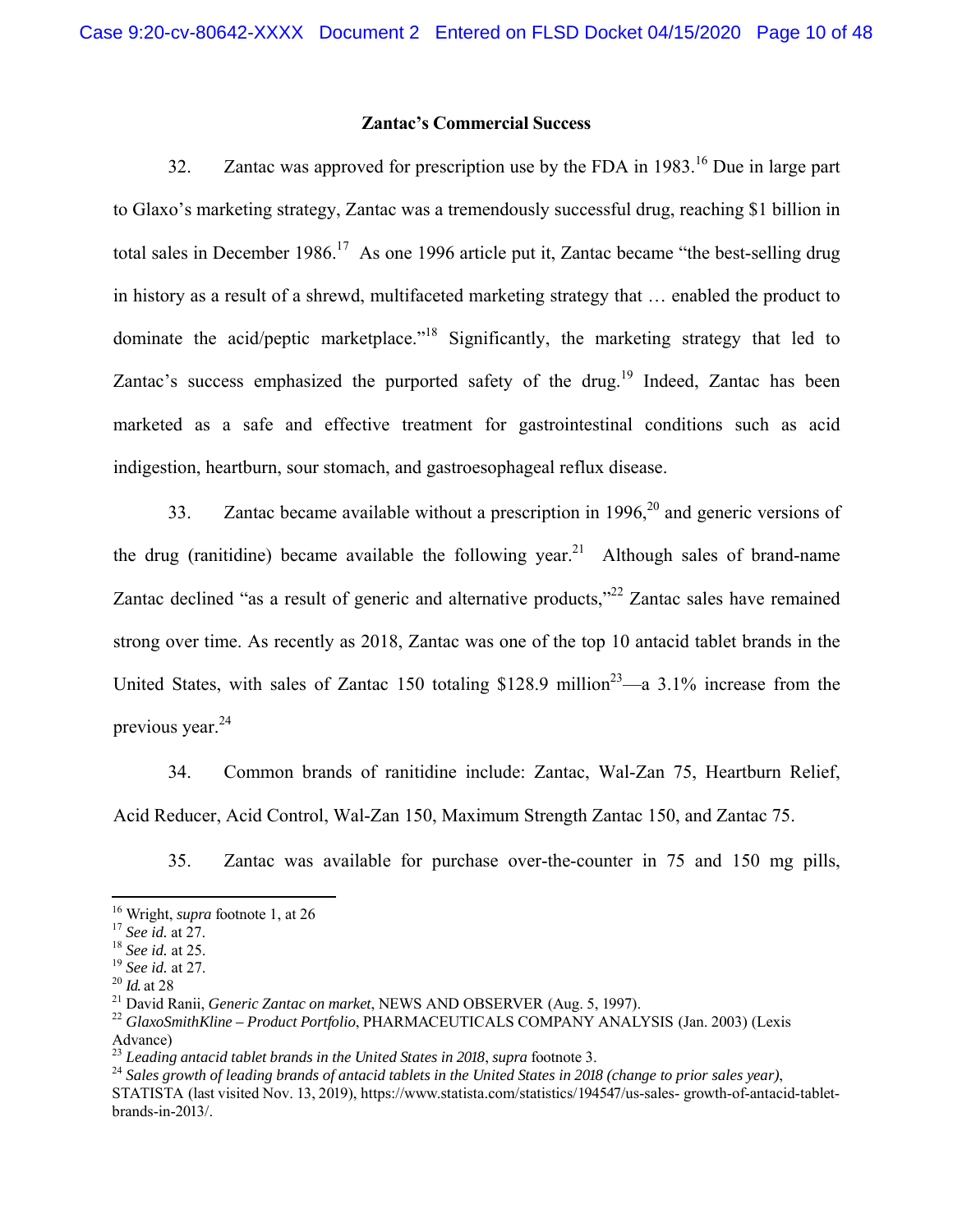and by prescription in 300 mg pills.

36. Zantac became available without a prescription in  $1996$ <sup>25</sup> and generic versions of the drug (ranitidine) became available the following year.<sup>26</sup> Although sales of brand-name Zantac declined "as a result of generic and alternative products,"  $27$  Zantac sales remained strong over time. As recently as 2018, Zantac was one of the top 10 antacid tablet brands in the United States, with sales of Zantac 150 totaling \$128.9 million<sup>28</sup> – a 3.1% increase from the previous year.29

37. Over the past 20 years, the rights to Zantac in the U.S. have changed hands several times. In 1996, Zantac was first approved by the FDA for over-the-counter sale. At that time, the over-the-counter version was sold by a joint venture between Glaxo and Warner-Lambert, formed to market Zantac and other over-the-counter drugs.<sup>30</sup> That joint venture ended in 1998, with Warner-Lambert (which was acquired by Pfizer) retaining the right to market  $Z$ antac.<sup>31</sup> Defendant Boehringer acquired the U.S. rights to over-the-counter Zantac in late  $2006<sup>32</sup>$  and manufactured and sold the drug in the United States from approximately January 2007 to January 2017.<sup>33</sup>

38. The Sanofi Defendants acquired the U.S. rights to over-the-counter Zantac in

<sup>28</sup> *Sales growth of leading brands of antacid tablets in the United States in 2018 (change to prior sales year)*, STATISTA (last visited Sept. 13, 2019), https://www.statista.com/statistics/194547/us-salesgrowth-of-antacidtablet-brands-in-2013/.

 25 Wright, *supra* footnote 1, at 28.

<sup>26</sup> David Ranii, *Generic Zantac on market*, NEWS AND OBSERVER (Aug. 5, 1997).

<sup>27</sup> *GlaxoSmithKline – Product Portfolio,* PHARMACEUTICALS COMPANY ANALYSIS (Jan. 21, 2003).

<sup>29</sup> *Id.*

<sup>30</sup> *Business Briefs: Warner-Lambert Increases OTC Stake*, American Health Line (Dec. 20, 1995) (available through Lexis Advance)

<sup>31</sup> *Warner-Lambert/Glaxo: To End Joint Venture*, American Health Line (Aug. 4, 1998) (available through Lexis Advance)

<sup>32</sup> *Boehringer Ingelheim Pharmaceuticals, Inc. Announces Agreement to Acquire Zantac® from Johnson & Johnson and the Pfizer Consumer Healthcare Business,* BUSINESS WIRE (Oct. 12, 2006).

<sup>33</sup> *See Digesting an acquisition: Patrick Hennig, Boehringer Ingelheim; Ingelheim Pharmaceuticals to acquire U.S. rights for Zantac product line; Interview*, DRUG STORE NEWS (Mar. 5, 2007); Mike Pare, *Chattem adds Zantac, Dulcolax to portfolio*, CHATTANOOGA TIMES FREE PRESS (TENNESSEE) (Feb. 8, 2017).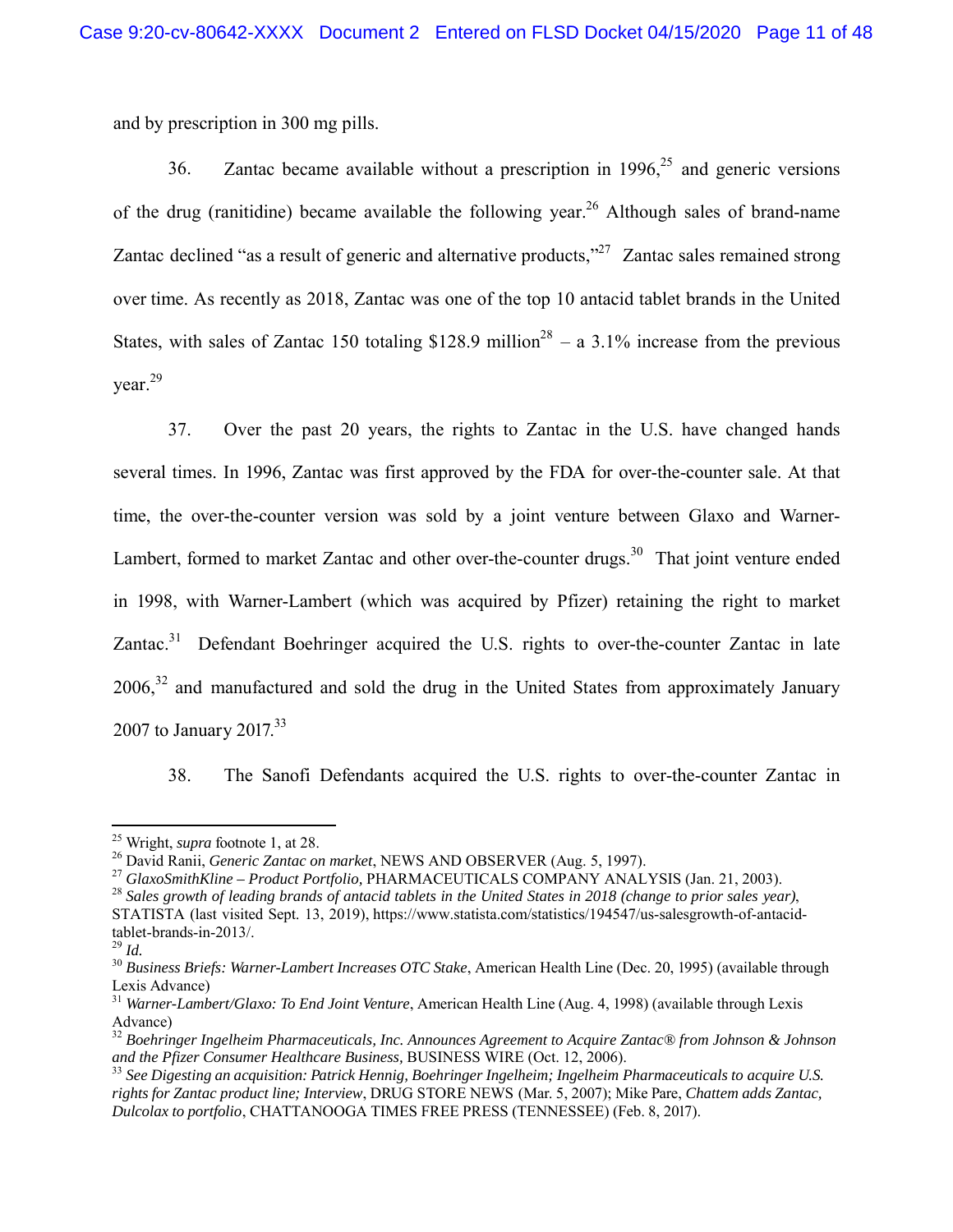approximately January 2017 and had since that time been manufacturing and selling the overthe- counter version of the drug in the United States.<sup>34</sup> Since its launch in 1983, Glaxo sold the prescription version of Zantac.

# **A. Throughout the relevant period, and throughout each period of time each Defendant marketed and sold Zantac, the scientific community continued to raise concerns about NDMA formation from ranitidine.**

39. As set forth above, even before ranitidine's launch, and shortly after its launch, serious questions were raised about the safety of ranitidine. Specifically, questions were raised as to whether ranitidine ingestion can lead to the formation of highly carcinogenic NDMA within the human body. As time went on, the scientific evidence establishing that NDMA is formed from ranitidine, in the body, and in other conditions, continued to pile up.

40. For example, a 2011 scientific study found that, out of eight pharmaceuticals that were observed, "ranitidine showed the strongest potential to form N nitrosodimethylamine (NDMA)" when present in drinking water during chloramine disinfection.<sup>35</sup> The same study noted that "[r]anitidine gave a much higher yield of NDMA in the present study than reported in [prior] literature."<sup>36</sup> On information and belief, the Defendants were aware of this study. Another 2011 scientific article that examined ranitidine in the water supply also found that the drug was "an important NDMA precursor."<sup>37</sup> On information and belief, the Defendants were aware of this study.

<sup>&</sup>lt;sup>34 34</sup> *Id.*, *Chattem adds Zantac.*<br><sup>35</sup> Ruqiao Shen & Susan A. Andrews, *Demonstration of 20 pharmaceuticals and personal care products (PPCPs) as nitrosamine precursors during chloramine disinfection*, 45 WATER RESEARCH 944 (Oct. 13, 2010). "Chloramination is the process of adding chloramine to drinking water to disinfect it and kill germs. Chloramination is sometimes used as an alternative to chlorination." *Disinfection with Chloramine*, CENTERS FOR DISEASE

CONTROL AND PREVENTION (Jan. 20, 2015), https://www.cdc.gov/healthywater/drinking/public/chloraminedisinfection.html.

<sup>36</sup> *Id*. at 948.

<sup>37</sup> Julien Le Roux, et al., *Chloramination of nitrogenous contaminants (pharmaceuticals and pesticides): NDMA and halogenated DBPs formation*, 45 WATER RESEARCH 3164 (Mar. 26, 2011).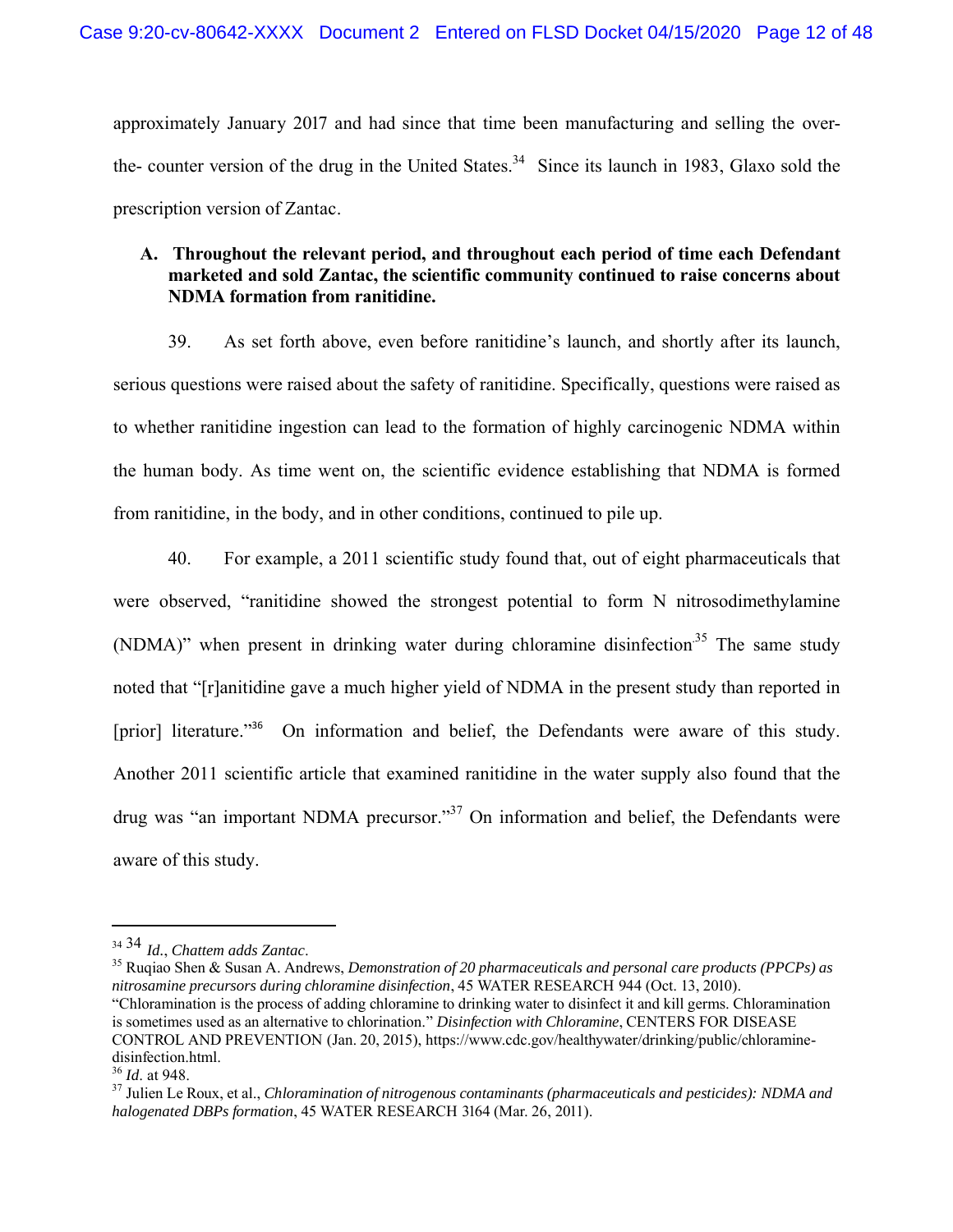41. A 2014 scientific article that examined the formation mechanisms of NDMA acknowledged the consensus about the dangers posed by ranitidine, observing that ranitidine and two other pharmaceuticals had "recently caused much concern because they are potent NDMA precursors."38 On information and belief, the Defendants were aware of this study.

42. A peer-reviewed study published in the scientific journal Carcinogenesis in 2016 "confirmed the production of N-nitrosodimethylamine (NDMA), a potent carcinogen, by nitrosation of ranitidine under stomach-relevant pH conditions in vitro" and also showed that, during the 24 hours following ranitidine intake, the quantity of NDMA in urine excreted by the patient "increased 400 folds from 110 to 47 600 ng."<sup>39</sup> The article noted that these levels of NDMA "equaled or exceeded those observed previously in patients with schistosomiasis, a disease wherein N nitrosamines are implicated as the etiological agents for bladder cancer."<sup>40</sup> The article also cautioned that these "estimates are conservative": The actual exposure to NDMA is "likely much higher than that eliminated in urine" since NDMA has "a high metabolic conversion rate" so that only about  $0.05\%$  of NDMA in the body is excreted in urine.<sup>41</sup> The authors of the study concluded that "a more comprehensive risk assessment"—such as "[e]pidemiological studies evaluating cancer risk, particularly bladder cancer, attributable to the long term use of ranitidine"— was needed because of "the widespread use of ranitidine. $14^2$  The authors also noted that "alternative medications, such as proton pump inhibitors (PPIs), would less likely promote in vivo nitrosation because of the lack of amines in

<sup>38</sup> Yong Dong Liu, et al., *Formation Mechanism of NDMA from Ranitidine, Trimethylamine, and Other Tertiary Amines during Chloramination: A Computational Study*, 48 ENVTL. SCI. & TECHNOLOGY 8653 (June 26, 2014).

<sup>39</sup> Teng Zeng & William A. Mitch, *Oral intake of ranitidine increases urinary excretion of* N*- nitrosodimethylamine*, 37(6) CARCINOGENESIS 625 (Mar. 18, 2016).<sup>40</sup> Id.

<sup>40</sup> *Id.* <sup>41</sup> *Id.*at 632. <sup>42</sup> *Id.*at 632-633.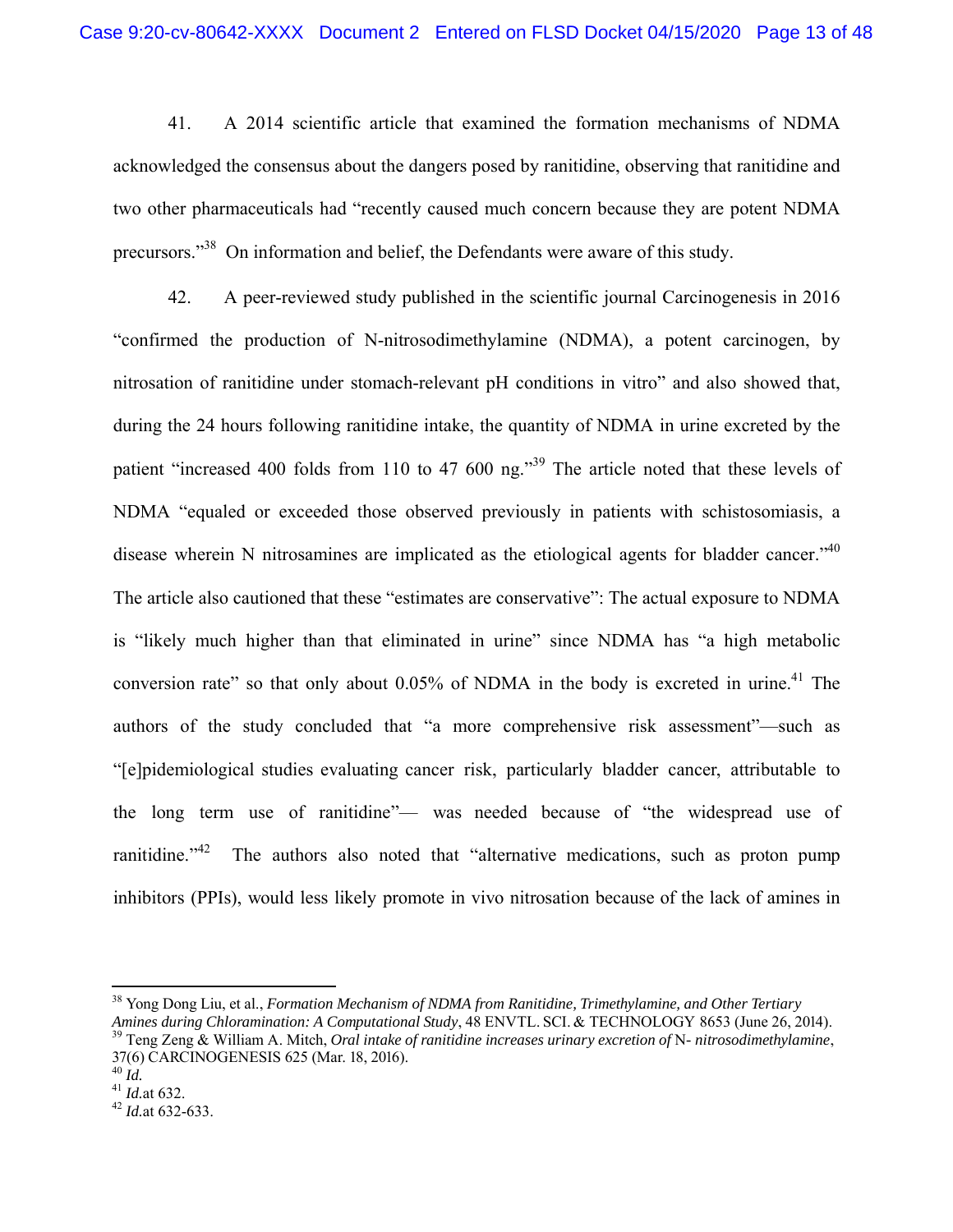their structure."43 On information and belief, the Defendants were aware of this study.

43. A January 2018 scientific review "summariz[ing] major findings over the last decade related to N Nitrosodimethylamine (NDMA)" again pointed out that ranitidine had a high rate of NDMA formation "upon chloramination."<sup>44</sup> On information and belief, the Defendants were aware of this study.

44. Not only was there a significant amount of scientific literature that continued to pile up establishing NDMA formation from ranitidine, but studies were also published specifically linking Zantac to certain types of cancers in humans. For example, in 2004 an extensive epidemiology study was published specifically linking Zantac use to bladder cancer.<sup>45</sup> In that study, nearly 51,000 health professionals (such as dentists, veterinarians, pharmacists) were studied over nearly 15 years to assess the relationship between peptic ulcer disease and bladder cancer. As part of that study, the study participants' use of H2 blockers (which included both cimetidine and Zantac), were monitored. The study's authors noted that for those participants who took either cimetidine or Zantac, "[w]e observed an increase in bladder cancer risk among men who reported taking either of these medications  $\dots$  ."<sup>46</sup>

45. Despite the undeniable scientific evidence linking ranitidine to the production of high levels of NDMA, or, the mounting evidence that Zantac itself is linked to cancer, Defendants did not disclose this link to consumers on Zantac's label or through any other means.

<sup>43</sup> *Id.*

<sup>&</sup>lt;sup>44</sup> Massimiliano Sgroi, et al., N-Nitrosodimethylamine (NDMA) and its precursors in water and wastewater: A review on formation and removal, 191 CHEMOSPHERE 685-703 (Oct. 15, 2017).

<sup>45</sup> Dominque S. Michaud, Pauline A. Mysliwiec, Walid Aldoori, Walter C. Willet, and Edward Giovannucci, *Peptic Ulcer Disease and the Risk of Bladder Cancer in a Prospective Study of Male Health Professionals*, CANCER EPIDEMIOLOGY, BIOMARKERS & PREVENTION, Vol. 13 250-254 (Feb. 2004). <sup>46</sup> *Id.* at 252.

*Technical Fact Sheet – N-Nitroso-dimethylamine (NDMA)*, ENVIRONMENTAL PROTECTION AGENCY (Jan. 2014), https://www.epa.gov/sites/production/files/2014-

<sup>03/</sup>documents/ffrrofactsheet\_contaminant\_ndma\_january2014\_final.pdf.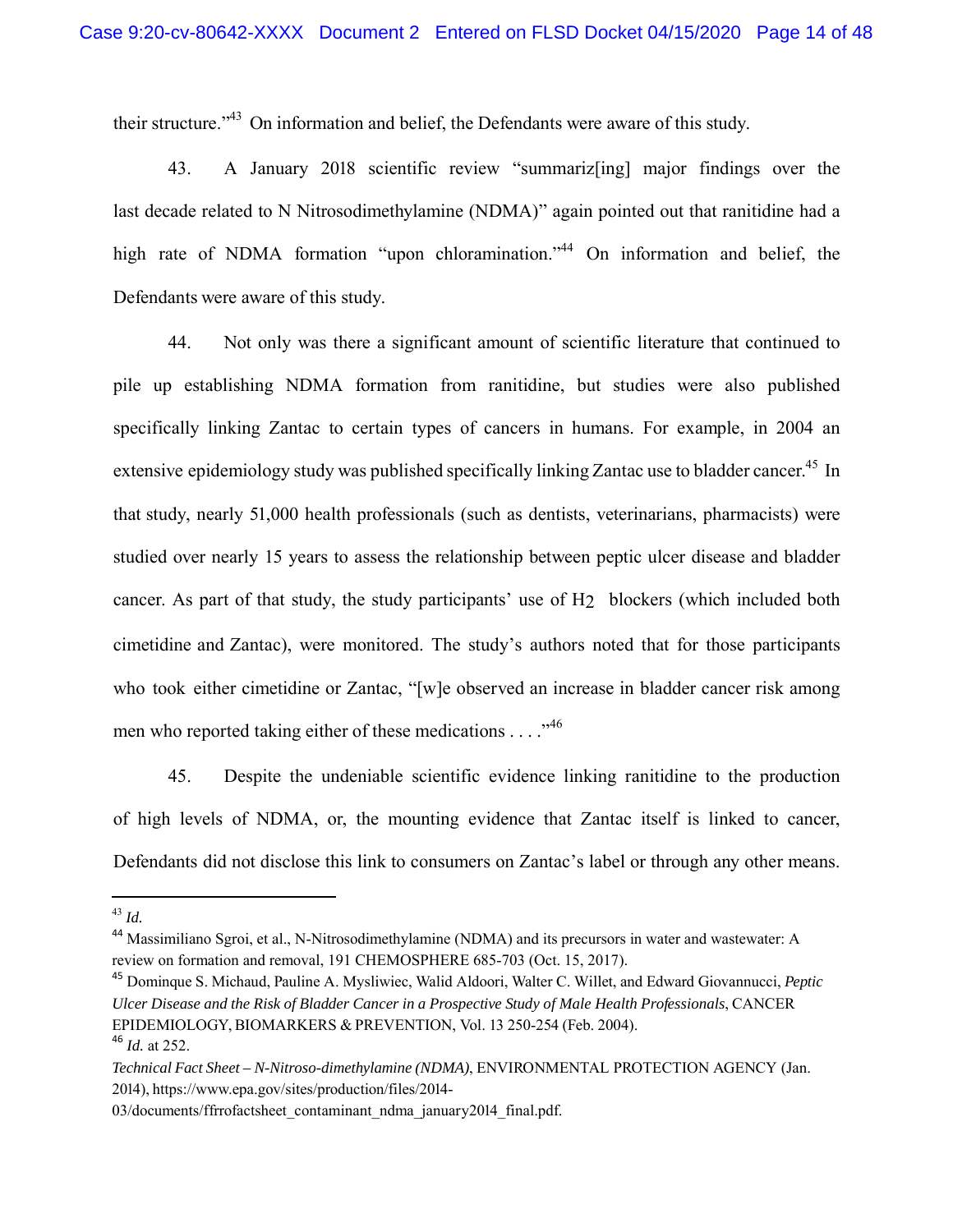Since Zantac has been commercially available, by prescription and over-the-counter, the FDA has never been presented with any disclosure by any Defendant, concerning the risk of NDMA formation from ranitidine. Surely, if it had, the FDA would never have approved the drug for use.

## **B. Dangers of N-Nitrosodimenthylamine (NDMA)**

46. "NDMA is a semivolatile organic chemical that forms in both industrial and natural processes. It is a member of N-nitrosamines, a family of potent carcinogens."<sup>47</sup>

47. The dangers that NDMA poses to human health have long been recognized. A news article published in 1979 noted that "NDMA has caused cancer in nearly every laboratory animal tested so far."<sup>48</sup> NDMA is no longer produced or commercially used in the United States, except for research.<sup>49</sup> In other words, it is only a poison.

48. Both the EPA and the International Agency for Research on Cancer ("IARC") have classified NDMA as a probable human carcinogen.<sup>50</sup> And the World Health Organization has stated that scientific testing indicates that "NDMA consumption is positively associated with either gastric or colorectal cancer" and "suggests that humans may be especially sensitive to the

<sup>47</sup> *Technical Fact Sheet – N-Nitroso-dimethylamine (NDMA)*, ENVIRONMENTAL PROTECTION AGENCY (Jan. 2014), https://www.epa.gov/sites/production/files/2014-

<sup>03/</sup>documents/ffrrofactsheet\_contaminant\_ndma\_january2014\_final.pdf.

<sup>48</sup> Jane Brody, *Bottoms Up: Alcohol in moderation can extend life*, THE GLOBE AND MAIL (CANADA) (Oct. 11, 1979); *see* Rudy Platiel, *Anger grows as officials unable to trace poison in reserve's water*, THE GLOBE AND MAIL (CANADA) (Jan. 6, 1990) (reporting that residents of Six Nations Indian Reserve "have been advised not to drink, cook or wash in the water because testing has found high levels of N-nitrosodimethylamine (NDMA), an industrial byproduct chemical that has been linked to cancer"); S.A. Kyrtopoulos, *DNA adducts in humans after exposure to methylating agents*, 405 MUTATION RESEARCH 135 (1998) (noting that "chronic exposure of rats to very low doses of NDMA gives rise predominantly to liver tumours, including tumours of the liver cells (hepatocellular carcinomas), bile ducts, blood vessels and Kupffer cells").

<sup>49</sup> *Technical Fact Sheet*, *supra* footnote 47.

<sup>50</sup> *Technical Fact Sheet*, *supra* footnote 47; World Health Organization, *N- Nitrosodimethylamine (NDMA)*, GUIDELINES FOR DRINKING-WATER QUALITY (3rd ed. 2008) [hereinafter *WHO Guidelines*], *available at*  https://www.who.int/water\_sanitation\_health/dwq/chemicals/ndmasummary\_2ndadd.pdf.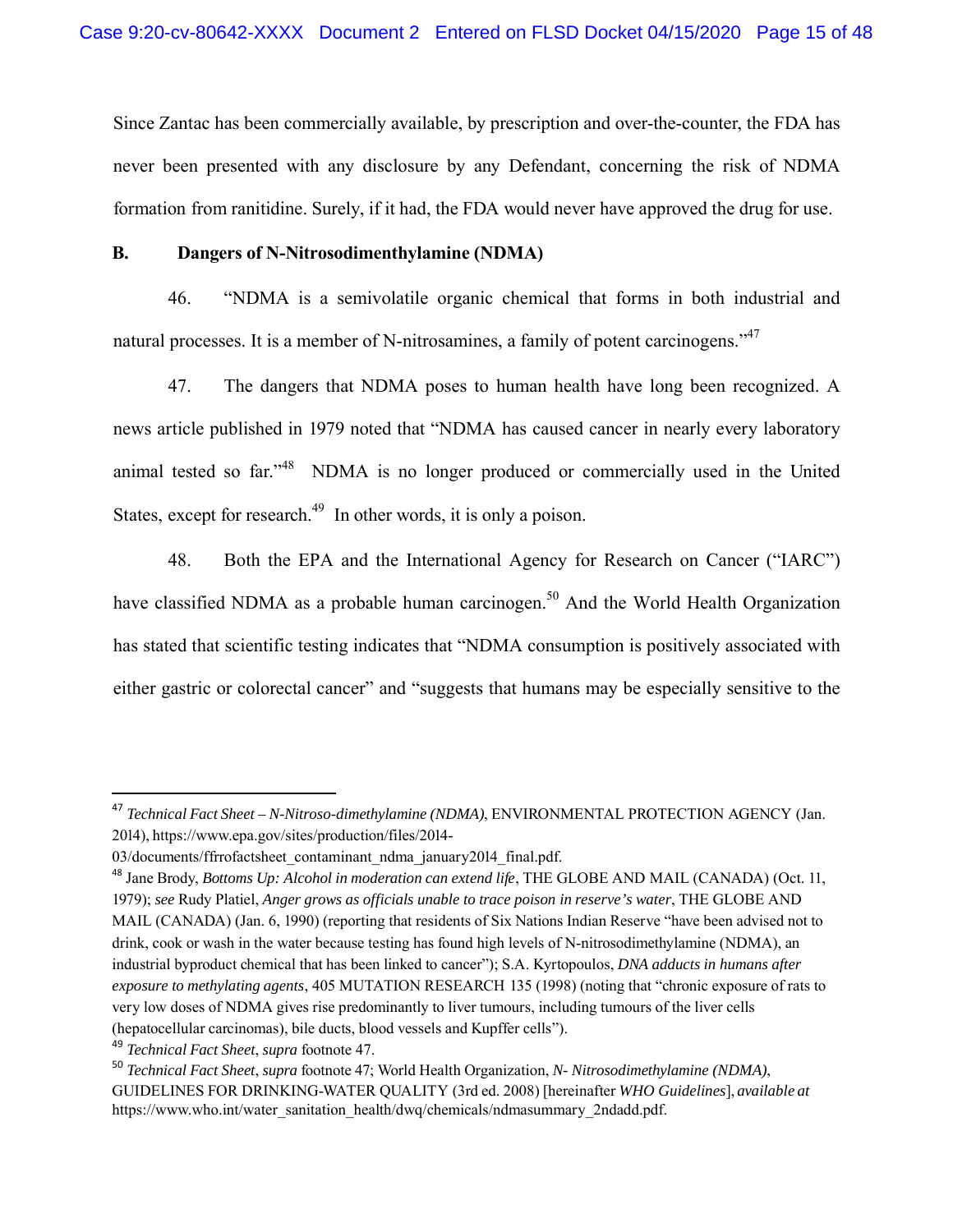carcinogenicity of NDMA."<sup>51</sup>

49. As early as 1980, consumer products containing unsafe levels of NDMA and other nitrosamines have been recalled by manufacturers, either voluntarily or at the direction of the FDA. $52$ 

50. Most recently, beginning in the summer of 2018, there have been recalls of several generic drugs used to treat high blood pressure and heart failure—valsartan, losartan, and irbesartan—because the medications "contain[ed] nitrosamine impurities that don't meet the [FDA's] safety standards,"<sup>53</sup> which provide that the intake of NDMA should be no more than 96 ng.<sup>54</sup> The highest level of NDMA detected by the FDA in any of the valsartan tablets was 20.19  $\mu$ g (or 20,190 ng) per tablet.<sup>55</sup> In the case of valsartan, the NDMA was an impurity caused by a manufacturing defect, and thus NDMA was present in only *some* valsartan products.

51. Zantac poses a greater safety risk than any of the recently recalled valsartan tablets. Applying the FDA's GC/MS protocols for detecting NDMA—the same protocols used by the FDA to detect NDMA in valsartan<sup>56</sup> —the level of NDMA in Zantac is 2,511,469 ng per Zantac tablet—**124 times** more than the highest amount detected in the recalled valsartan. 57

52. Moreover, unlike valsartan, the high levels of NDMA that Zantac produces are not

 <sup>51</sup> *WHO Guidelines*, *supra* footnote 50.

*See, e.g.,* Karen De Witt, *Carcinogen Fear Allayed*, THE NEW YORK TIMES (July 2, 1980) (reporting recall of beer that contained higher level of nitrosamines than that permitted by FDA).

<sup>52</sup> *See, e.g.,* Karen De Witt, *Carcinogen Fear Allayed*, THE NEW YORK TIMES (July 2, 1980) (reporting recall of beer that contained higher level of nitrosamines than that permitted by FDA).

<sup>53</sup> *Recalls of Angiotensin II Receptor Blockers (ARBs) including Valsartan, Losartan and Irbesartan*, FDA (May 23, 2019), https://www.fda.gov/drugs/drug-safety-and-availability/recalls- angiotensin-ii- receptor-blockers-arbsincluding-valsartan-losartan-and-irbesartan.

<sup>54</sup> *FDA Updates and Press Announcements*, *supra* footnote 13.

<sup>55</sup> *See Laboratory analysis of valsartan products*, FDA (May 2, 2019), https://www.fda.gov/drugs/drug-safety-andavailability/laboratory-analysis-valsartan-products.

<sup>56</sup> *Combined N-Nitrosodimethylamine (NDMA) and N-Nitrosodiethylamine (NDEA) Impurity Assay by GC/MS-Headspace*, FOOD & DRUG ADMINISTRATION (Jan. 25, 2019), https://www.fda.gov/ media/117843/download.

<sup>57</sup> *See* Exhibit A at 5; *Combined N-Nitrosodimethylamine*, *supra* footnote 83.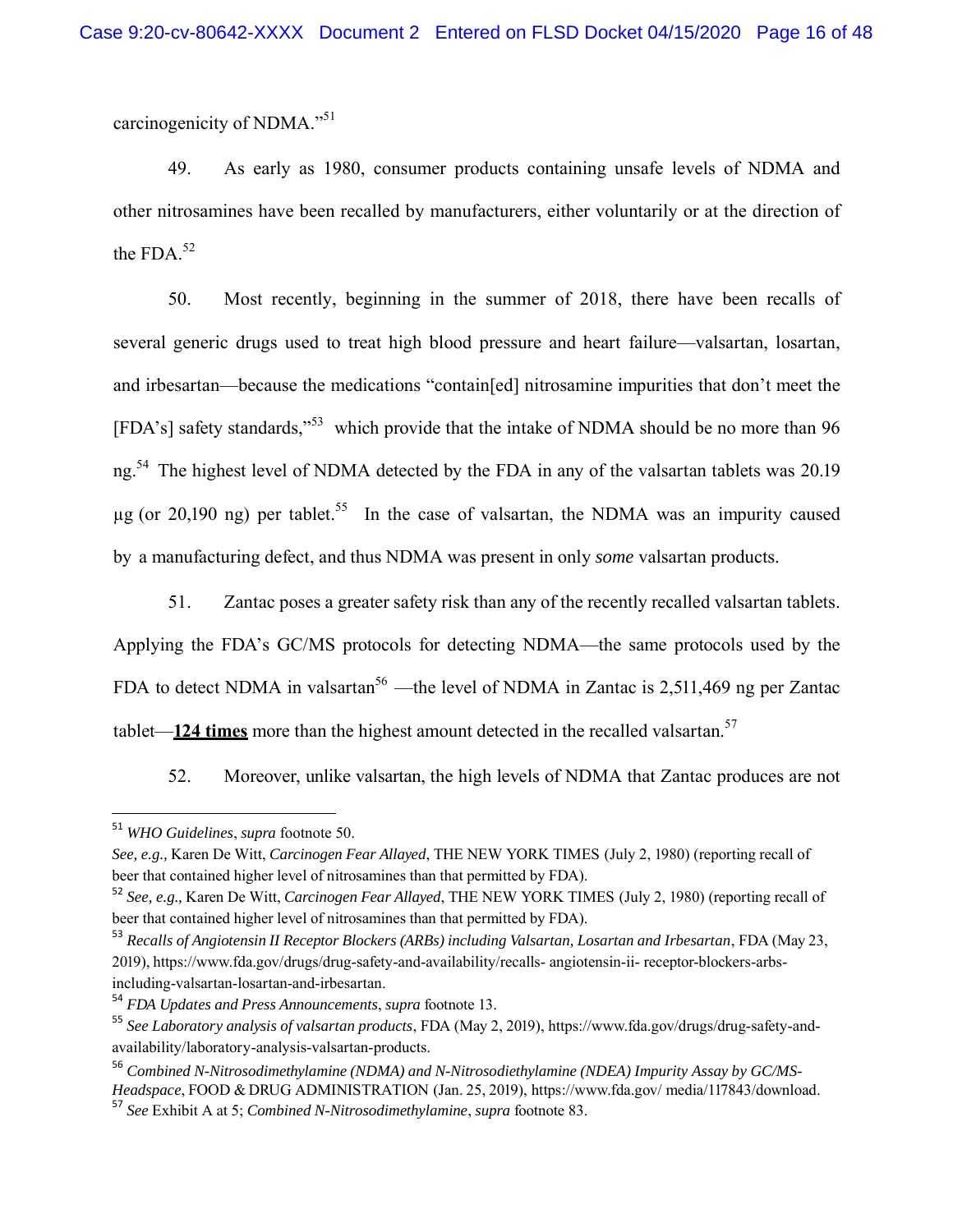caused by a manufacturing defect but rather are inherent to the molecular structure of ranitidine, the active ingredient in Zantac: "The ranitidine molecule contains both a nitrite and a dimethylamine ('DMA') group which are well known to combine to form NDMA.<sup> $58$ </sup> Thus, ranitidine produces NDMA by "react[ing] with itself,"59 which means that *every dosage and form of ranitidine*, including Zantac, exposes users to NDMA.<sup>60</sup>

53. NDMA in and of itself is toxic. But, NDMA is not the final harmful metabolite produced from ranitidine. NDMA itself is further metabolized by the body into other harmful compounds. For example, it is well-established that NDMA is metabolized by the body into formaldehyde. Formaldehyde is a *known* carcinogen.<sup>61</sup> IARC classifies something as a known carcinogen when "there is sufficient evidence of carcinogenicity in humans."<sup>62</sup> In addition to IARC's designation of formaldehyde as a known carcinogen, the United States itself has designated fomaldehyde as a known carcinogen. In 2014, The National Toxicology Program, a division of the U.S. Department of Health and Human Services, classified formaldehyde as a known human carcinogen.<sup>63</sup> Formaldehyde has been specifically linked to various types of cancers. In 2009, IARC stated that "there is sufficient evidence for a causal association of formaldehyde with leukemia."<sup>64</sup>

54. At all times relevant to this complaint, there was never any debate about the toxicity and lethality of NDMA. However, at one time, long ago, much of the literature linking

<sup>58</sup> Exhibit A at 19.

<sup>59</sup> Exhibit A at 2.

<sup>60</sup> *Id.* at 1.

<sup>61</sup> https://www.cancer.org/cancer/cancer-causes/formaldehyde.html (last visited Nov. 13, 2019).

<sup>62</sup> https://monographs.iarc.fr/wp-content/uploads/2019/07/Preamble-2019.pdf, at p. 35 (last visited Nov. 13, 2019).

<sup>63</sup> https://www.cancer.gov/about-cancer/causes-prevention/risk/substances/formaldehyde/formaldehyde-fact-sheet#r3 (last visited Nov. 13, 2019).

<sup>&</sup>lt;sup>64</sup> https://www.atsdr.cdc.gov/toxprofiles/formaldehyde\_addendum.pdf, at p. 47 (last visited Nov. 13, 2019).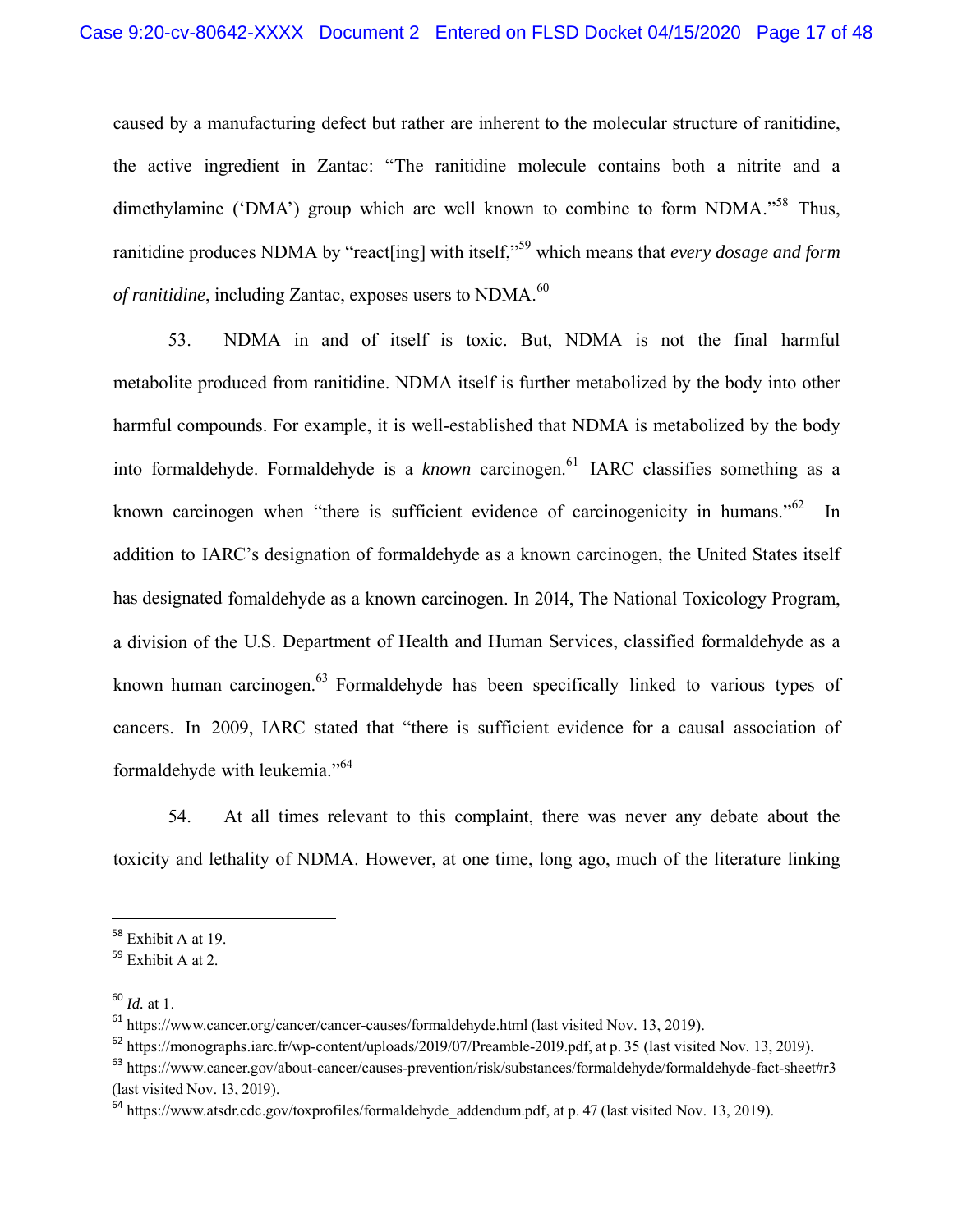NDMA to cancers, were based on animal studies. And, such studies linked NDMA to carcinogenesis and other adverse health consequences. In one example referenced above, a news article published in 1979 (four years prior to Zantac's launch), noted that "NDMA has caused cancer in nearly every laboratory animal tested so far."

55. The NDMA levels associated with Zantac pose an extreme risk to cancer in humans. In the FDA's press releases related to the various angiotensin receptor blocker recalls, the FDA modeled some cancer risks associated with the amount of NDMA found in the ARB medications. For example, the FDA stated, "FDA scientists estimate that if 8,000 people took the highest valsartan dose (320 mg) from the recalled batches daily for the full four years, there may be one additional case of cancer over the lifetimes of these 8,000 people."<sup>65</sup> As stated above, the highest level of NDMA detected with respect to the ARB medicines was 20,190 ng. Given that NDMA levels in urine of those in the Mitch and Zeng Study who took Zantac was 47,000 ng, and that amount likely represents only 0.5% of the amount of NDMA formed in the body from a Zantac tablet, using the FDA's calculations, the cancer risks of those who take Zantac are *well*  below 1 in 4000.

# **C. Defendants did not disclose to Plaintiffs, the FDA or anyone else that Zantac exposes users to high levels of the carcinogen NDMA, despite having actual or constructive knowledge of this fact.**

56. During the time that Defendants manufactured and sold over-the-counter Zantac in the United States, the weight of scientific evidence showed that Zantac exposed users to unsafe levels of NDMA. At no time did any Defendant ever disclose this risk to consumers on the drug's label, or through any other means, nor did Defendants report these risks to the FDA.

<sup>65</sup> https://www.fda.gov/news-events/press-announcements/fda-statement-fdas-ongoing-investigation-valsartan-andarb-class-impurities-and-agencys-steps (last visited Nov. 13, 2019).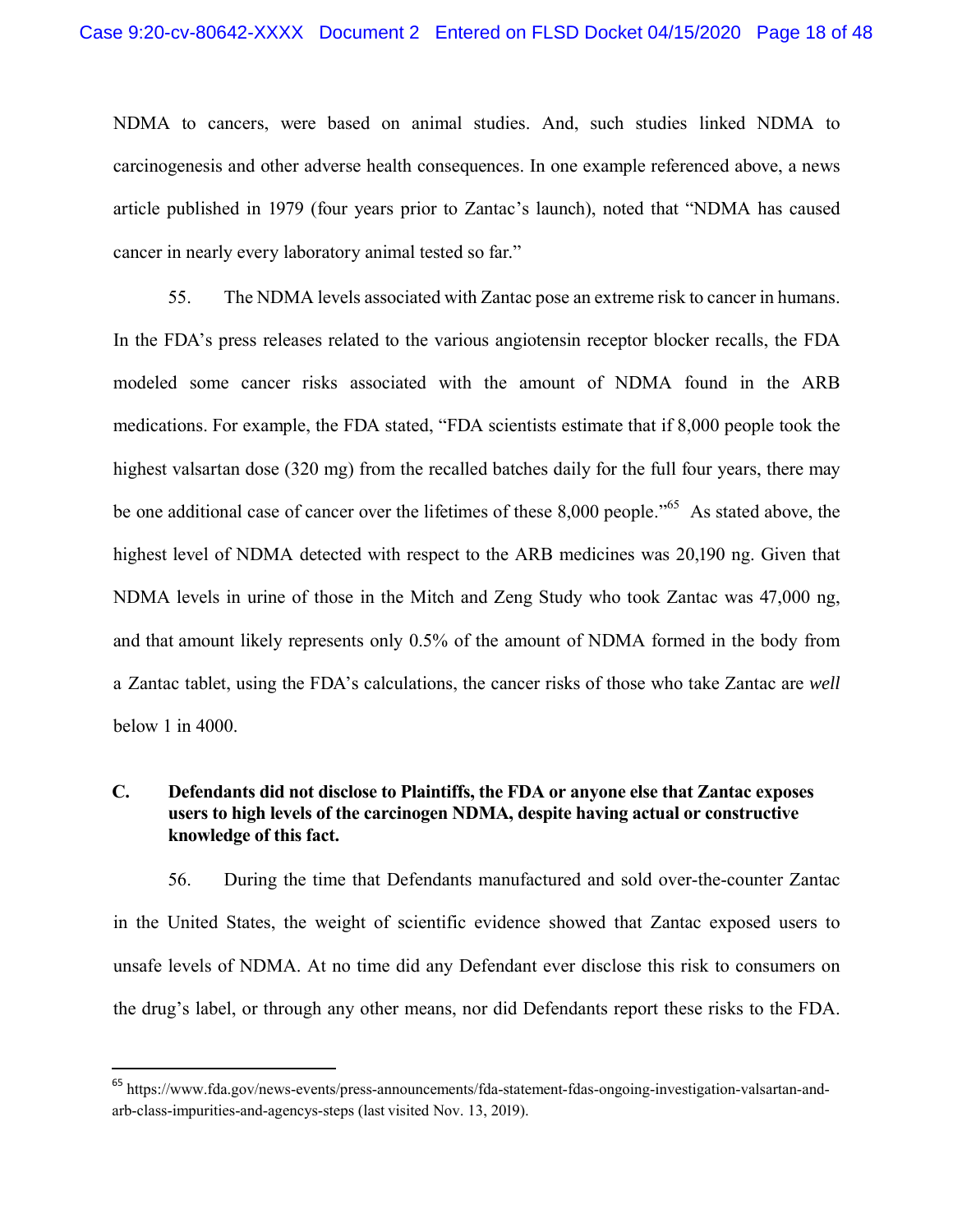Further, no Defendant presented to the FDA a proposed label disclosing the risks for NDMA formation from ranitidine, and therefore, the FDA never ruled upon any proposed label disclosing the NDMA risk.

57. Valisure, LLC is an online pharmacy currently licensed in 38 states and an analytical laboratory that is ISO 17025 accredited by the International Organization for Standardization ("ISO"). Valisure is registered with the Drug Enforcement Administration (Pharmacy: FV7431137, Laboratory: RV0484814) and the FDA (FEI #: 3012063246). Valisure's mission is to help ensure the safety, quality and consistency of medications and supplements in the market. In response to rising concerns about counterfeit medications, generics, and overseas manufacturing, Valisure developed proprietary analytical technologies that it uses in addition to FDA standard assays to test every batch of every medication it dispenses.

58. Valisure confirmed the link between ranitidine and NDMA formation during its routine analysis of drug products in its pharmacy.

59. Valisure submitted its Citizen's Petition (the "Petition") to the FDA on September 9, 2019. A copy of the Petition is attached as Exhibit "A".

60. On September 13, 2019, the Food and Drug Administration ("FDA") issued a public statement that some ranitidine medicines, including Zantac, contain an impurity called Nnitrosodimethylamine (NDMA).

61. As the Petition points out, in vivo studies have strongly suggested ranitidine's formation of NDMA and carcinogenicity for decades. For example, a 1982 clinical study in rats compared ranitidine and cimetidine exposure in combination with nitrite. When investigating DNA fragmentation in the rats' livers, ranitidine administered with nitrite resulted in a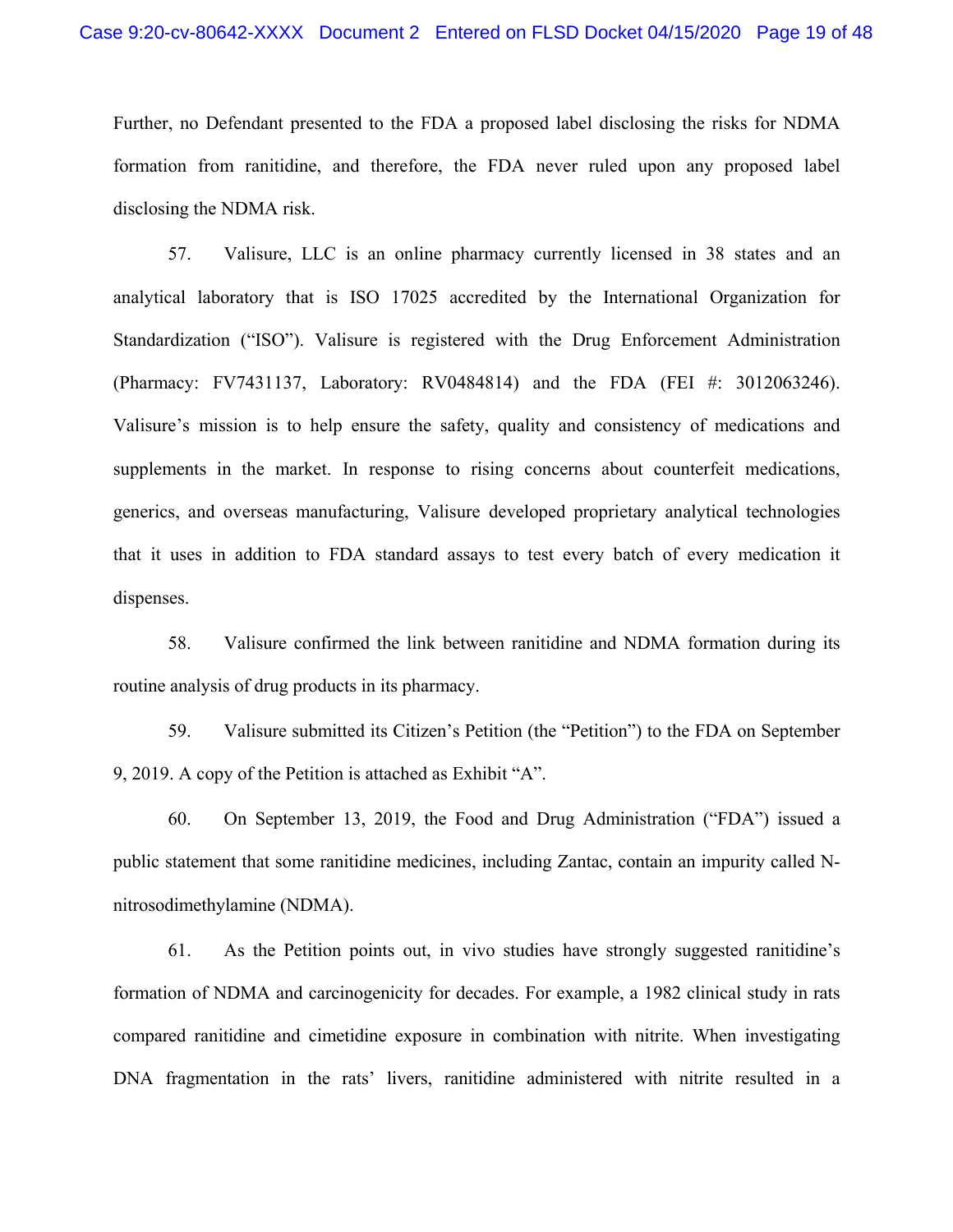"significant DNA fragmentation."66 Thereafter, in 1983, another study published in the journal Carcinogenesis titled "Genotoxic effects in rodents given high oral doses of ranitidine and sodium nitrite" specifically suspected the carcinogenic nature of ranitidine in combination with nitrite.<sup>67</sup> The authors of this study concluded: "Our experimental findings have shown that simultaneous oral administration in rats of high doses of ranitidine and NaNO2 [nitrite] can produce DNA fragmentation either in liver or in gastric mucosa."<sup>68</sup>

62. Despite the undeniable scientific evidence linking ranitidine to the production of high levels of NDMA, Defendants did not disclose this link to consumers on Zantac's label or through any other means.

63. Defendants have had notice of serious adverse health outcomes regarding cancer and other injuries associated with their ranitidine products, including Zantac, through case reports, clinical studies and post-market surveillance.

64. As such, these numerous reports of cancer put Defendants on notice as to the excessive risks of injuries related to the use of ranitidine products, including Zantac, and yet those products remain easily accessible to consumers such as Plaintiff.

65. Moreover, there are reasonable alternative treatments available to treat the conditions indicated by Zantac, such as another histamine blocker or a proton-pump inhibitor (PPI). Indeed, as the Petition notes, there were numerous alternative medications that Valisure

<sup>&</sup>lt;sup>66</sup> Brambilla, G., Cavanna M., De Flora S. (1982). Genotoxic Effects of Drugs: Experimental Findings Concerning Some Chemical Families of Therapeutic Relevance. In: Nicolini C. (eds) Chemical Carcinogenesis. NATO Advanced Study Institutes Series (Series A: Life Sciences), Vol. 52. Springer, Boston, MA (https://link.springer.com/chapter/10.1007/978-1-4684-4334-9\_11).

 $67$  Brambilla, G. et al. (1983). Genotoxic effects in rodents given high oral doses of ranitidine and sodium nitrite. *Carcinogenesis*. Vol. 4, 10, p. 1281-1285, *available at* https://academic.oup.com/carcin/articleabstract/4/10/1281/2391364.

 $68$  Exhibit A at 11.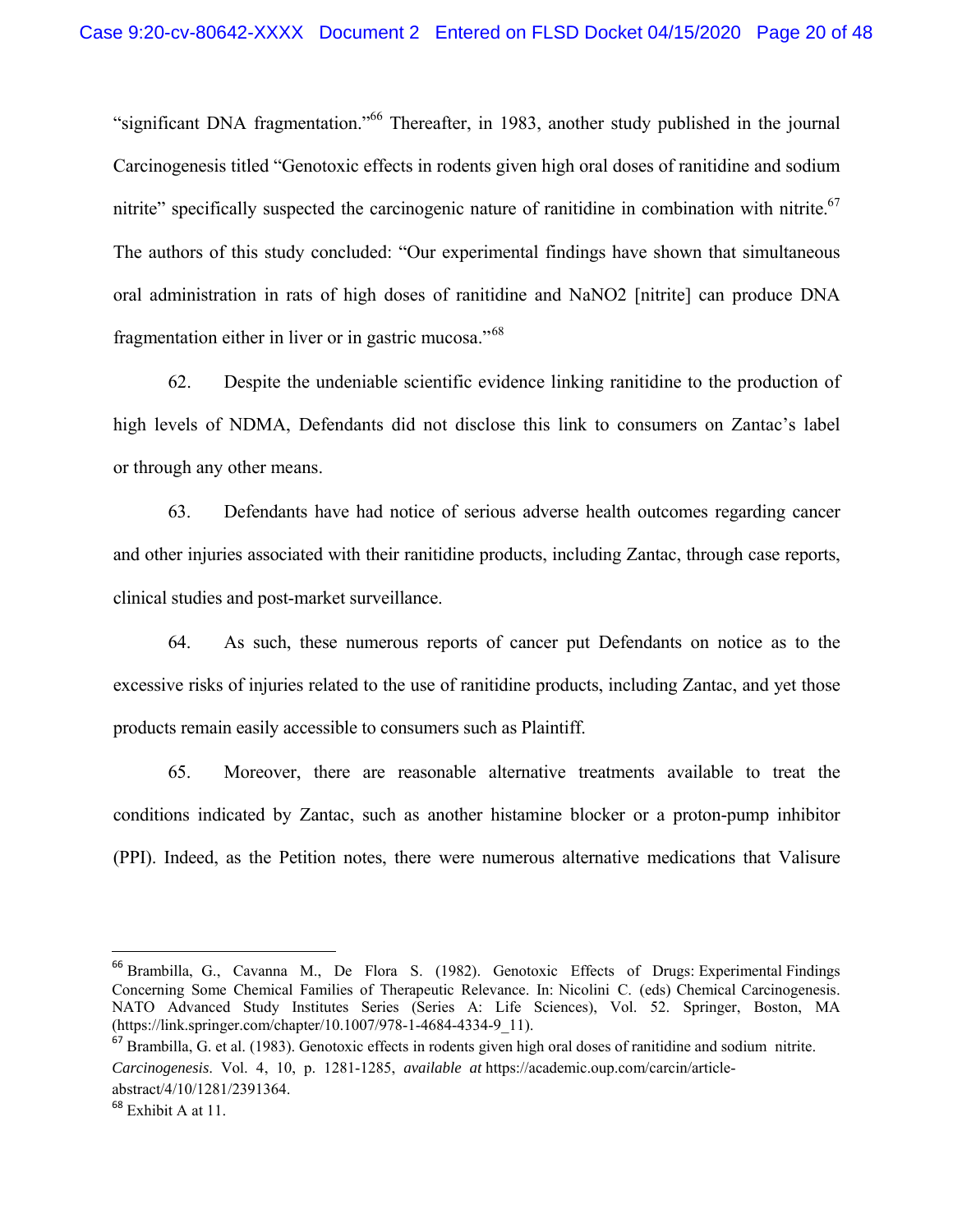tested where NDMA was not detected.<sup>69</sup>

66. Defendants knew or should have known that Zantac exposed users to unsafe levels of the carcinogen NDMA based on the data available to them or that could have been generated by them, including but not limited to animal studies, mechanisms of action, pharmacodynamics, pharmacokinetics, pre-clinical studies, clinical studies, animal models, genetic models, analogous compounds, analogous conditions, adverse event reports, case reports, post-marketing reports and regulatory authority investigations.

67. Despite their knowledge that exposure to unsafe levels of NDMA could result in cancer, Defendants took no action to inform Plaintiff, Plaintiff's physicians and/or the FDA of this known risk. Instead, Defendants continued to represent that their ranitidine products, including Zantac, had been tested and were found to be safe and effective for their indicated use in treating gastric ulcers, heartburn, acid indigestion, sour stomach, and other gastrointestinal conditions. Defendants promoted and marketed ranitidine products, including Zantac, as safe and effective for individuals such as Plaintiff throughout the United States, including New York.

68. Defendants negligently and/or recklessly failed to disclose their knowledge that their ranitidine products, including Zantac, contained unsafe levels of NDMA that could cause cancer, from Plaintiff, Plaintiff's treating physicians, hospitals, pharmacies, the FDA, the public in general and/or the medical community.

69. Even if used as directed, Defendants failed to adequately warn against the negative effects and risks associated with ranitidine products, including Zantac, including, but not necessarily limited to, long-term usage and the cumulative effects of long-term usage.

70. In omitting and inadequately providing critical safety information regarding the use

<sup>69</sup> *Id.* at 15-16.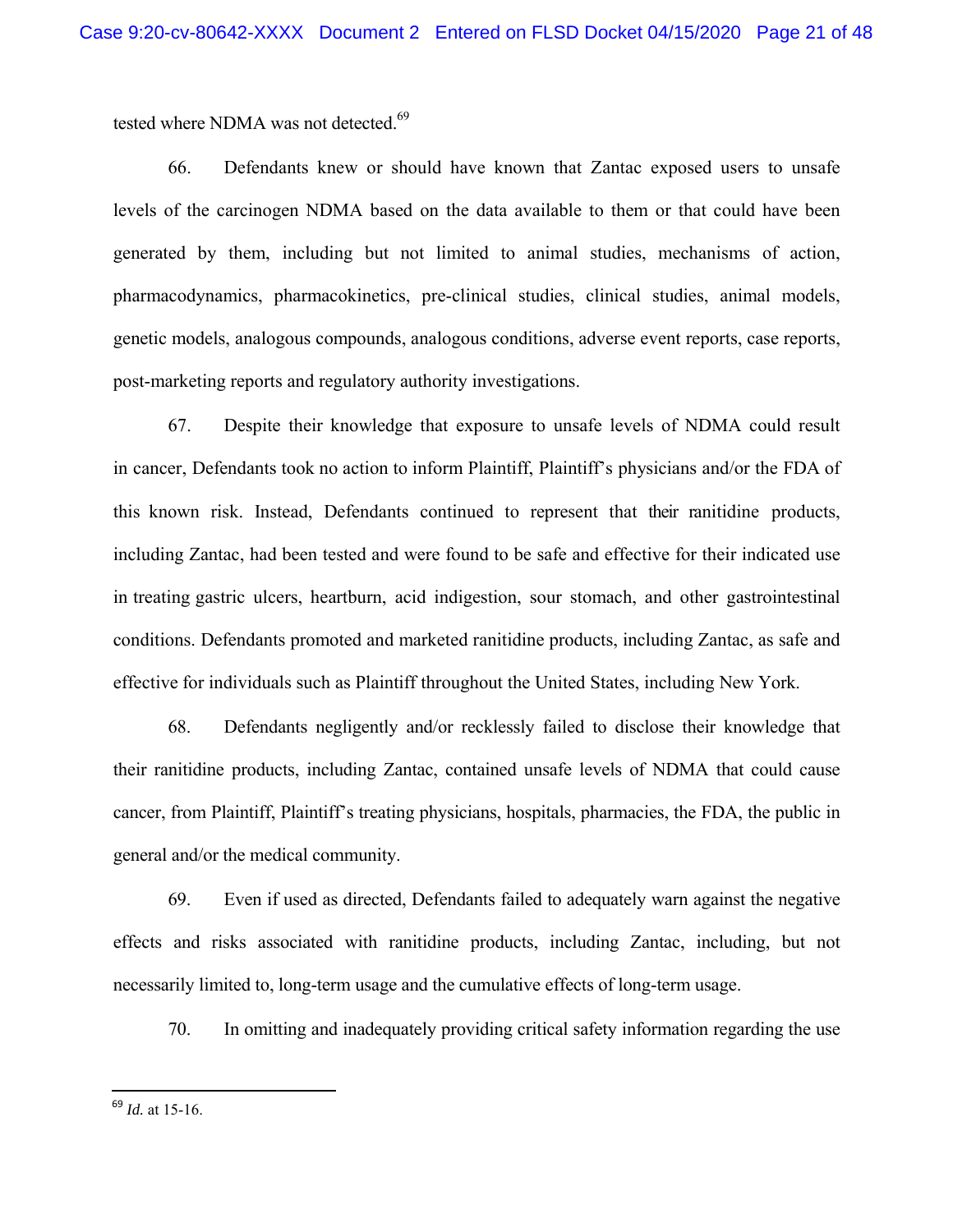of ranitidine products, including Zantac, in order to induce their purchase and use, Defendants engaged in and continue to engage in conduct likely to mislead consumers including Plaintiff.

71. Despite notice and knowledge that ranitidine products, including Zantac, contained unsafe levels of NDMA which can cause cancer and other severe health problems, Defendants continued to market and sell ranitidine products, including Zantac, without warning consumers, healthcare providers, and/or the FDA of these significant risks.

72. Consumers, including Plaintiff, relied on the Defendants' false representations and were misled as to Zantac's safety.

73. Had Plaintiff known of the risks of cancer and other injuries associated with Zantac, Plaintiff would not have used the drug.

74. As a result of Defendants' action and inactions as outlined herein, Plaintiff was injured due to Plaintiff's ingestion of Zantac, which caused Plaintiff to suffer from cancer and any and all sequelae.

75. Defendants misrepresented and failed to disclose risks of cancer and other injuries associated with Zantac with the intent of inducing the public in general, and the medical community in particular, to recommend, dispense and/or purchase Zantac or ranitidine for the treatment of gastric ulcers, heartburn, acid indigestion, sour stomach, and other gastrointestinal conditions, all of which evinced a callous, reckless, willful, depraved indifference to health, safety and welfare.

76. As a result of the foregoing acts and omissions, Plaintiff was and still is caused to suffer serious and dangerous side effects, as well as other severe and personal injuries which are permanent and lasting in nature, physical pain and mental anguish, including diminished enjoyment of life, as well as the need for lifelong medical treatment, monitoring and/or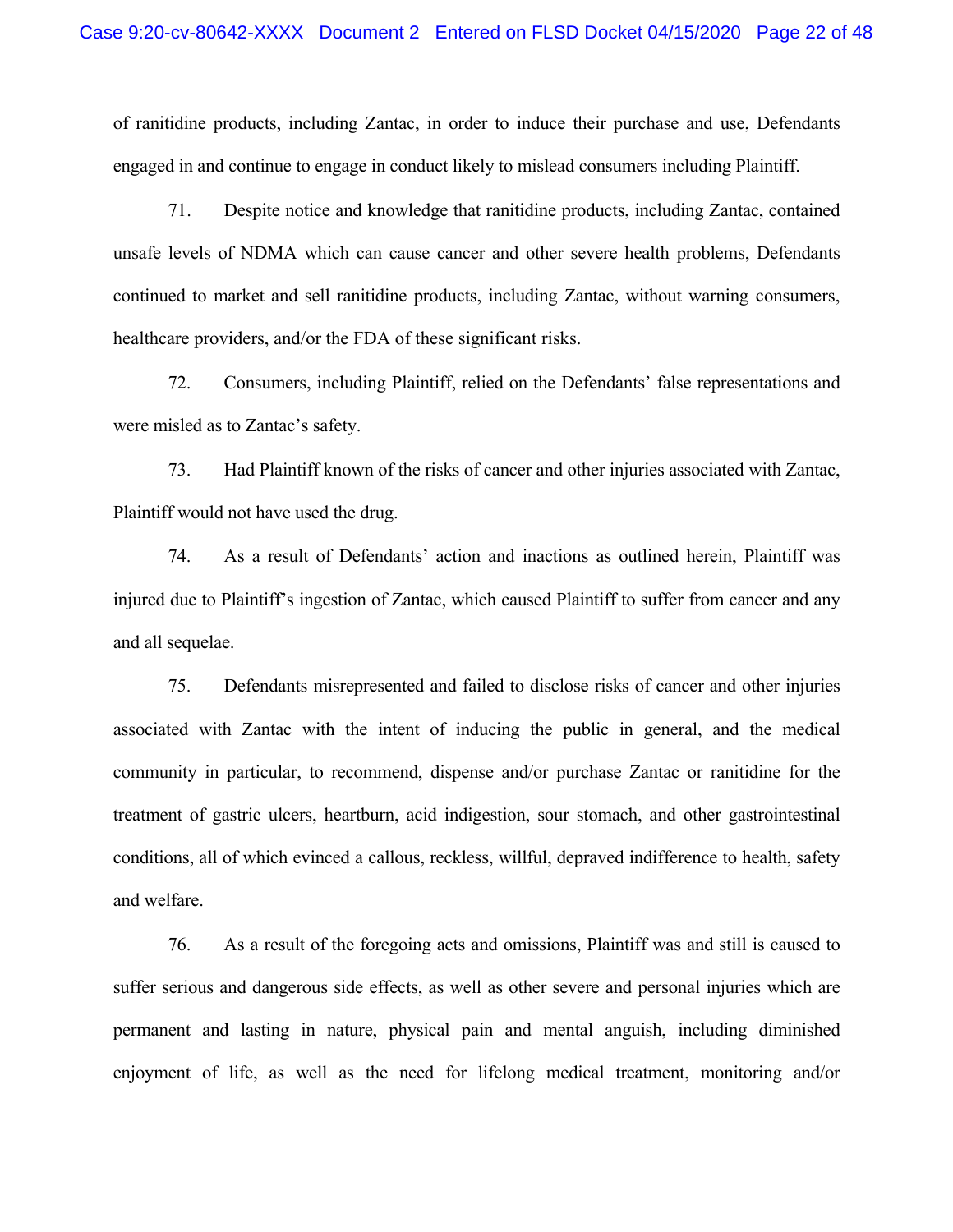medications, and fear of developing any additional health consequences.

77. Consequently, Plaintiffs seeks compensatory damages as a result of Plaintiff WILLIAM TSIROS' use of Zantac, which has caused Plaintiff to suffer from prostate cancer as well as other severe and personal injuries which are permanent and lasting in nature, physical pain and mental anguish, including diminished enjoyment of life, as well as the need for lifelong medical treatment, monitoring and/or medications, and fear of developing any of the above named health consequences.

## **D. Most global health regulators, and manufacturers themselves, have recalled their Zantac and ranitidine products.**

78. Since the filing of the Valisure's Citizen Petition on September 9, 2019, virtually every health regulator throughout the world, with the exception of the U.S. FDA, has taken steps to remove Zantac and ranitidine from the marketplace. In addition, many manufacturers, including the Boehringer and Sanofi Defendants, have also recalled the drug.

79. At the request of Health Canada, the department of the Canadian government responsible for national public health, "companies marketing ranitidine products in Canada have stopped any further distribution until evidence is provided to demonstrate that they do not contain NDMA above acceptable levels."<sup>70</sup> According to Canadian regulators, "[c]urrent evidence suggests that NDMA may be present in ranitidine, regardless of the manufacturer. $171$ 

80. Similarly, South Korea's Ministry of Food and Drug Safety has stated that "[i]t suspects NDMA may have been unintentionally produced in the course of natural decomposition and synthesis reactions of the nitrite and dimethylamine chemicals in ranitidine or by

<sup>70</sup> *Information Update – Health Canada requests that companies stop distributing ranitidine drugs in Canada while it assesses NDMA; some products being recalled*, CISION CANADA (Sept. 17, 2019), https://www.newswire.ca/newsreleases/information-update-health-canada- requests-that-companies- stop-distributing-ranitidine-drugs-in-canadawhile-it-assesses-ndma- some-products-being-recalled-821911993.html. <sup>71</sup> *Id.*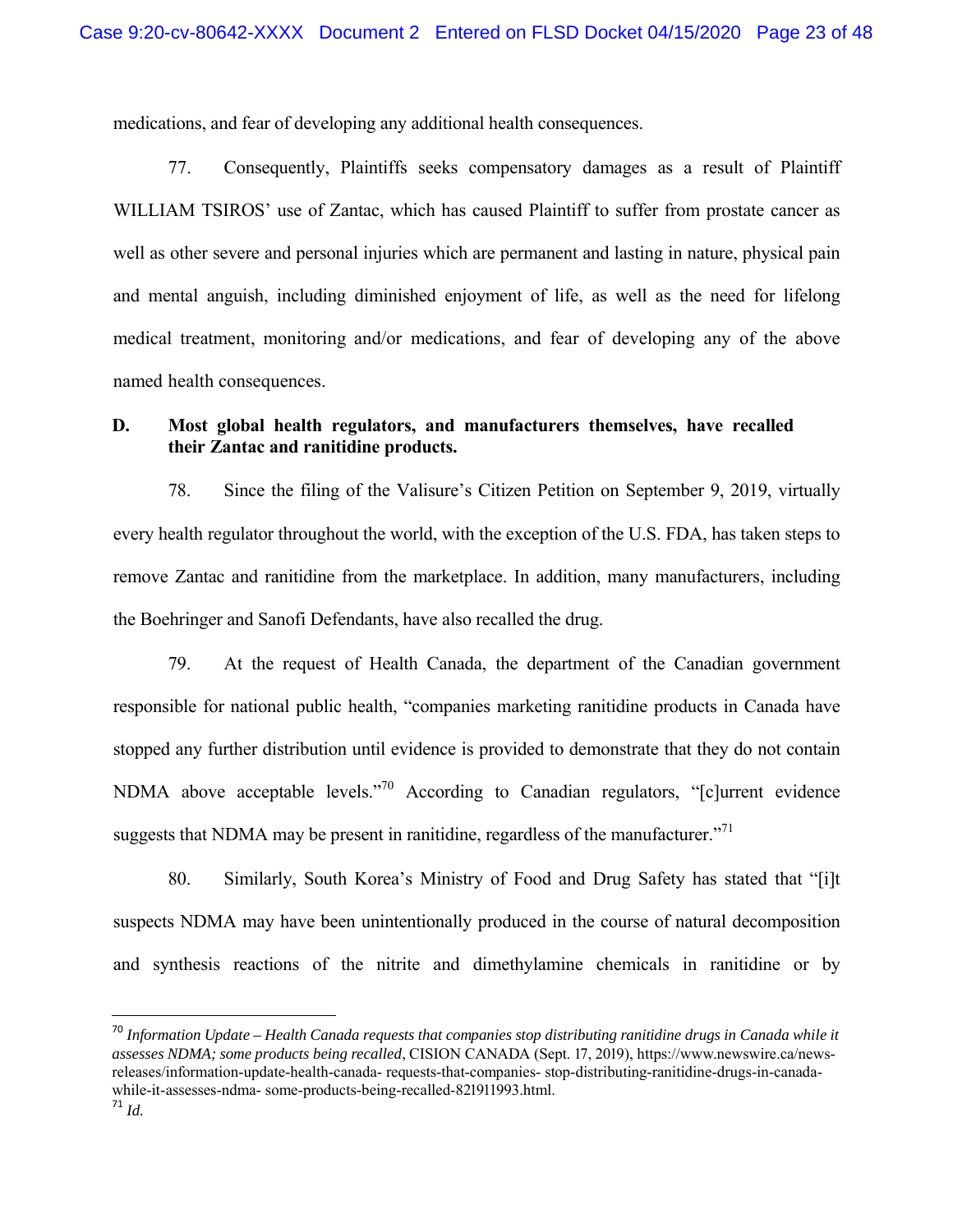dimethylamine accidentally being added during the manufacturing process."<sup>72</sup>

81. Germany, Switzerland, and Austria all have initiated recalls of ranitidine-based drugs,  $^{73}$  and Finland has withdrawn drugs containing ranitidine from its pharmacies.<sup>74</sup> Singapore has suspended the sale and supply of several brands of ranitidine.<sup>75</sup> Qatar's Ministry of Public Health "has withdrawn samples of ranitidine, including the one commercially known as Zantac, from public and private pharmacies" and has "recommend[ed] patients who use these drugs to review and consult their doctor, and those who use them without a prescription should use other alternatives."<sup>76</sup> In addition to these countries, the following countries have either issued recalls, medical alerts, announced an investigation, or companies voluntarily recalled their Zantac and/or generic ranitidine: Australia, Bangladesh, Bahrain, Cyprus, Denmark, Egypt, France, Greece, Hong Kong, India, Ireland, Jamaica, Kenya, Kuwait, Italy, Japan, Libya, Lithuania, Morocco, New Zealand, Namibia, Norway, Oman, Pakistan, Saudi Arabia, South Africa, Suriname, Taiwan, Trinidad and Tobago, UAE, UK, and Vietnam, among others.<sup>77</sup>

82. Some companies that manufacture and distribute Zantac and generic ranitidine also have taken action to protect consumers. Most recently, on November 6, 2019, DA issued a recall notice for ranitidine distributed nationally by Aurobindo Pharma USA and AuroHealth

<sup>72</sup> *Korea bans sales of Zantac and other ranitidine drugs after carcinogen alert*, Pulse (Sept. 26, 2019), https://m.pulsenews.co.kr/view.php?year=2019&no=769561.

<sup>73</sup> Tom Gallen, *Ranitidine Recalls Begin In Europe As Regulators Take Action*, PHARMA INTELLIGENCE (Sept. 18, 2019), https://hbw.pharmaintelligence.informa.com/RS149219/Ranitidine-Recalls-Begin- In-Europe-As-Regulators-Take-Action.

<sup>74</sup> *Pharmacies pull heartburn meds over contamination concerns*, UUTISET (Sept. 19, 2019),

https://yle.fi/uutiset/osasto/news/pharmacies\_pull\_heartburn\_meds\_over\_contamination\_conce rns/10977530.

<sup>75</sup> *Singapore halts sales of some antacids over stomach cancer concerns*, SOUTH CHINA MORNING POST (Sept. 16, 2019), https://www.scmp.com/news/asia/southeast- asia/article/3027521/singapore-halts-sales-some-antacids-

over-stomach-cancer.

<sup>76</sup> *Health ministry recalls Zantac as a precautionary measure*, QATAR TRIBUNE (Sept. 16, 2019), http://www.qatar-tribune.com/news-details/id/172460.

 $77$  https://www.valisure.com/blog/uncategorized/detection-of-ndma-in-raniditine/ (last visited Nov. 13, 2019).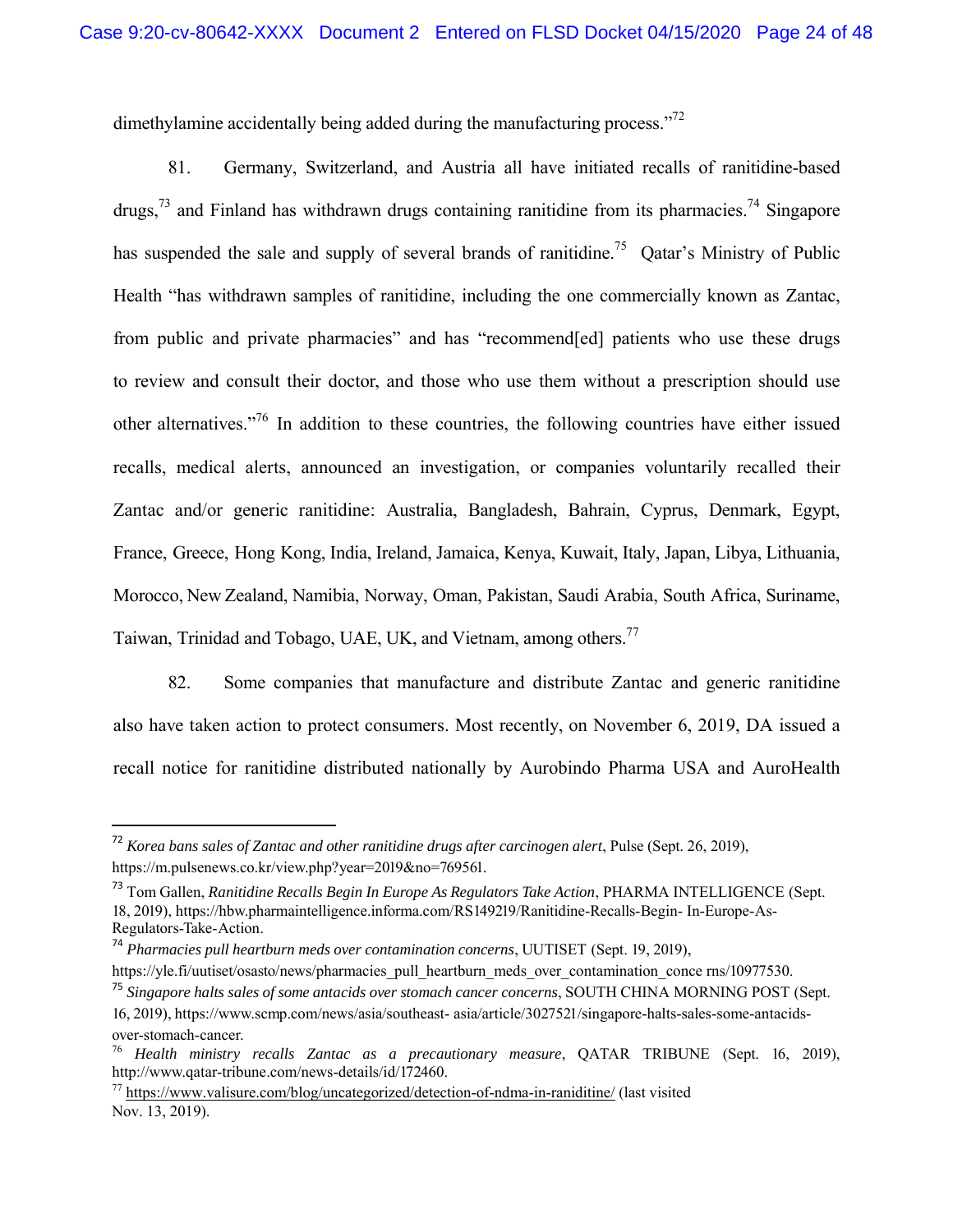between September 28, 2018 and September 19, 2019.<sup>78</sup> Additionally, on October 18, 2019, Zantac's current manufacturer, Defendant Sanofi, issued a recall of its Zantac in the U.S. and Canada.<sup>79</sup> In its release announcing the recall, Sanofi stated that "Due to inconsistencies in preliminary test results of the active ingredient used in the U.S. and Canadian products, Sanofi has made the decision to conduct the voluntary recall in the U.S. and Canada as the investigation continues."<sup>80</sup> On October 9, 2019, Glaxo announced that it was pulling its Zantac product from the marketplace worldwide.<sup>81</sup> Sandoz, a unit of Novartis AG, has stopped its "worldwide distribution of generic versions" of Zantac.<sup>82</sup> And Dr. Reddy's Laboratories Limited has suspended its supply of generic Zantac (ranitidine) worldwide. $83$ 

83. Other large pharmacies in the U.S. have also pulled Zantac and generic equivalents from their shelves. On September 30, 2019, pharmacy giants CVS, Walgreens, and Rite-Aid announced they were pulling Zantac and generic ranitidine from their shelves.<sup>84</sup> Walmart also announced that it was pulling the drug from its shelves.<sup>85</sup>

84. The United States drug regulatory system is largely, if not entirely, reliant on

<sup>78</sup> https://www.newsweek.com/zantac-recall-ranitidine-heartburn-drug-cancer-fears-1470591 (last visited Nov. 13, 2019).

 $^{79}$  https://www.usatoday.com/story/news/health/2019/10/18/sanofi-recalls-heartburn-drug- zantac-investigatecarcinogen/4021833002/ (last visited Nov. 13, 2019).

<sup>80</sup> *Id.*

<sup>&</sup>lt;sup>81</sup> https://www.fiercepharma.com/manufacturing/gsk-joins-other-drugmakers-recalling-zantac-products (last visited Nov. 13, 2019).

<sup>82</sup> Anna Edney, *Carcinogen Scare Sets Off Global Race to Contain Tainted Zantac*, BLOOMBERG (Sept. 18, 2019), https://www.bloomberg.com/news/articles/2019-09-18/sandoz- halts-distribution- of-zantac-after-carcinogenconcerns.

<sup>85</sup> https://www.cnn.com/2019/09/30/health/cvs-zantac-pulled-cancer-trnd/index.html.

<sup>83</sup> *Dr Reddy tumbles on buzz of halting worldwide supply of Ranitidine*, BUSINESS STANDARD (Sept. 23, 2019), https://www.business-standard.com/article/news-cm/dr-reddy-tumbles-on-buzz- of- halting-worldwide-supply-ofranitidine-119092300347\_1.html.

<sup>84</sup> https://www.washingtonpost.com/health/2019/09/30/drugstores-are-pulling-zantac-like- heartburn-drugs-offshelves-over-potential-cancer-risk/.

<sup>85</sup> https://www.cnn.com/2019/09/30/health/cvs-zantac-pulled-cancer-trnd/index.html.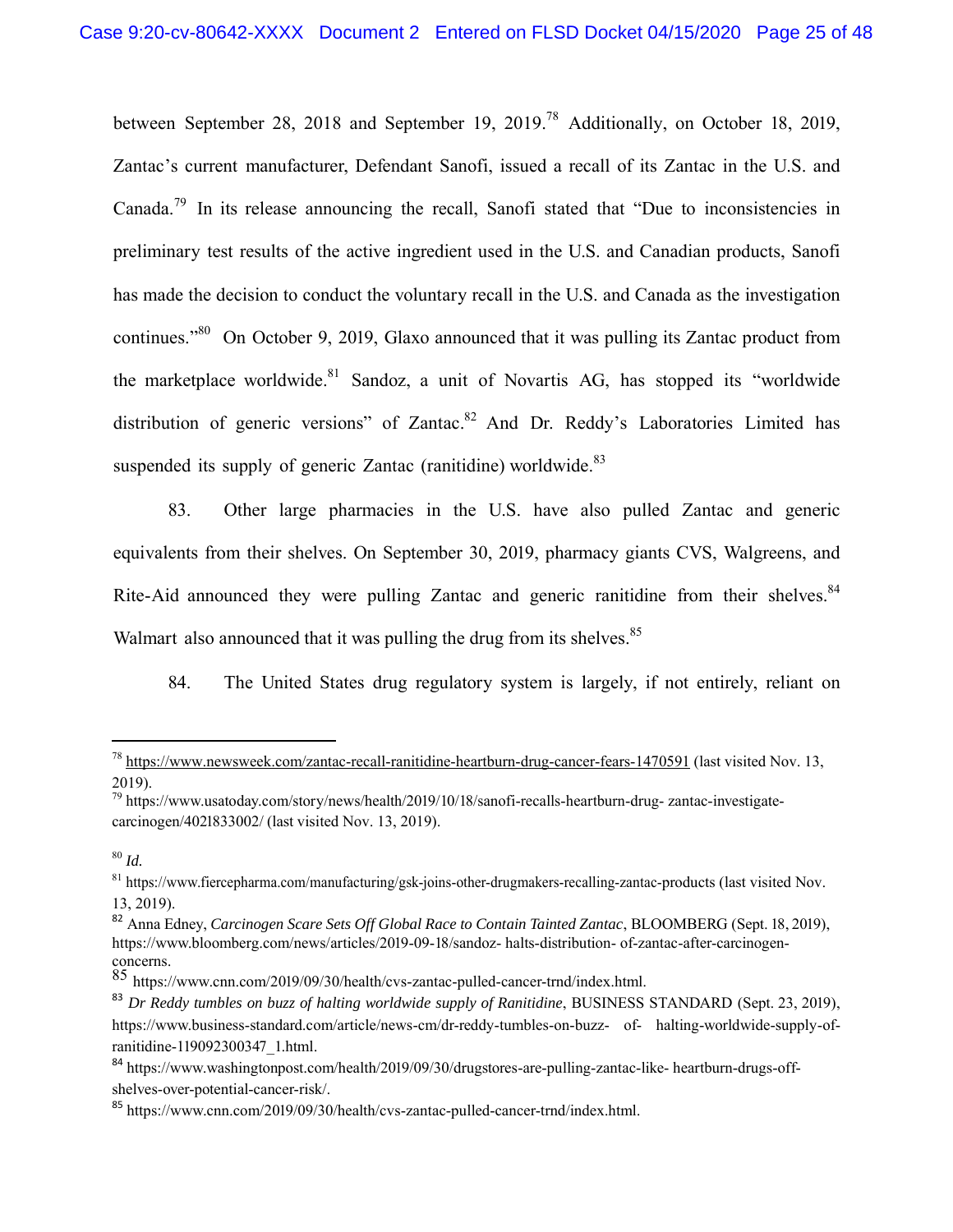the drug manufacturers themselves to perform adequate testing and report adverse events. Defendants concealed the Zantac–NDMA link from consumers in part by not reporting it to the FDA, which relies on drug manufacturers (or others, such as those who submit Citizens Petitions) to bring new information about an approved drug like Zantac to the agency's attention.

85. Manufacturers of an approved drug are required by regulation to submit an annual report to the FDA containing, among other things, new information regarding the drug's safety:

> The report is required to contain . . . [a] brief summary of significant new information from the previous year that might affect the safety, effectiveness, or labeling of the drug product. The report is also required to contain a brief description of actions the applicant has taken or intends to take as a result of this new information, for example, submit a labeling supplement, add a warning to the labeling, or initiate a new study.<sup>86</sup>

86. The manufacturer's annual report also must contain "[c]opies of unpublished reports and summaries of published reports of new toxicological findings in animal studies and in vitro studies (e.g., mutagenicity) conducted by, or otherwise obtained by, the [manufacturer] concerning the ingredients in the drug product. $\cdot$ <sup>87</sup>

87. Defendants simply ignored these regulations and, disregarding the scientific evidence available to them, did not report to the FDA significant new information affecting the safety or labeling of Zantac. Further, the FDA simply doesn't have the resources to police and enforce this provision.

88. Defendants never provided the relevant studies to the FDA, nor did they present to the FDA with a proposed disclosure noting the link between ranitidine and NDMA.

 $86$  21 C.F.R. § 314.81(b)(2)(i).

 $87$  21 C.F.R. § 314.81(b)(2)(v).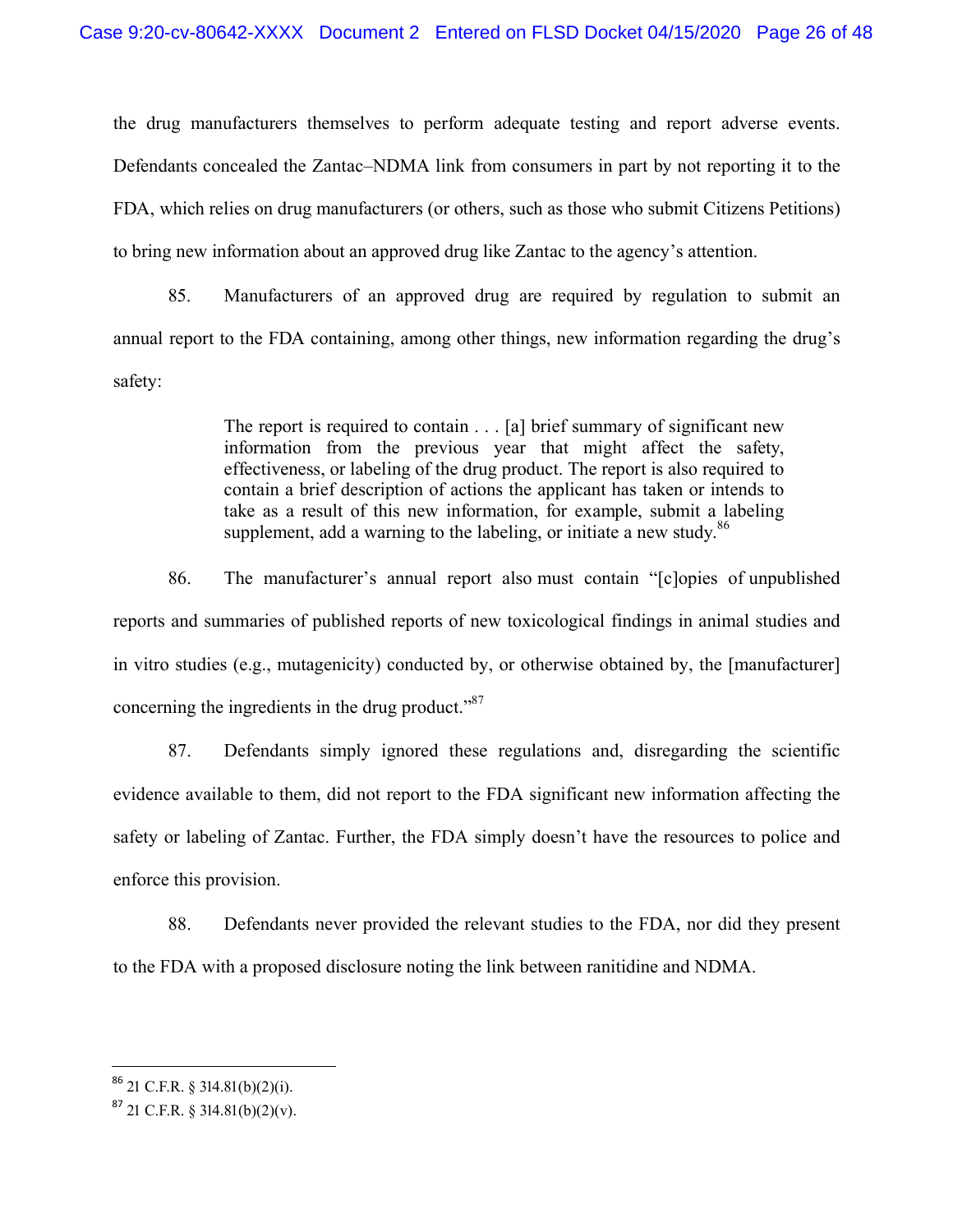## **PLAINTIFF'S USE OF ZANTAC AND RESULTING HARM**

89. Plaintiff WILLIAM TSIROS is and was at all times alleged herein a citizen of the State of New Hampshire.

90. Plaintiff WILLIAM TSIROS ingested Zantac on numerous occasions, for approximately 7 years.

91. Plaintiff WILLIAM TSIROS read and followed the directions regarding the use of Zantac and would not have used Zantac had he been properly appraised of the risks associated with the use of Zantac.

92. Plaintiff WILLIAM TSIROS was diagnosed with prostate cancer in 2017 after taking Zantac for approximately 7 years.

#### **TOLLING OF THE STATUTE OF LIMITATIONS AND ESTOPPEL**

#### **A. Discovery Rule Tolling**

93. Plaintiff did not discover, and could not have discovered through the exercise of reasonable diligence, that high levels of the carcinogen NDMA was produced by Zantac ingestion.

94. Plaintiff did not know of or discover facts that would have caused a reasonable person to suspect that his injuries were caused by Zantac, or by Defendants' concealment of the fact that high levels of NDMA were produced by Zantac. The information linking Zantac to NDMA was contained exclusively in articles that were published in scientific journals. Plaintiff did not have access to these scientific articles because they were behind a paywall. And even had the articles been more widely available, the significance of these highly technical articles would not have been apparent to Plaintiff.

95. Plaintiff could not have reasonably discovered the true extent of Defendants'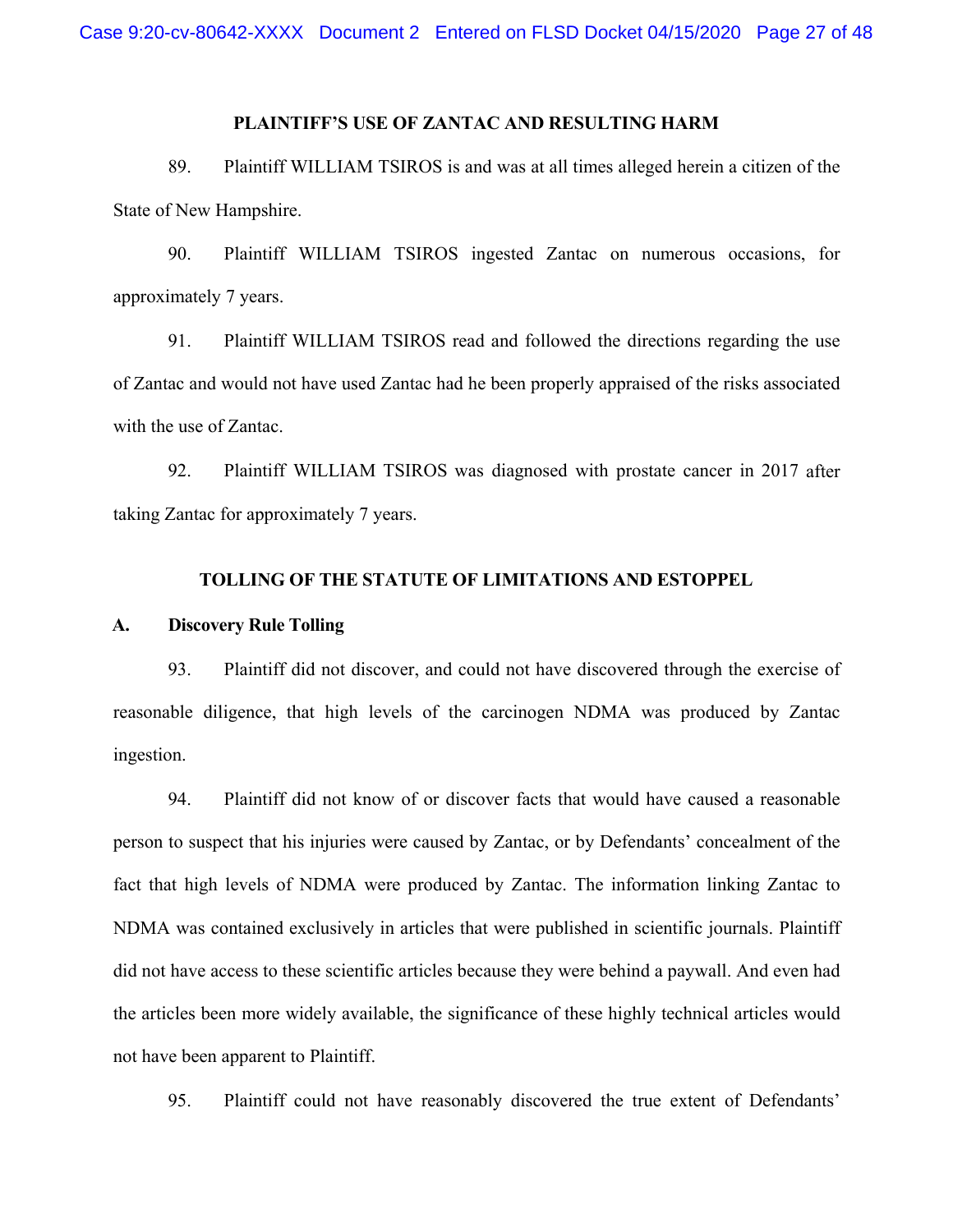deception about Zantac's safety until Valisure filed its Citizen Petition disclosing the extremely high levels of NDMA produced by Zantac.

96. For these reasons, all applicable statutes of limitation have been tolled by operation of the discovery rule.

#### **B. Fraudulent Concealment Tolling**

97. All applicable statutes of limitation have also been tolled by Defendants' fraudulent concealment throughout the period relevant to this action of Zantac's producing high levels of the carcinogen NDMA.

98. Instead of disclosing to consumers the link between Zantac and the carcinogen NDMA, Defendants continued to manufacture and sell Zantac without disclosing this information on the drug's label or elsewhere. Further, Defendants misled the public into believing Zantac was safe by repeatedly touting the safety of Zantac.

## **C. Estoppel**

99. Defendants were under a continuous duty to disclose to Plaintiff the risk of NDMA exposure associated with Zantac.

100. Defendants knowingly, affirmatively, and actively concealed or recklessly disregarded the true risks of NDMA exposure associated with Zantac and never updated the drug's label to disclose this risk.

101. Based on the foregoing, Defendants are estopped from relying on any statutes of limitations in defense of this action.

### **D. Continuing Tort**

102. The continuing tort doctrine applies when there is a repeated or continuous injury and the tort is not completed until the last injury is inflicted or the wrongdoing ceases. In cases of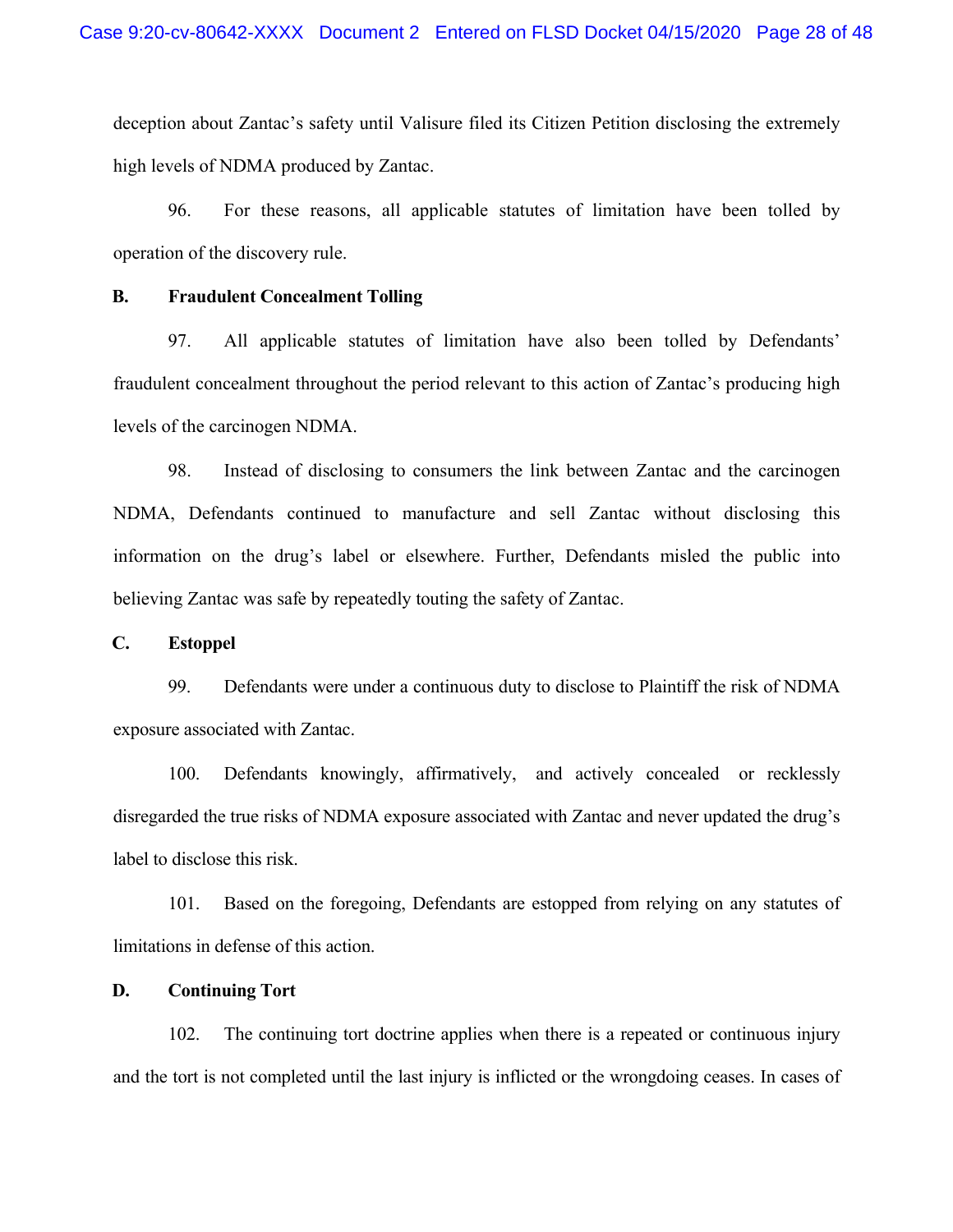continuing torts, the statutes of limitations do not begin to run until the date of the last tortious act.

103. The Plaintiff used Zantac over extended periods. Each time a Plaintiff ingested Zantac, it constituted a continuing tort.

104. The time period associated with the Plaintiff's statute of limitations did not begin to run until, at the earliest, the Plaintiff's last use of Zantac.

#### **CAUSES OF ACTION**

### **COUNT I**: **STRICT PRODUCTS LIABILITY – DESIGN DEFECT**

105. Plaintiff incorporates the allegations contained in the foregoing paragraphs as if fully set forth in the following paragraphs.

106. Plaintiff brings this strict liability claim against Defendants for defective design.

107. Defendants manufactured, marketed, distributed, and sold Zantac during the periods set forth above.

108. Defendants manufactured, designed, marketed, distributed, and sold Zantac with the expectation of reaching consumer, WILLIAM TSIROS, without any alternations or changes.

109. The Zantac manufactured, designed, marketed, distributed, and sold by Defendants was defective in design or formulation, because when it left the hands of Defendants, the foreseeable risks of the product exceeded the benefits associated with its design or formulation.

110. The Zantac manufactured, designed, marketed, distributed, and sold by Defendants was defective in design or formulation, because when it left the hands of the Defendants, it was more dangerous than an ordinary consumer would expect.

111. Zantac is unreasonably dangerous and unsafe for its intended purpose because, when ingested, it forms extremely high levels of NDMA and other harmful metabolites in the body. NDMA is a human carcinogen associated with various types of cancers. Indeed, the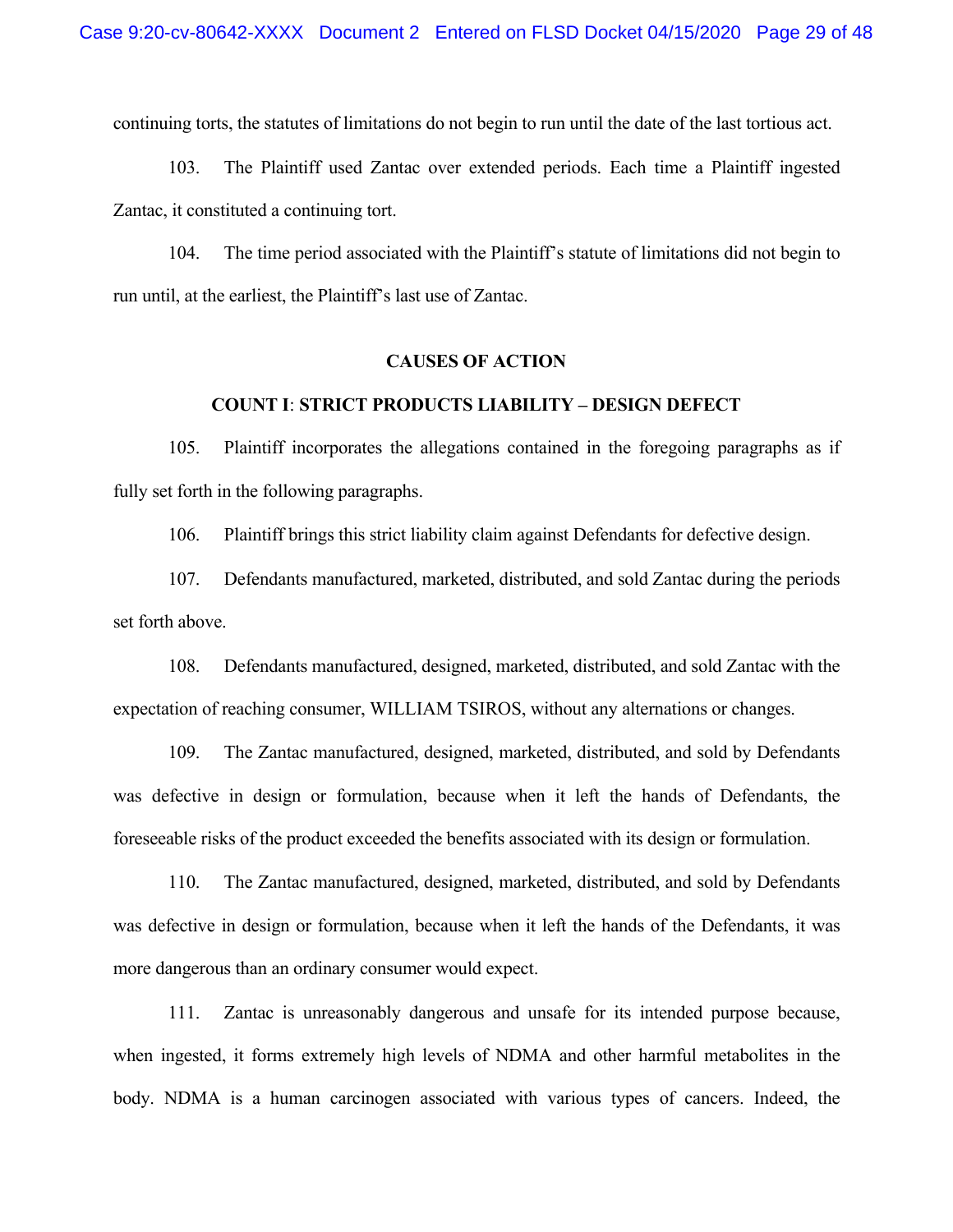chemical structure of ranitidine itself is inherently unstable, and contains the two chemical precursors to the formation of NDMA: a nitrite group and a dimethylamine (DMA) group.

112. The foreseeable risks of Zantac include an increase in the occurrence of cancer from exposure to Zantac and NDMA.

113. The fact that harm such as that suffered by WILLIAM TSIROS will occur from use of Zantac is completely foreseeable because Zantac ingestion causes high quantities of NDMA to form in the human body. Further, NDMA itself metabolizes into other harmful compounds including, but not limited to, formaldehyde, a known human carcinogen and known to cause leukemia.

114. The likelihood that cancer would result from the use of Zantac is very high, based upon the fact that Defendants knew that the likelihood and severity of the harm associated with Zantac usage was great. At least thousands of patients who took Zantac, including Plaintiff, experienced cancers proximately caused by Zantac use or have been exposed to an unreasonable risk of developing cancer. The likelihood and severity of the cancers suffered by Plaintiff and other users of Zantac far outweighed the Defendants' burden in taking safety measures to reduce or avoid the harm.

115. Zantac, as manufactured, designed, marketed, distributed, and sold by Defendants is much more dangerous than an ordinary consumer would expect in that it produced hazardous amounts of NDMA and other harmful metabolites when ingested in the body.

116. At the time Defendants manufactured, designed, marketed, distributed, and sold Zantac to WILLIAM TSIROS, safer, more practical, alternative designs were available to treat gastrointestinal conditions such as acid indigestion, heartburn, sour stomach, and gastroesophageal reflux disease, including but not limited to prescription drug alternatives such as Pepcid, Prilosec,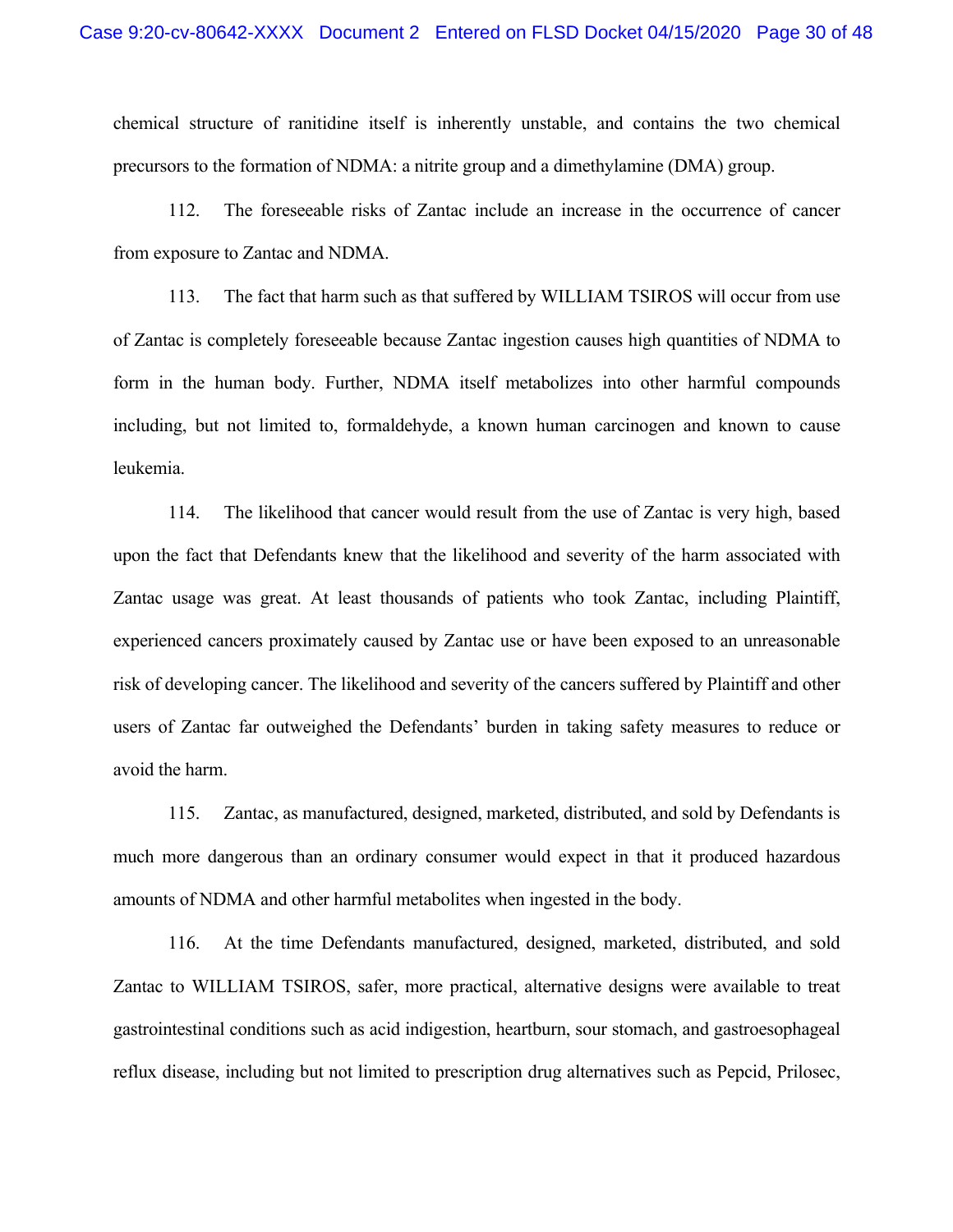Nexium, Prevacid, Protonix, AcipHex, and Dexilant, which pose much less risk of cancer with comparable or adequate efficacy. Indeed, these drugs, which are intended to treat the same condition as Zantac is intended to treat, don't metabolize into NDMA when ingested.<sup>88</sup>

117. The Zantac manufactured, designed, marketed, distributed, and sold by Defendants was not unavoidably unsafe, as alternative formulations for [these types of meds] were available with comparable or adequate efficacy that did not pose the same cancer risk.

118. The risks of NDMA formation in the human body from Zantac ingestion, and the concomitant risk of cancers associated with NDMA, were actually known to and foreseeable to all Defendants at all times during the period which they manufactured and sold Zantac. Even before Zantac was commercially launched in 1983 in the United States, as further described above, the scientific community expressed concern about the propensity of ranitidine to form NDMA in the body when ingested. Further, from the time of Zantac's launch until the present day, various scientific literature, as further described in this complaint, expressed concerns about NDMA formation from ranitidine. Plaintiff was unaware of this scientific literature, but Defendants were aware of it.

119. The Defendants could have reduced or prevented the foreseeable risks of harm associated with Zantac by adopting a reasonable and feasible alternative design.

120. The likelihood and severity of the cancers suffered by patients like Plaintiff far outweighed the Defendants' burden in taking safety measures to reduce or avoid the harm. Given the sheer number of people taking Zantac, including over the long-term, there was a high likelihood that Zantac would injure a very large number of patients, by causing cancer in such patients, which would be severely detrimental to one's health and could result in death.

<sup>&</sup>lt;sup>88</sup> Exhibit A at 15-16.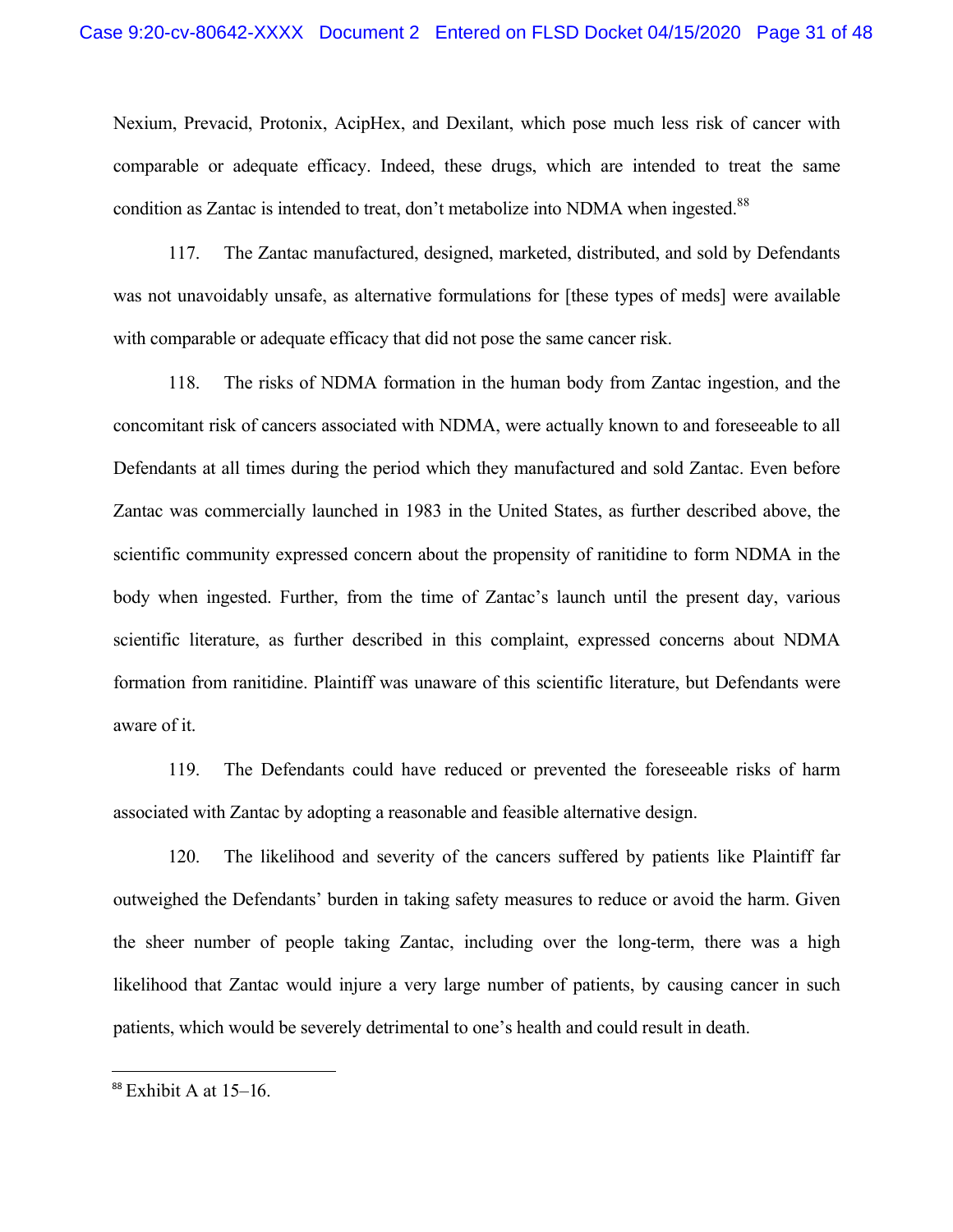121. The Defendants knew that ordinary patients would use Zantac without knowledge of the hazards involved in such use. Zantac failed to perform as an ordinary consumer would expect in that it produced hazardous amounts of NDMA and other harmful metabolites when ingested in the body.

122. The Defendants knowingly designed Zantac with the design defect that causes Zantac to form NDMA in the body when ingested, to maximize profits.

123. Zantac was approved by the FDA in 1983 pursuant to New Drug Application 0180703. Following the filing of NDA 0180703, there were numerous other NDAs filed by the Defendants, including, but not limited to, NDA Nos. 019090 (Glaxo Zantac injection), 019675 (Glaxo Zantac syrup), 020095 (Glaxo Zantac 150 capsule), 020251 (Glaxo Zantac effervescent 150), 021698 (Sanofi Zantac 150), 0200095 (Glaxo Zantac 300 tablet), 020520 (Sanofi Zantac 75 tablet), and 020745 (Sanofi Zantac 75 effervescent). In connection with each of these NDAs, the relevant Defendant which filed such NDA could have submitted an alternative or different formulation for Zantac, one in which Zantac wouldn't metabolize into NDMA and other harmful metabolites. But, no Defendant did so, instead, continuing to utilize the defective design of ranitidine, which caused the formation of NDMA and other harmful metabolites in the body upon ingestion.

124. The benefit in promoting enhanced accountability through strict products liability outweighs the benefit of a product that the Defendants should have and could have made safer years earlier.

125. Had Plaintiff known of the defect in Zantac, he would not have taken Zantac. Instead, he would have taken a safer alternative to Zantac that wouldn't expose him to harmful levels of NDMA and other dangerous metabolites.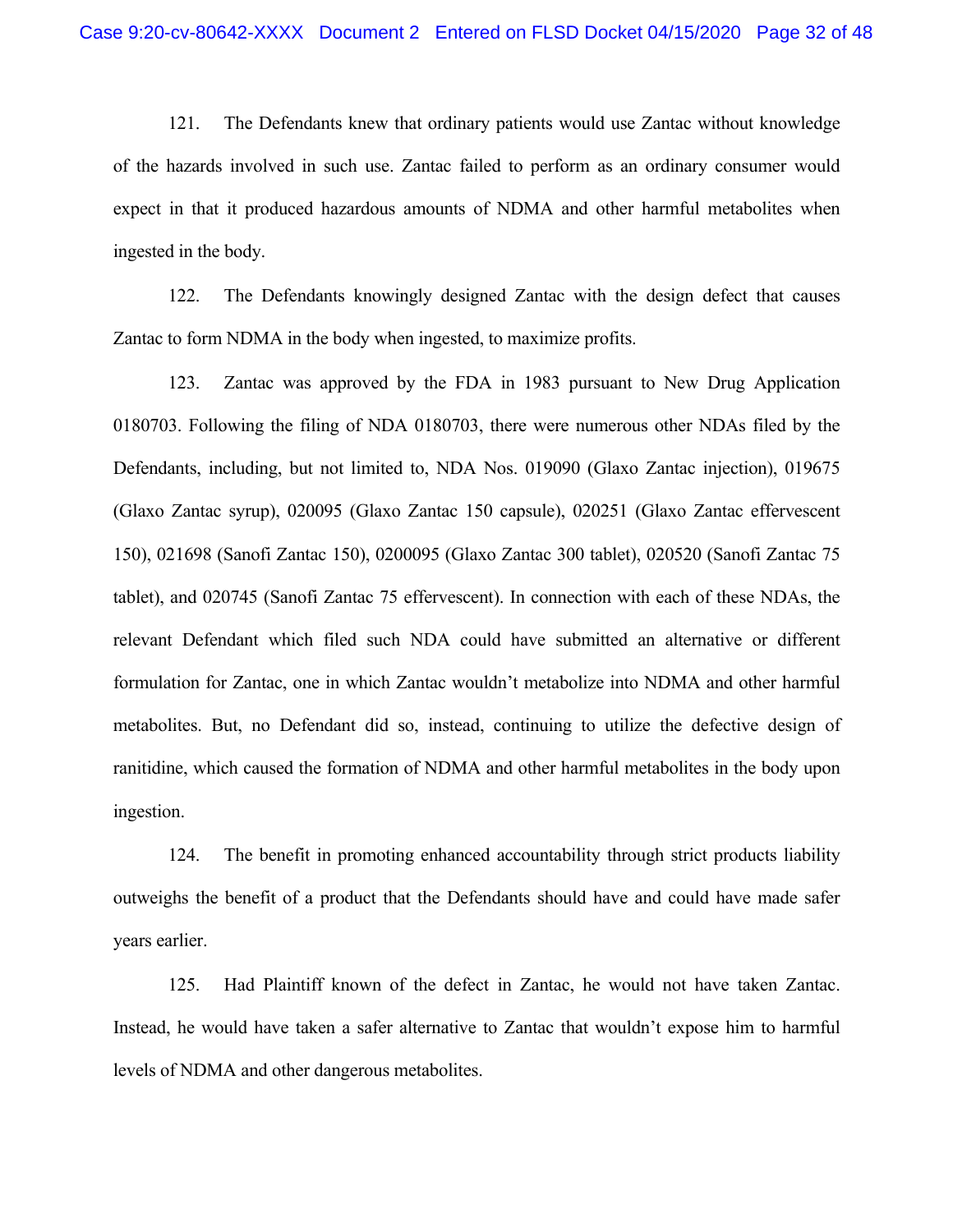126. Plaintiff ingested Zantac for an approved purpose and experienced cancers as a result of his Zantac use.

127. Based on the foregoing, the Zantac manufactured, designed, marketed, distributed, and sold by Defendants was defective in design at the time it left Defendants' control.

128. As a direct and proximate result of the defective design of Zantac manufactured by Defendants and consumed by Plaintiff WILLIAM TSIROS, Plaintiff suffered damages, including but not limited to personal injury, bodily harm, emotional distress, pain and suffering, permanent physical injuries, loss of enjoyment of life, economic and non-economic damages, and will continue to suffer such injuries, distress, pain and suffering, harm, damages, and economic loss in the future. Plaintiffs suffered injuries and damages as described, in excess of \$75,000.00.

129. WHEREFORE, Plaintiff respectfully requests this Court to enter judgment in Plaintiff's favor for compensatory and punitive damages, together with interest, costs herein incurred, attorneys' fees and all such other and further relief as this Court deems just and proper.

# **COUNT II: STRICT LIABILITY – FAILURE TO WARN**

130. Plaintiff incorporates the allegations contained in the foregoing paragraphs as if fully set forth in the following paragraphs.

131. Defendants are the manufacturers, designers, marketers, distributors, and sellers of Zantac.

132. It was reasonably foreseeable that Plaintiff would ingest Zantac.

133. The Zantac manufactured, designed, marketed, distributed and sold by Defendants was defective due to inadequate warning or instruction, because at the time it left the control of Defendants and was supplied to Plaintiff WILLIAM TSIROS, Defendants knew or should have known that their product was unreasonably dangerous as confirmed by the extensive body of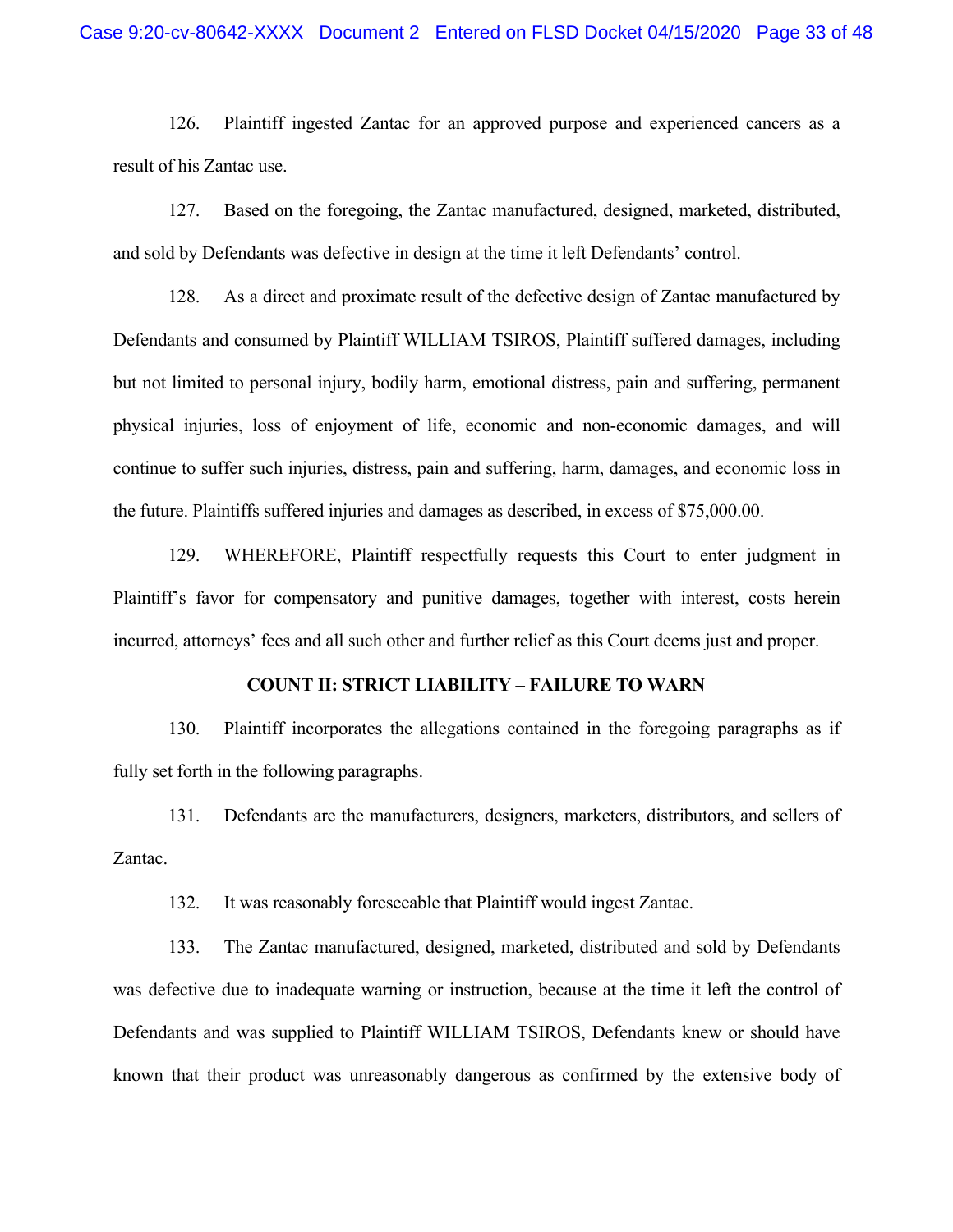published literature and its own internal data, because Zantac substantially and significantly increases the risk of cancer compared to other treatment options for gastrointestinal conditions such as acid indigestion, heartburn, sour stomach, and gastroesophageal reflux disease.

134. Despite the fact that Defendants knew or should have known about the increased risk of cancer with Zantac as compared to other treatment options for gastrointestinal conditions such as acid indigestion, heartburn, sour stomach, and gastroesophageal reflux disease, Defendants failed to exercise reasonable care to adequately warn of the increased cancer risk.

135. Indeed, at the time the Defendants manufactured and sold Zantac, the scientific community had already identified the dangers of NDMA formation in ranitidine. The risk that NDMA would form in the human body as a result of Zantac ingestion, and the associated development of Plaintiff's cancer, were known or knowable in light of the scientific and medical knowledge available at the time of manufacture and distribution of Zantac. At all times since Zantac was commercially sold in the U.S., the Defendants knew that ranitidine would form into NDMA in the body, and that NDMA was a carcinogen.

136. The Zantac manufactured and supplied by Defendants was defective due to inadequate warning or instruction, because at the time it left the control of Defendants and was supplied to WILLIAM TSIROS, Defendants knew or should have known that their product was unreasonably dangerous, as confirmed by the extensive body of published literature and its own internal data, because Zantac substantially and significantly increases the risk of cancer.

137. Zantac posed a substantial danger to patients' bodies because NDMA forms in high quantities in the human body as a result of Zantac ingestion. Further, NDMA itself metabolizes into other harmful compounds including, but not limited to, formaldehyde, a known human carcinogen and known to cause leukemia.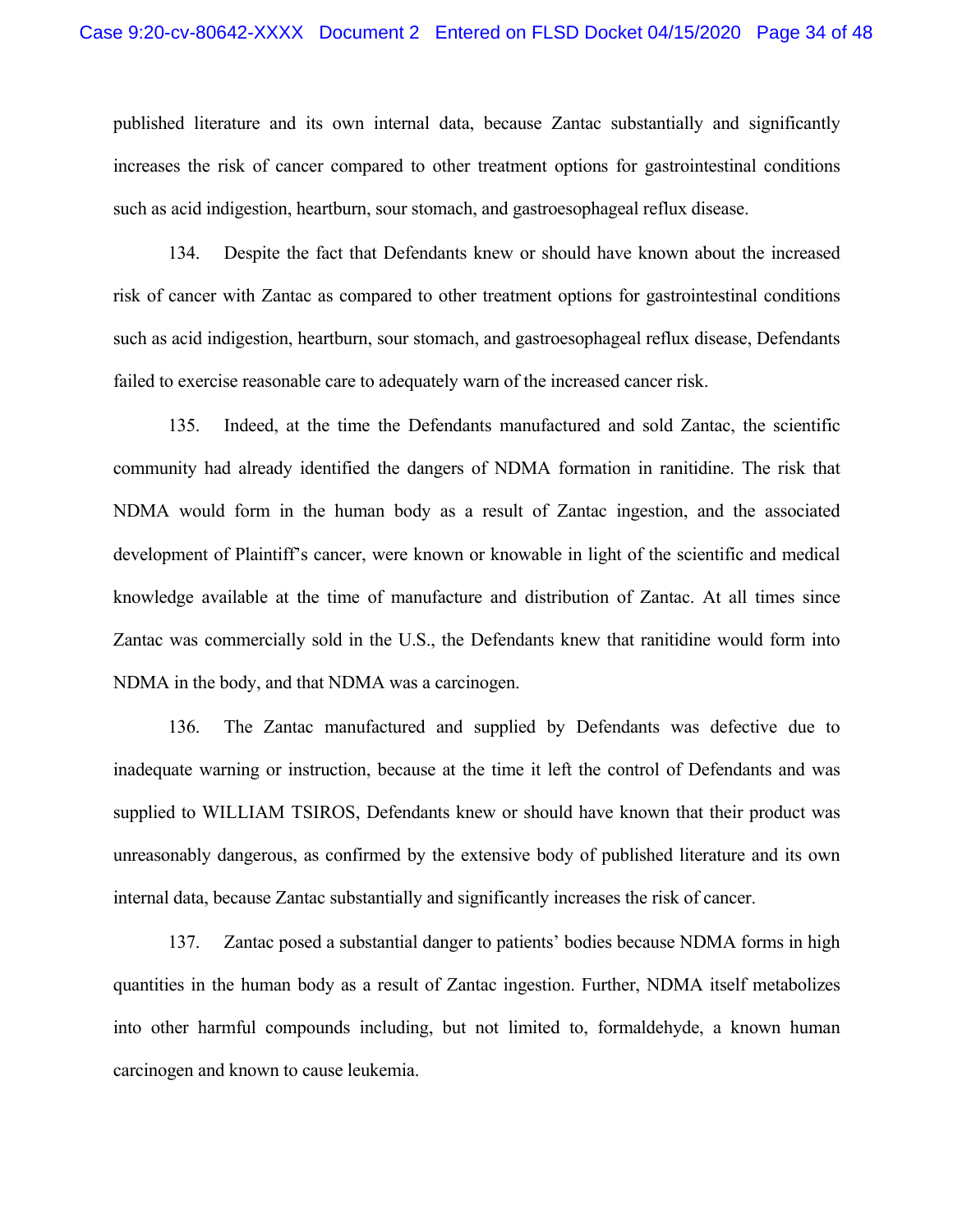138. Even though Defendants knew or should have known about the increased risk of cancer with Zantac use, Defendants failed to exercise reasonable care to adequately warn of the increased cancer risk with Zantac use. In fact, Defendants made no reference in the Zantac label to the formation of high quantities of NDMA when ingested in the human body, and that NDMA leads to cancers in animals and humans.

139. Ordinary consumers and physicians would not have recognized, and did not recognize, the risks Zantac posed to patients. The significantly increased risk of harm from cancer due to Zantac and NDMA is not an open and obvious danger or a matter of common knowledge.

140. The Defendants failed to adequately warn Plaintiff about the risks that Zantac posed to consumers.

141. The Zantac manufactured and supplied by Defendants was also defective due to inadequate post-marketing warning or instruction, because after Defendants knew or should have known of the substantially increased risks as described above, Defendants failed to provide adequate post-market or post-approval warnings to consumers and/or their healthcare providers and/or the FDA, which they have authority to do as the holder of the NDAs, and failed to revise the Zantac label to warn of the serious and substantially increased risk of cancer caused by Zantac as compared to other H2-receptor antagonists when taken as prescribed; nor did Defendants warn Plaintiff WILLIAM TSIROS or his physician or the FDA that alternative safer options were available.

142. The Defendants never warned the FDA, those who took Zantac, or the scientific and medical communities, that NDMA forms in high quantities when ingested in the human body, and that NDMA leads to cancers in animals and humans.

143. Plaintiff was injured by using Zantac in a reasonably foreseeable way.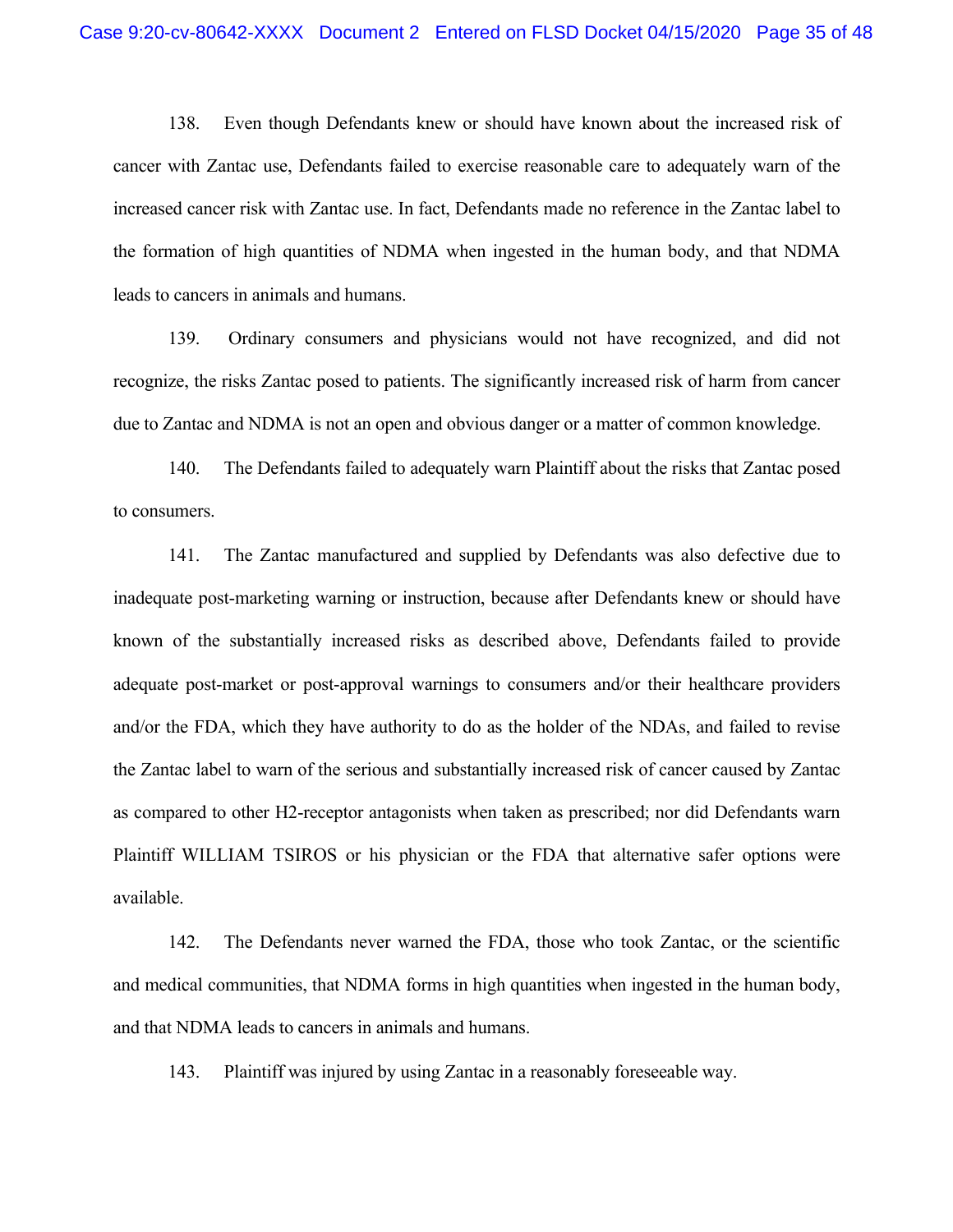144. The lack of adequate warnings and instructions was a substantial factor in causing Plaintiffs' injuries.

145. Had Defendants adequately warned and instructed Plaintiff, he would not have taken Zantac, and would not have developed the cancer he has been afflicted with. Instead, Plaintiff would have taken an alternative drug to Zantac that would not have exposed him to harmful levels of NDMA and other dangerous metabolites.

146. Plaintiff's cancer-related injuries were directly and proximately caused by Defendants' inadequate warnings.

147. As a direct and proximate result of the defective design of Zantac manufactured by Defendants and consumed by Plaintiff WILLIAM TSIROS, Plaintiff suffered damages, including but not limited to personal injury, bodily harm, emotional distress, pain and suffering, permanent physical injuries, loss of enjoyment of life, economic and non-economic damages, and will continue to suffer such injuries, distress, pain and suffering, harm, damages, and economic loss in the future. Plaintiffs suffered injuries and damages as described, in excess of \$75,000.00.

148. WHEREFORE, Plaintiff respectfully requests this Court to enter judgment in Plaintiff's favor for compensatory and punitive damages, together with interest, costs herein incurred, attorneys' fees and all such other and further relief as this Court deems just and proper.

### **COUNT III: NEGLIGENCE AND GROSS NEGLIGENCE**

149. Plaintiff incorporates the allegations contained in the foregoing paragraphs as if fully set forth in the following paragraphs.

150. Defendants had a duty to exercise ordinary and reasonable care in the design, manufacture, testing, sale, labeling, and/or distribution of Zantac it placed into the stream of commerce, including a duty to assure that the product did not cause foreseeable and unreasonable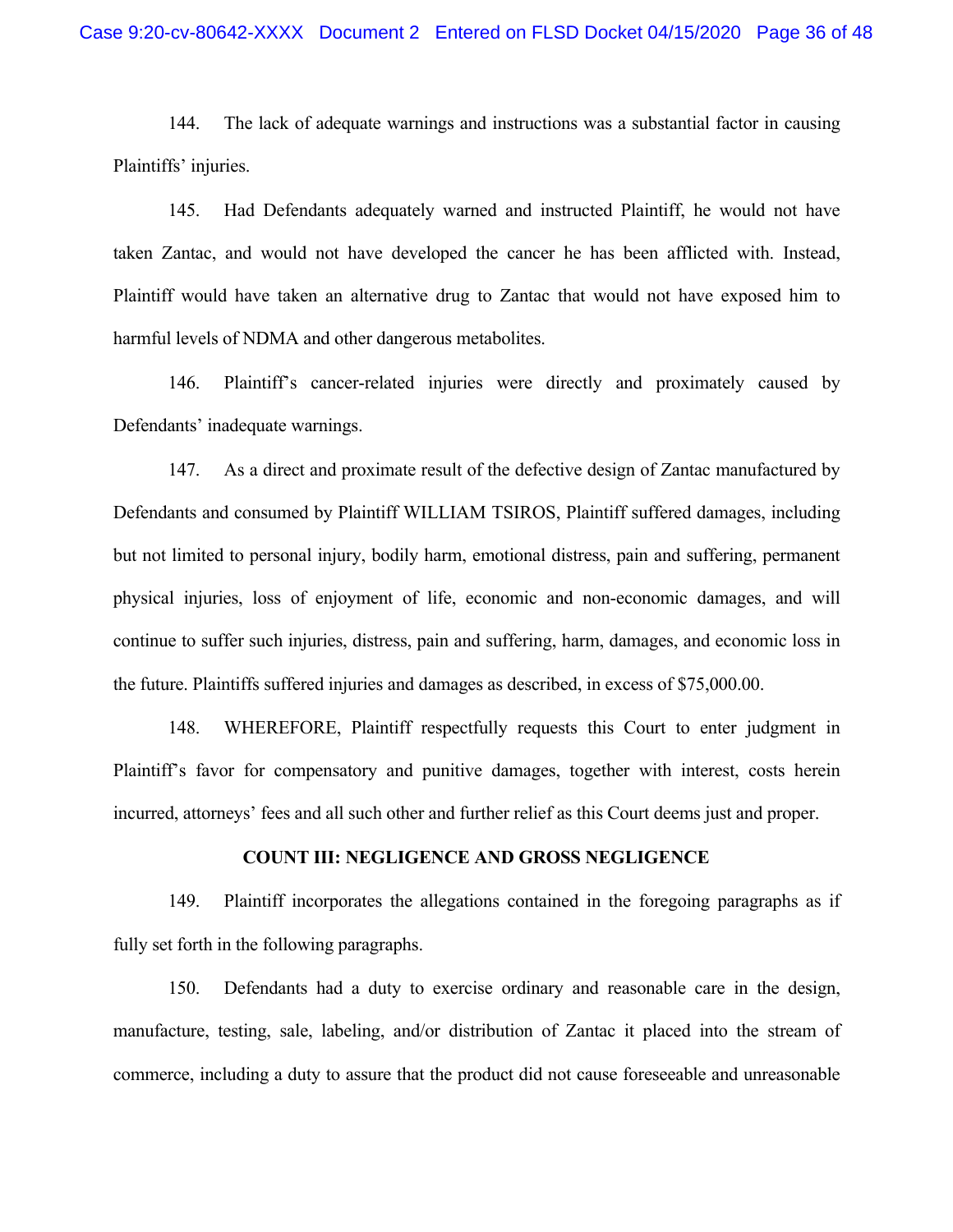injury.

151. The Defendants have a duty to monitor the adverse effects associated with their pharmaceutical products, including Zantac.

152. The Defendants have a continuing duty to warn of the adverse effects associated with their pharmaceutical products, including Zantac, to avoid reasonably foreseeable risks.

153. The Defendants owed these duties to Plaintiff because it was foreseeable to each Defendant that consumers like Plaintiff would ingest and consequently be endangered by Zantac.

154. The Defendants knew that Zantac was likely to form NDMA within the human body in high quantities due to the inherent instability of the ranitidine molecule, and as a result of such NDMA formation, Zantac users would be exposed to unreasonable risks of cancer. The Defendants' knowledge that NDMA would be formed within the human body as a result of Zantac usage, only grew with each year Zantac was on the market.

155. Defendants breached their duty of care to Plaintiff through its negligent acts and omissions. Defendants did not exercise reasonable care in the warning, design, manufacture, sale, testing, labeling, monitoring, and/or distribution into the stream of commerce of Zantac in that Defendants knew or should have known that Zantac could cause cancer when taken as directed.

156. The Defendants knew that the ranitidine molecule would likely break down into NDMA and other harmful metabolites in the body before Zantac was first approved by the FDA. Despite knowing that Zantac would cause these dangers in humans, the Defendants nonetheless proceeded with the design of the ranitidine molecule into Zantac.

157. Based, among other things, on their duty to monitor the adverse effects associated with Zantac, the Defendants knew that the likelihood and severity of the harm associated with Zantac usage was great. At least thousands of patients who took Zantac, including Plaintiff,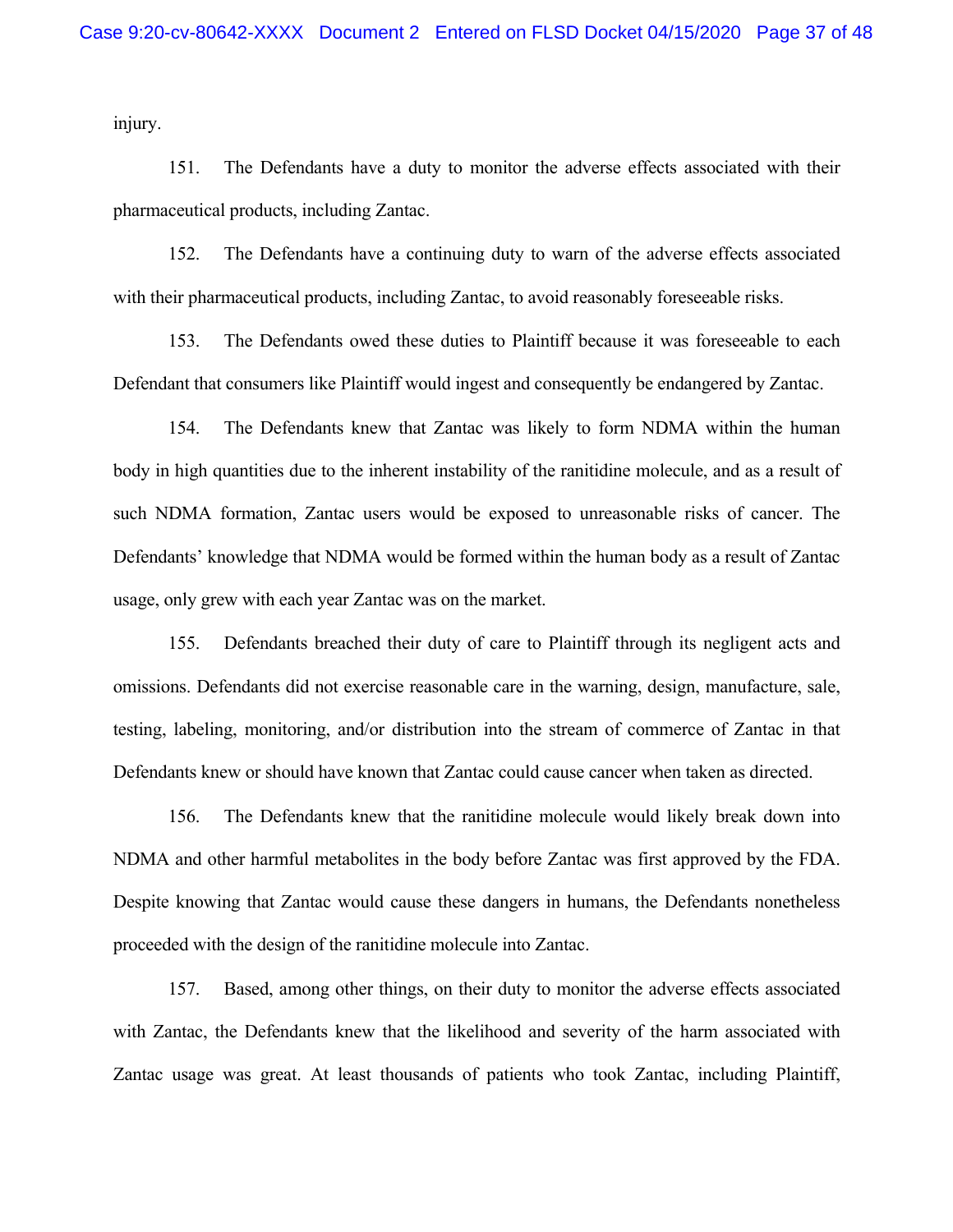experienced cancers proximately caused by Zantac use or have been exposed to an unreasonable risk of developing cancer. The likelihood and severity of the cancers suffered by Plaintiff and other users of Zantac far outweighed the Defendants' burden in taking safety measures to reduce or avoid the harm.

158. Defendants were negligent in the design, manufacture, sale, testing, and/or distribution of Zantac in that they: (a) failed to use due care in designing, formulating, developing, testing, manufacture, and sale of Zantac so as to avoid or warn against the described risks to consumers who used Zantac; (b) placed an unsafe product into the stream of commerce; and (c) failed to discover or warn of the dangers associated with the use of Zantac despite having actual and/or constructive knowledge of such dangers.

159. The Defendants knew or reasonably should have known that Zantac was dangerous or likely to be dangerous when used in a reasonably foreseeable manner.

160. Defendants knew or should have known that Plaintiffs could foreseeably suffer injuries as a result of Defendants' failure to exercise ordinary care as described above.

161. The Defendants failed to exercise ordinary care in the design, manufacture, and sale of Zantac.

162. The Defendants failed to use the amount of care in designing Zantac that a reasonably careful manufacturer would have used to avoid exposing patients to foreseeable risks of harm.

163. The Defendants failed to use the amount of care in warning about the risks and safe use of Zantac that a reasonably careful manufacturer would have used to avoid exposing patients to foreseeable risks of harm.

164. The Defendants knew or reasonably should have known that Plaintiff and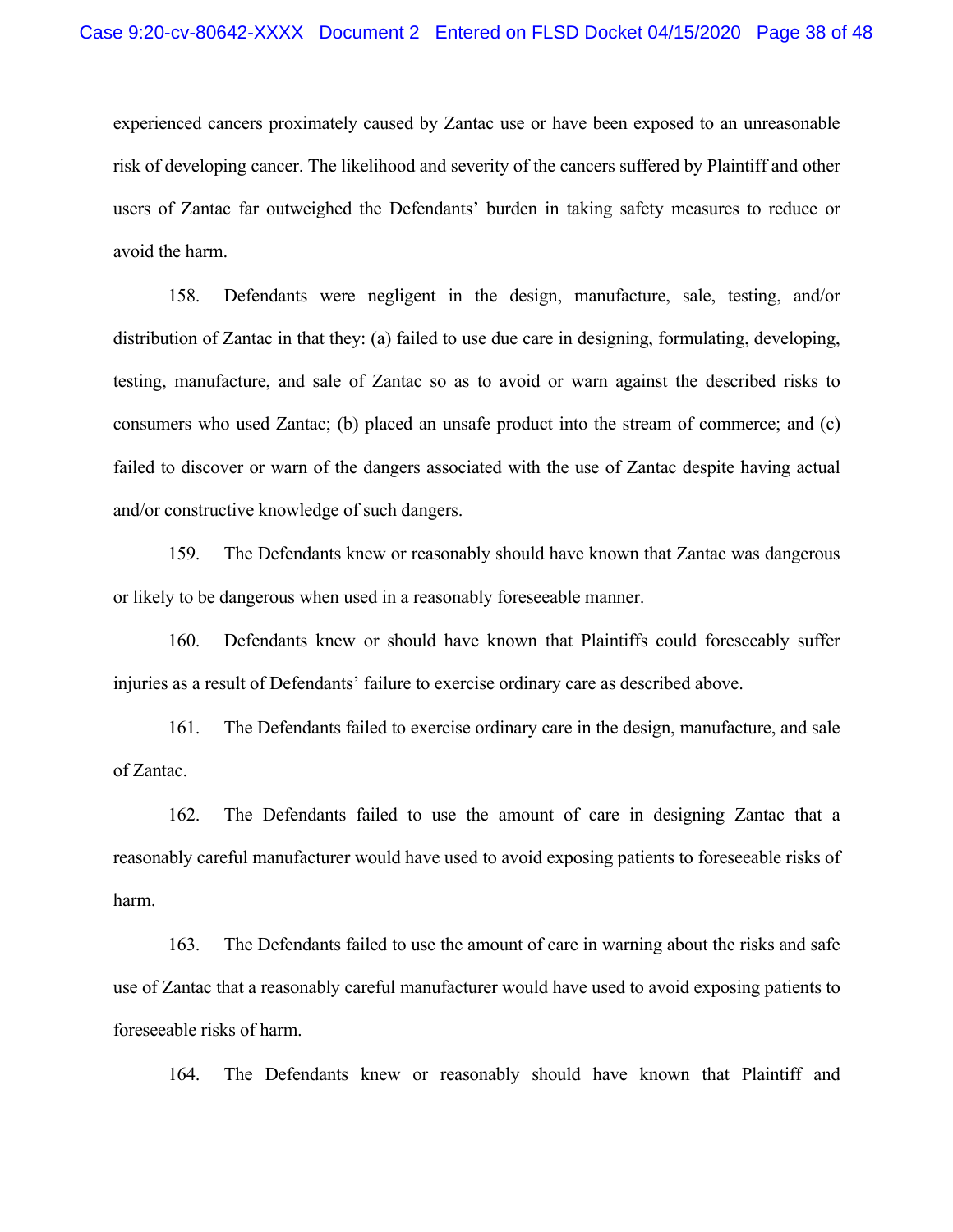Plaintiffs' physicians would not realize the danger posed by Zantac.

165. A reasonable manufacturer and seller under the same or similar circumstances would have instructed Plaintiffs and Plaintiff's physicians on the safe use of Zantac.

166. Defendants' failure to adequately warn Plaintiff and Plaintiff's doctors about the dangers of Zantac was compounded by the Defendants' omissions to doctors during sales and other promotional activities.

167. Plaintiff was injured by using Zantac in a reasonably foreseeable way.

168. The lack of adequate warnings was a substantial factor in causing Plaintiff's injuries.

169. Had the Defendants adequately warned Plaintiff, Plaintiff would have read and heeded such warnings, and Plaintiff would not have ultimately ingested Zantac.

170. Plaintiffs were injured as a direct and proximate result of the Defendants' negligence.

171. The Defendants' conduct constitutes gross negligence and willful misconduct.

172. By designing Zantac such that it formed NDMA and other harmful metabolites in the human body following ingestion, when they knew that Zantac acted this way and knew about the harmful effects of NDMA, and by intentionally withholding a safer design of Zantac, while failing to warn (let alone adequately warn) of the known risks of Zantac, the Defendants acted in reckless disregard of, or with a lack of substantial concern for, the rights of others.

173. The Defendants intentionally designed Zantac in the way that they did and withheld the safer designs from patients while in disregard of the known risk of NDMA formation from Zantac usage, making it highly probable that harm would result.

174. The Defendants knew that their conduct would harm Plaintiff, but chose to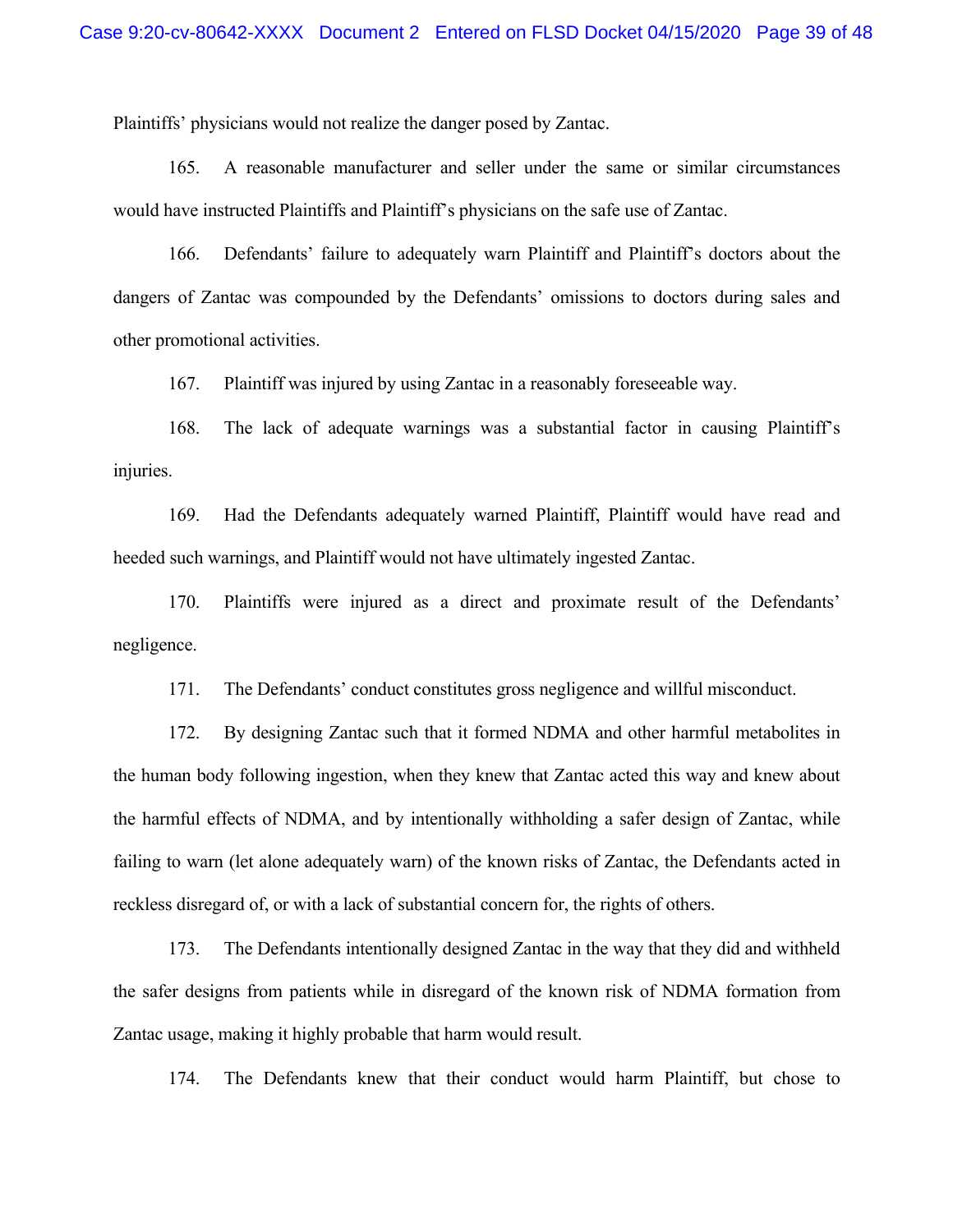withhold any warning to Plaintiff, or to utilize a safer design for Zantac, simply to make more money for themselves.

175. Each of the foregoing acts or omissions by Defendants, when viewed objectively from its standpoint at the time, involved an extreme degree of risk, considering the probability and magnitude of the potential harm to Plaintiffs and others.

176. Defendants acted with conscious indifference to the right, safety, or welfare of Plaintiffs and others. Their deceptive and inadequate labeling and marketing, misrepresentation of the risks of Zantac to doctors and the general public, and refusal to engage in proper safety evaluation and investigation both before and after Zantac was first sold, were undertaken in the callous pursuit of market advantage and without regard for the safety of those exposed to Zantac.

177. WHEREFORE, Plaintiff respectfully requests this Court to enter judgment in Plaintiff's favor for compensatory and punitive damages, together with interest, costs herein incurred, attorneys' fees and all such other and further relief as this Court deems just and proper.

## **COUNT IV: BREACH OF EXPRESS WARRANTY**

178. Plaintiff incorporates the allegations contained in the foregoing paragraphs as if fully set forth in the following paragraphs.

179. Defendants were merchants and sellers with respect to Zantac.

180. In order to induce the purchase and/or use of Zantac, Defendants expressly warranted to potential users of Zantac that Zantac was safely tested and manufactured and was safe for the uses for which it was designed and/or advertised to be used. Express warranties were contained in direct to consumer advertising and other promotional and marketing campaigns, Zantac product information sheets given to patients with their prescriptions, the product labeling, and other public communications and representations.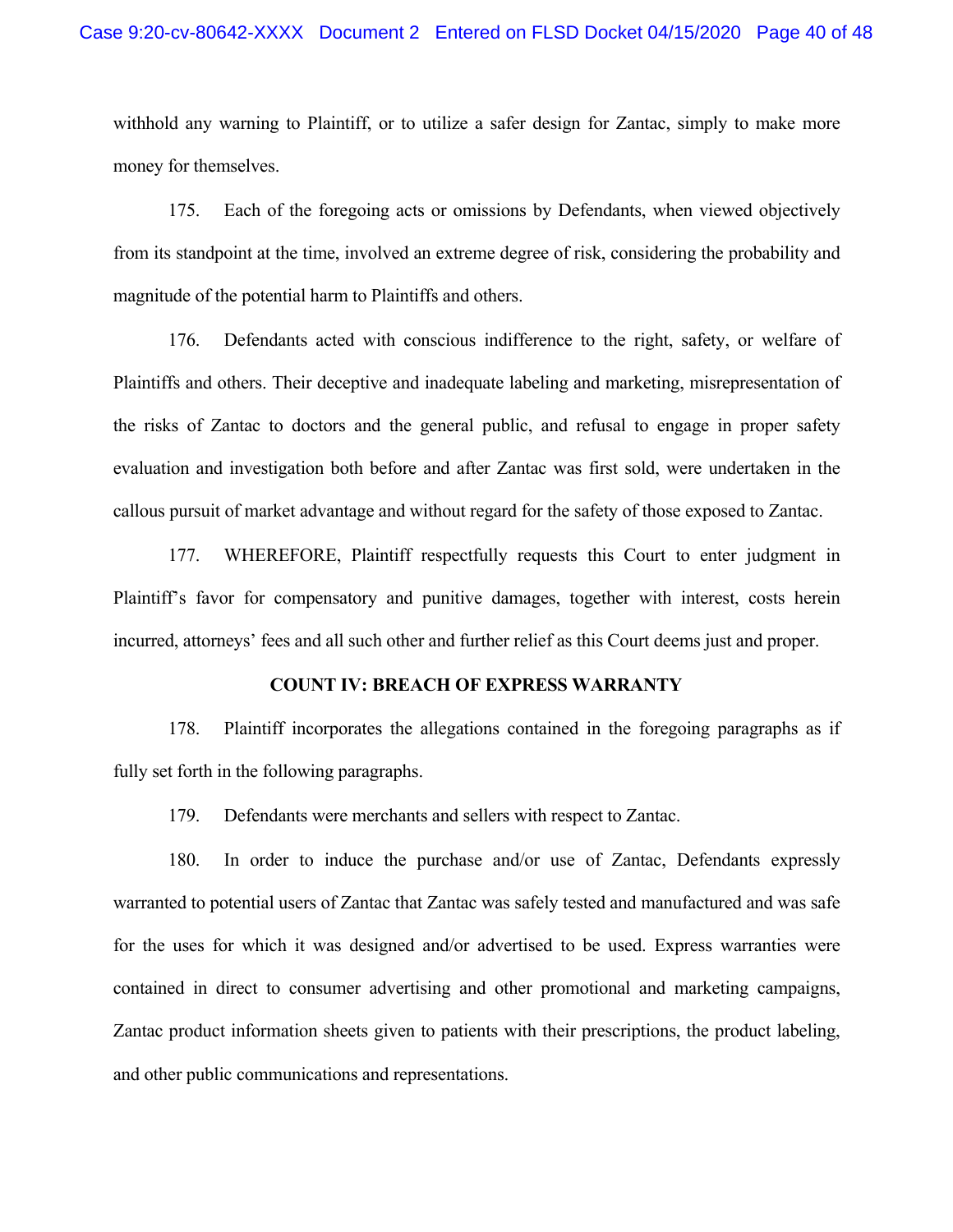181. Defendants breached said warranty in that Zantac was not safe to be used for the purposes for which it was manufactured and/or advertised.

182. Plaintiffs were inured as a result of detrimental reliance upon Defendants' express warranties.

183. WHEREFORE, Plaintiff respectfully requests this Court to enter judgment in Plaintiff's favor for compensatory and punitive damages, together with interest, costs herein incurred, attorneys' fees and all such other and further relief as this Court deems just and proper.

#### **COUNT V: BREACH OF IMPLIED WARRANTY**

184. Plaintiff incorporates the allegations contained in the foregoing paragraphs as if fully set forth in the following paragraphs.

185. Defendants were manufacturers and merchant sellers with respect to Zantac.

186. An implied warranty of fitness for human consumption runs from each Defendant to consumers like Plaintiff.

187. In order to induce the purchase and/or use of Zantac, Defendants impliedly warranted to potential users of Zantac that Zantac was safely tested and manufactured and was safe for the uses for which it was designed and/or advertised to be used.

188. Defendants breached this warranty in that Zantac was not safe for the uses for which it was manufactured and/or advertised.

189. Plaintiff ingested Zantac for the treatment of acid indigestion, heartburn, sour stomach, and gastroesophageal reflux disease, which are the purposes for which the drugs were manufactured, sold, and prescribed.

190. Plaintiff relied on the Defendants' skill or judgment to provide a product suitable for this purpose. The Defendants are in the business of designing, manufacturing, selling, and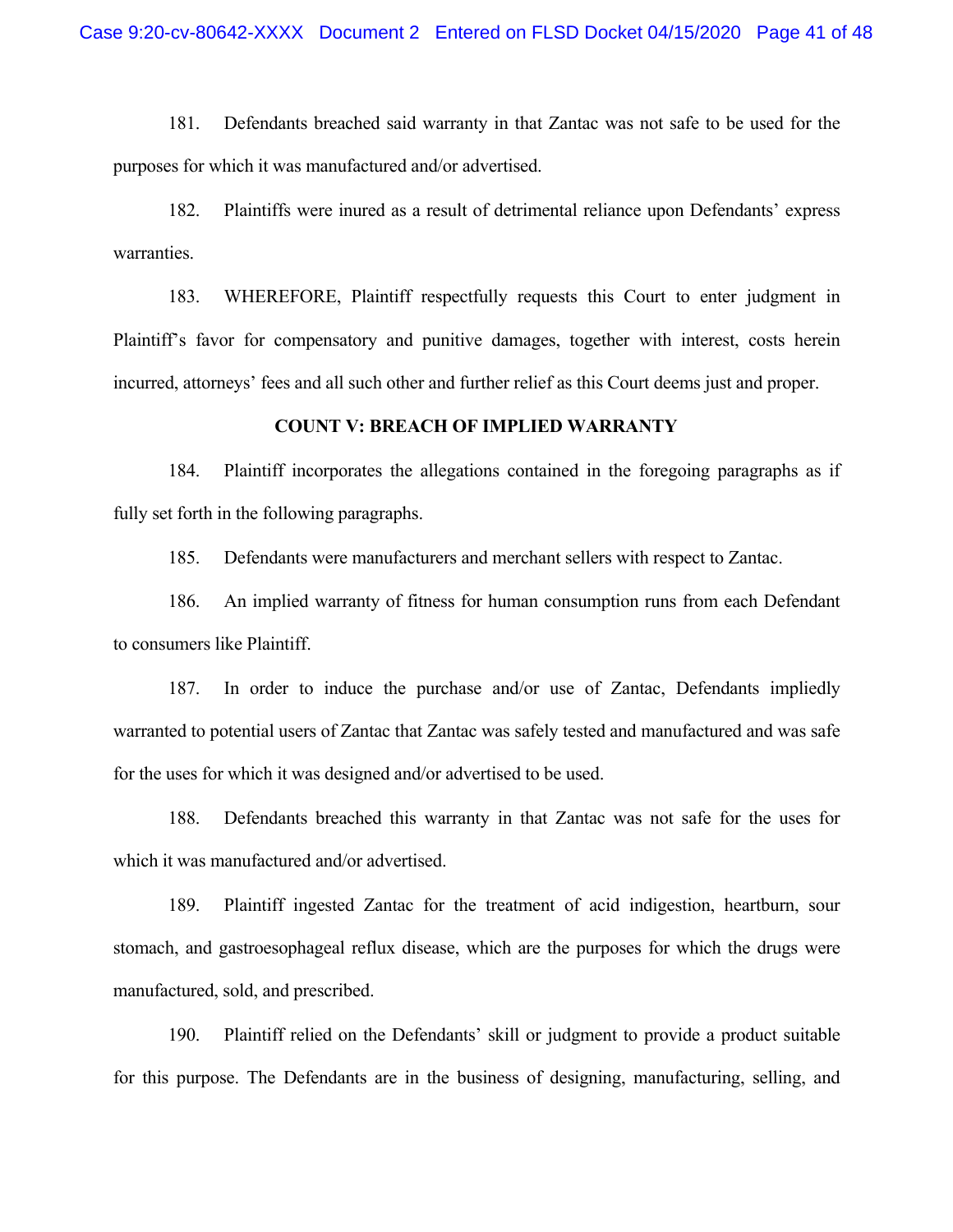marketing prescription drugs and specialize in drugs for the treatment or prevention of acid indigestion, heartburn, sour stomach, and gastroesophageal reflux disease.

191. The Defendants had reason to know that Plaintiff and/or his doctors would rely on the Defendants' skill or judgment.

192. Zantac is unfit for the purpose for which it was purchased; it is toxic to patients when put to its intended and ordinary use, causing injuries to consumers.

193. The dangers of Zantac to Plaintiff were known and knowable to the Defendants at the time of manufacture and sale. Yet the Defendants marketed Zantac without adequate warnings about the risks that Zantac would produce NDMA and other harmful metabolites in the body when ingested, something the Defendants knew or should have known.

194. Plaintiff suffered cancer and/or injuries as a result of detrimental reliance upon Defendants' implied warranties and ingesting Zantac.

195. In addition to the common law, the conduct alleged herein constitutes a breach of the implied warranty of merchantability.

196. WHEREFORE, Plaintiff respectfully requests this Court to enter judgment in Plaintiff's favor for compensatory and punitive damages, together with interest, costs herein incurred, attorneys' fees and all such other and further relief as this Court deems just and proper.

### **COUNT VI: NEGLIGENT MISREPRESENTATION AND FRAUD**

197. Plaintiff incorporates the allegations contained in the foregoing paragraphs as if fully set forth in the following paragraphs.

198. Defendants manufactured, designed, marketed, labeled, distributed, and sold Zantac.

199. Defendants have a duty not to deceive consumers and their physicians, including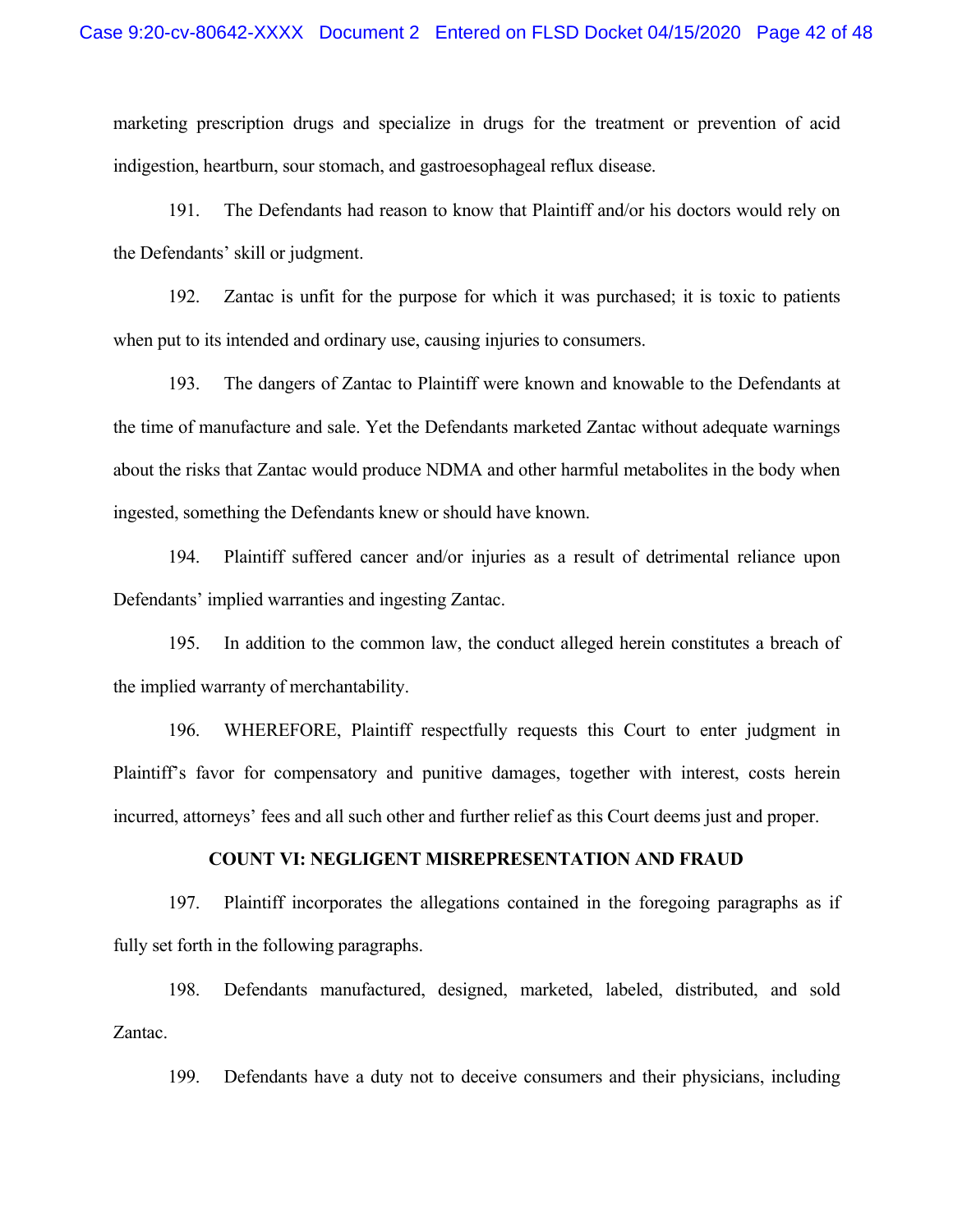Plaintiff WILLIAM TSIROS, about Zantac.

200. Defendants had a duty to disclose to Plaintiff WILLIAM TSIROS, his physicians, and the public that Zantac was not safe for use by Plaintiff due to its carcinogenic effect.

201. Defendants made representations to Plaintiff WILLIAM TSIROS and his physicians regarding the character and/or quality of Zantac for guidance in their decision to select Zantac for Plaintiff's use.

202. Specifically, Defendants represented that Zantac was just as safe as or even safer than other drugs for treatment of gastrointestinal conditions such as acid indigestion, heartburn, sour stomach, and gastroesophageal reflux disease available on the market.

203. Defendants knew, or should have known, that such statements were false.

204. Defendants negligently and/or recklessly misrepresented to Plaintiff, Plaintiff's physicians, and the healthcare industry the safety and effectiveness of Zantac and/or recklessly and/or negligently concealed material information, including adverse information, regarding the safety, effectiveness, and dangers posed by Zantac.

205. Defendants made reckless or negligent misrepresentations and negligently and/or recklessly concealed adverse information when Defendants knew, or should have known, that Zantac had defects, dangers, and characteristics that were other than what Defendants had represented to Plaintiff, Plaintiff's physicians and the healthcare industry generally. Specifically, Defendants negligently or recklessly concealed from Plaintiff, Plaintiff's physicians, the health care industry, and the consuming public:

a. the defective, improper, negligent, fraudulent, and dangerous design of Zantac;

b. that ranitidine had not been adequately tested prior to product launch;

c. the connection between ranitidine and Zantac and NDMA formation;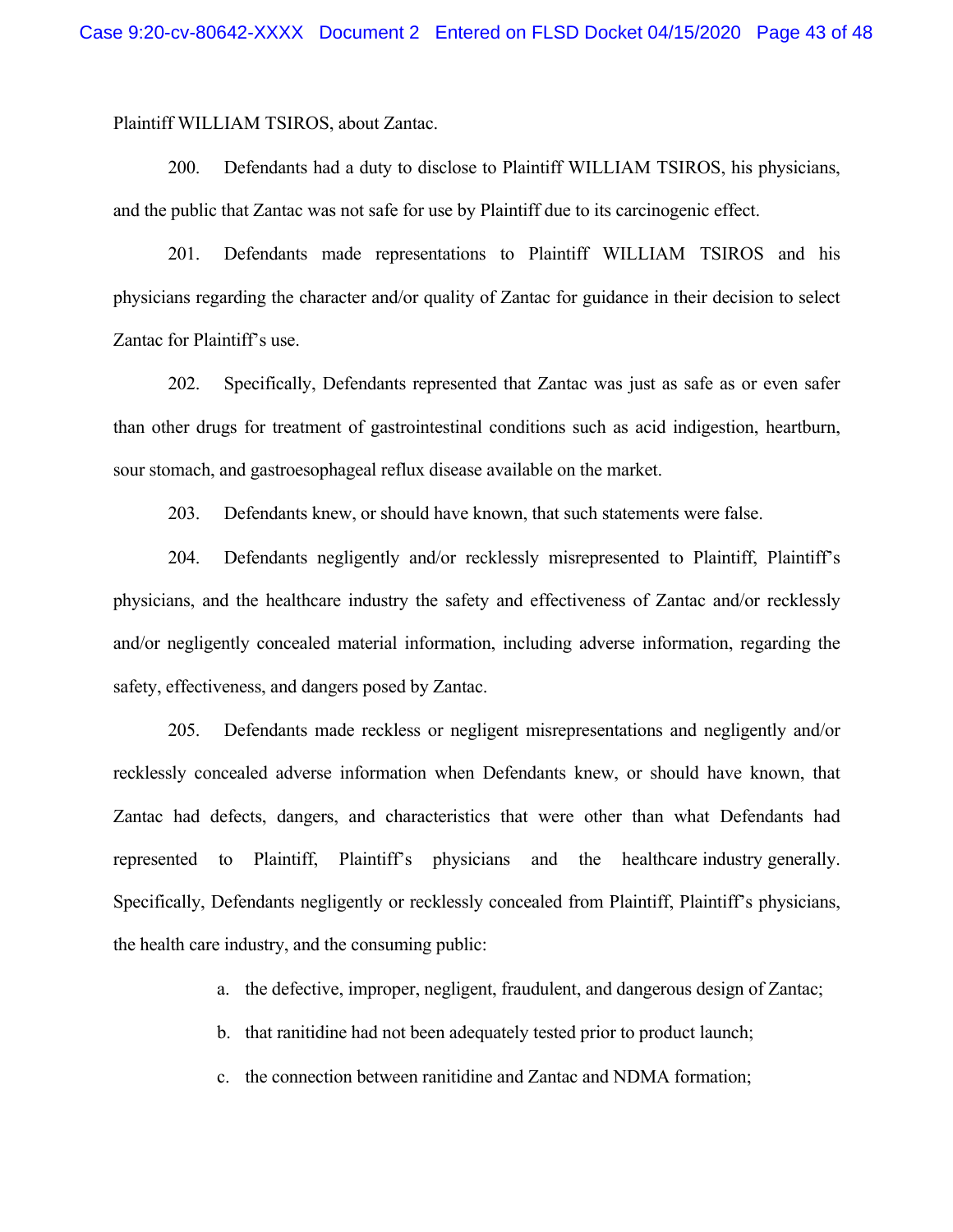- d. that ranitidine and Zantac can produce NDMA at harmful levels;
- e. that harmful levels of NDMA is carcinogenic;
- f. the inadequacy of the labeling for Zantac; and
- g. the dangerous carcinogenic effects of Zantac.

206. Defendants negligently and/or intentionally misrepresented this information in Zantac's labeling, promotions and advertisements, in order to avoid losses and sustain profits in their sales to consumers and instead labeled, promoted, and advertised their product as just as safe and effective as other H2 blockers.

207. In supplying this false information, Defendants failed to exercise reasonable care or competence in obtaining safety information concerning Zantac and in communicating this information to the intended recipients, including Plaintiff WILLIAM TSIROS and his physicians. Further, Defendants were aware that without such safety information, it could not accurately make the above described representations. Defendants knew about Zantac's relative risks and the true extent of its risks but chose to include false and misleading representations regarding those risks in its labeling, with the intent that Plaintiff and his doctors rely on them. Plaintiff did reasonably rely on those false and misleading representations in taking Zantac, which proximately caused harm to Plaintiff.

208. Defendants should have known through the exercise of due care that these representations were false, and they made the representations without the exercise of due care leading to the deception of Plaintiff, Plaintiff's physicians, and the healthcare industry.

209. At all times herein mentioned, neither Plaintiff nor Plaintiff's physicians were aware of the falsity or incompleteness of the statements being made by Defendants and believed them to be true. Had they been aware of said facts, Plaintiff would not have taken Zantac.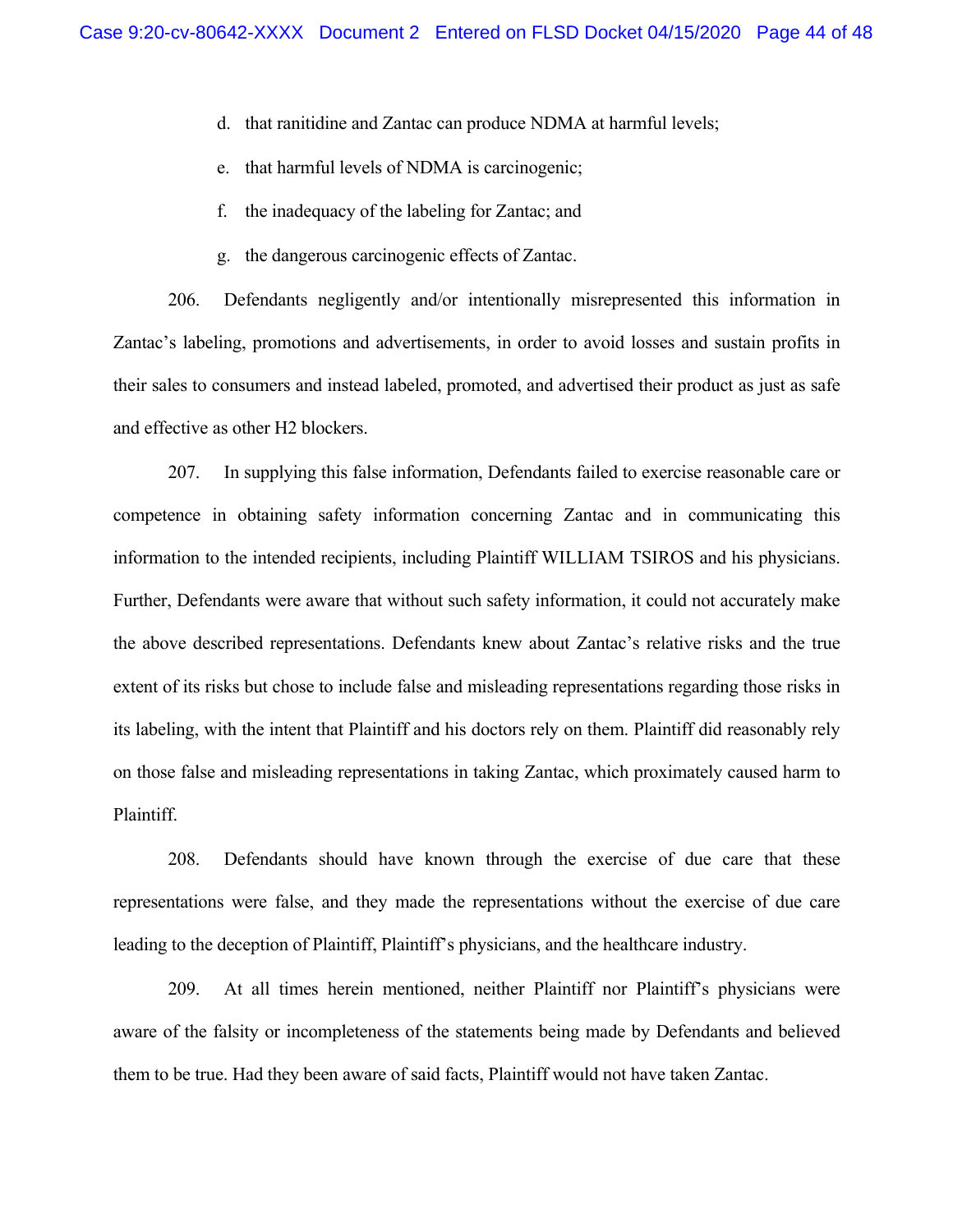210. Plaintiff justifiably relied on and/or was induced by Defendants' negligent or reckless misrepresentations and/or negligent or reckless failure to disclose the dangers of Zantac and relied on the absence of information regarding the dangers of Zantac which Defendants negligently or recklessly suppressed, concealed, or failed to disclose to Plaintiff's detriment.

211. Defendants had a post-sale duty to warn Plaintiff, Plaintiff's physicians, and the general public about the potential risks and complications associated with Zantac due to its carcinogenic effect in a timely manner.

212. Defendants made the representations and actively concealed information about the defects and dangers of Zantac with the absence of due care such that Plaintiff's physicians and the consuming public would rely on such information, or the absence of information, in selecting Zantac as a treatment.

213. Plaintiff WILLIAM TSIROS reasonably relied to his detriment upon Defendants' representations that Zantac was just as safe and effective as other methods of treating and preventing gastrointestinal conditions such as acid indigestion, heartburn, sour stomach, and gastroesophageal reflux disease.

214. Plaintiff WILLIAM TSIROS reasonably relied to his detriment upon Defendants' representations that Defendants' labeling, advertisements and promotions fully and accurately described all known risks of the product.

215. Had Plaintiff WILLIAM TSIROS or his physician known of Defendants' concealment of the true facts – that Zantac was more dangerous than other H2 blockers, Plaintiff WILLIAM TSIROS would not have ingested Zantac.

216. As a direct and proximate result of the foregoing concealments and omissions, Plaintiff suffered serious injuries, including cancer.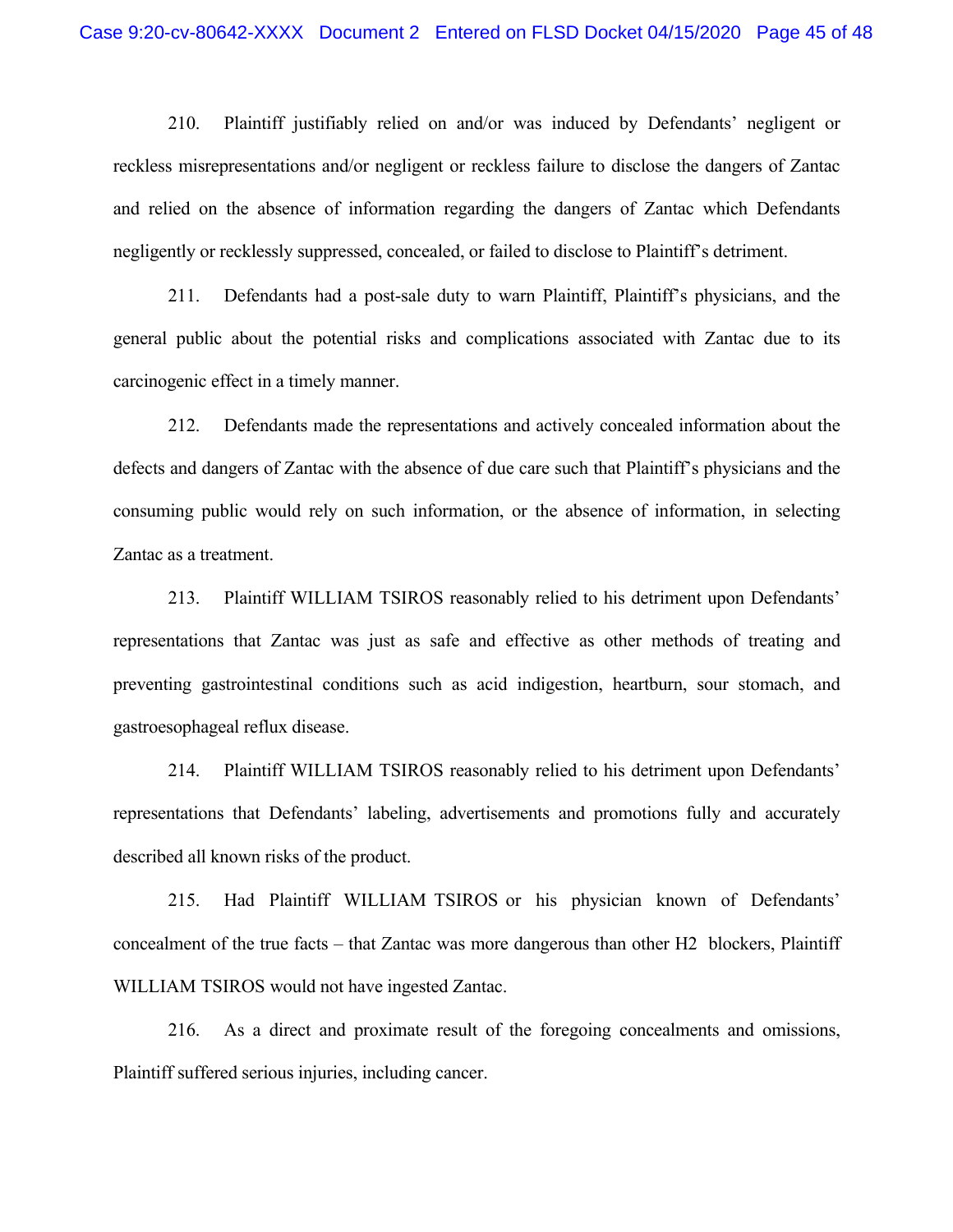217. As a direct and proximate result of the foregoing concealments and omissions, Plaintiff requires and/or will require more healthcare and services and did incur medical, health, incidental, and related expenses.

218. Plaintiff may also require additional medical and/or hospital care, attention, and services in the future.

219. WHEREFORE, Plaintiff respectfully requests this Court to enter judgment in Plaintiff's favor for compensatory and punitive damages, together with interest, costs herein incurred, attorneys' fees and all such other and further relief as this Court deems just and proper.

#### **COUNT VII: PUNITIVE DAMAGES**

220. Plaintiff incorporates the allegations contained in the foregoing paragraphs as if fully set forth in the following paragraphs.

221. Defendants' conduct as alleged in this Complaint shows that Defendants acted maliciously, with aggravated or egregious fraud, and/or intentionally disregarded Plaintiffs' rights, so as to warrant the imposition of punitive damages.

222. As a direct and proximate result of Defendants' malicious, fraudulent, and/or intentional disregard of Plaintiffs' rights, Plaintiff is entitled to punitive damages to punish Defendants and deter similar wrongdoing by others in the future.

#### **RELIEF REQUESTED**

WHEREFORE, Plaintiff prays for judgment against all Defendants as follows:

1. For economic and non-economic damages, special damages, and general damages, including pain and suffering, in an amount to be supported by the evidence at trial;

2. For actual or compensatory damages for the acts complained of herein in an amount to be determined by a jury and as provided by applicable law;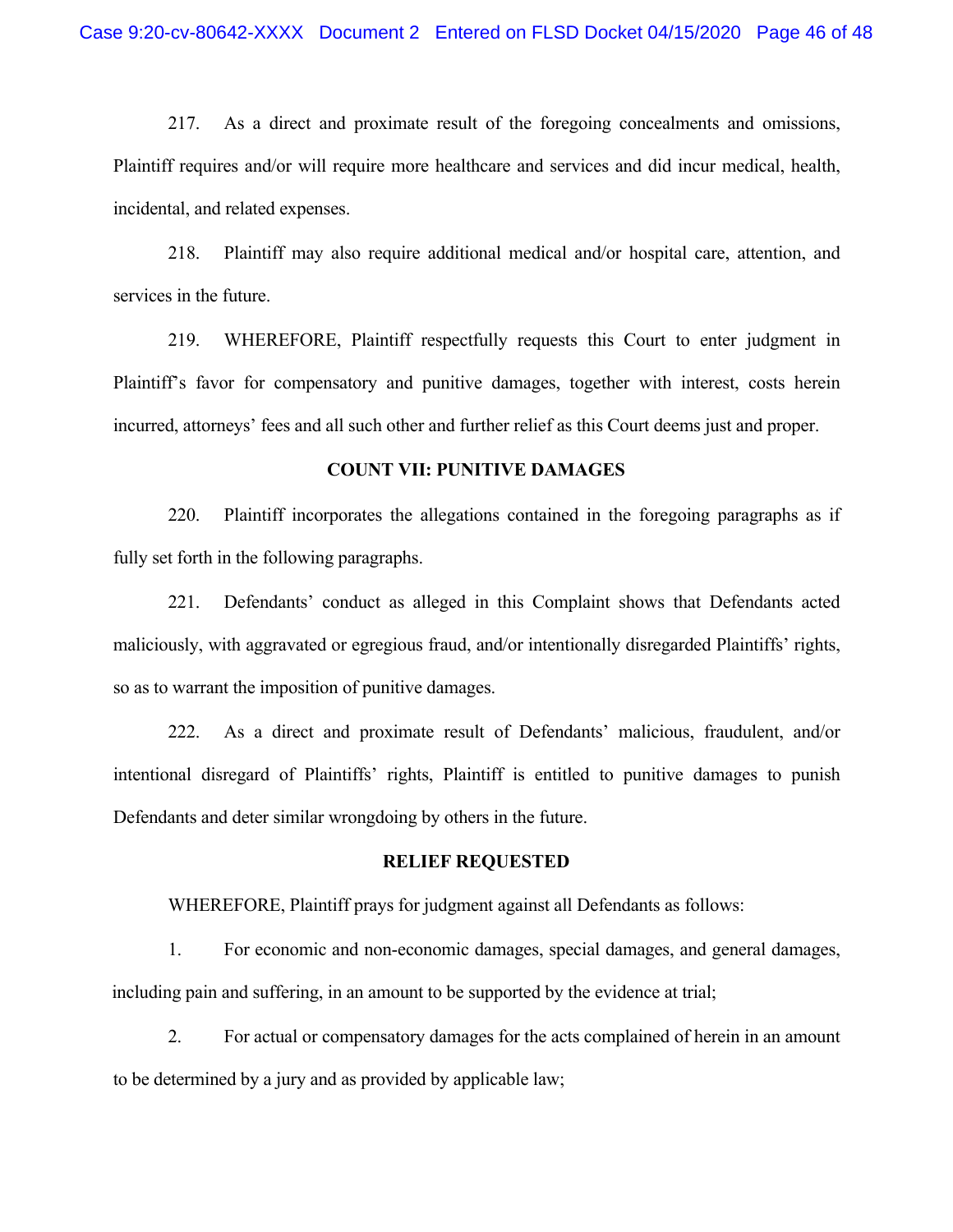3. For disgorgement of profits for the acts complained of herein in an amount to be determined by a jury;

4. For exemplary and punitive damages sufficient to punish Defendants for the acts complained of herein and to deter Defendants and others from future wrongful practices, in an amount to be determined by a jury;

5. For an award of reasonable attorneys' fees, court costs, and other litigation expenses;

6. For prejudgment interest;

7. For post-judgment interest; and

8. For such other and further relief as this Court may deem just and proper.

## **JURY DEMAND**

Plaintiff hereby demands a trial by jury, pursuant to Rule 38(b) of the Federal Rules of Civil Procedure, of all issues so triable.

Dated: April 15, 2020

Respectfully submitted,

By: /s/ Georgiana Boss Georgiana Boss (Fla.0101361) gboss@bernlieb.com BERNSTEIN LIEBHARD LLP 10 East  $40^{th}$  Street, New York, NY 10016 Telephone: (212) 779-1414 Fax: (212) 951-2035